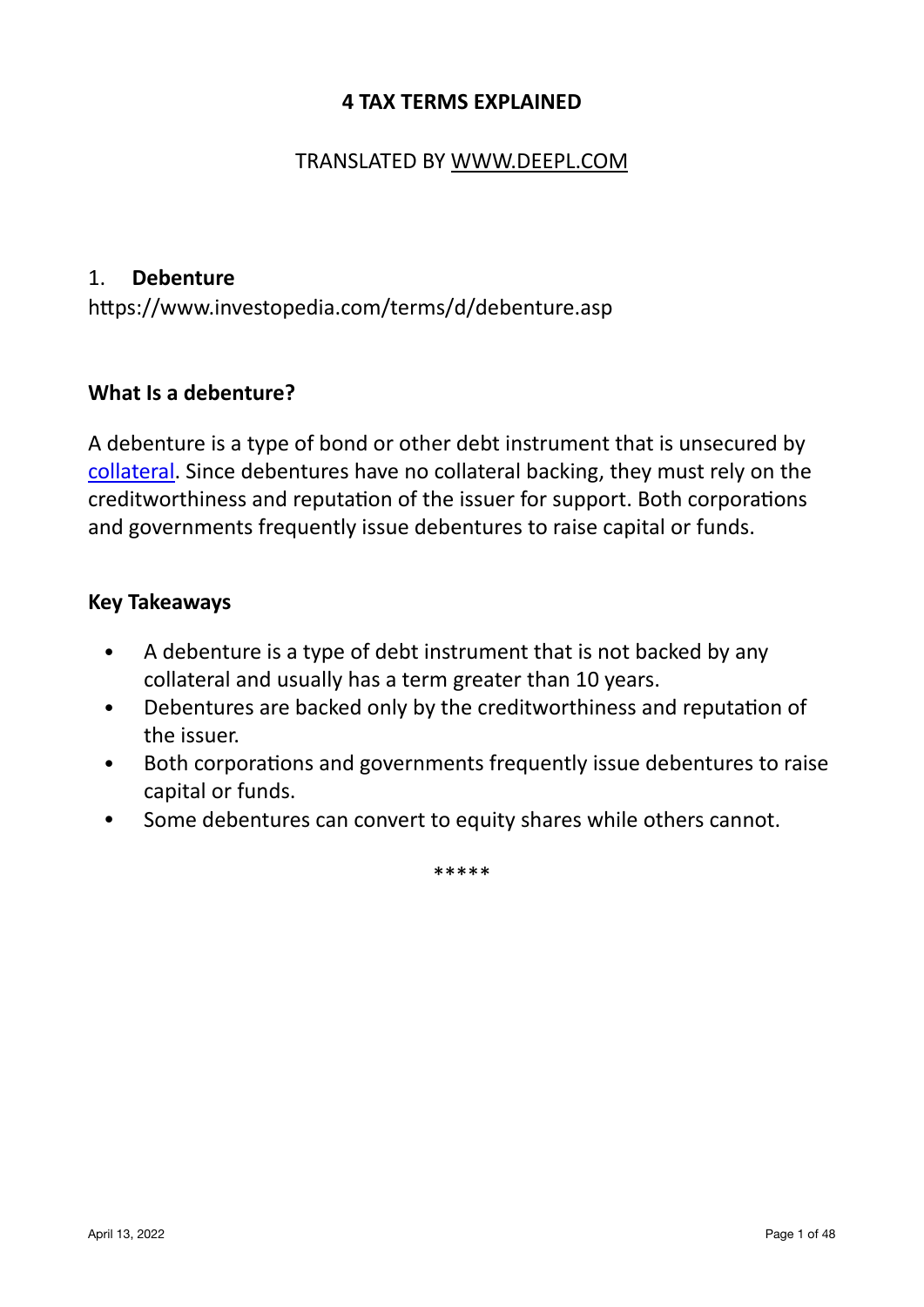#### **Debentures**

## **Understanding Debentures**

Similar to most bonds, debentures may pay periodic interest payments called coupon payments. Like other types of bonds, debentures are documented in an indenture.

An [indenture](https://www.investopedia.com/terms/i/indenture.asp). is a legal and binding contract between bond issuers and bondholders. The contract specifies features of a debt offering, such as the maturity date, the timing of interest or coupon payments, the method of interest calculation, and other features. Corporations and governments can issue debentures.

Governments typically issue long-term bonds—those with maturities of longer than 10 years. Considered low-risk investments, these government bonds have the backing of the government issuer.

Corporations also use debentures as long-term loans. However, the debentures of corporations are unsecured.1 Instead, they have the backing of only the financial viability and creditworthiness of the underlying company. These debt instruments pay an interest rate and are redeemable or repayable on a fixed date. A company typically makes these scheduled debt interest payments before they pay stock dividends to shareholders. Debentures are advantageous for companies since they carry lower interest rates and longer repayment dates as compared to other types of loans and debt instruments.

#### **Convertible vs. Nonconvertible**

Convertible debentures are bonds that can convert into equity shares of the issuing corporation after a specific period. Convertible debentures are hybrid financial products with the benefits of both debt and equity. Companies use debentures as fixed-rate loans and pay fixed interest payments. However, the holders of the debenture have the option of holding the loan until maturity and receive the interest payments or convert the loan into equity shares.

Convertible debentures are attractive to investors that want to convert to equity if they believe the company's stock will rise in the long term. However,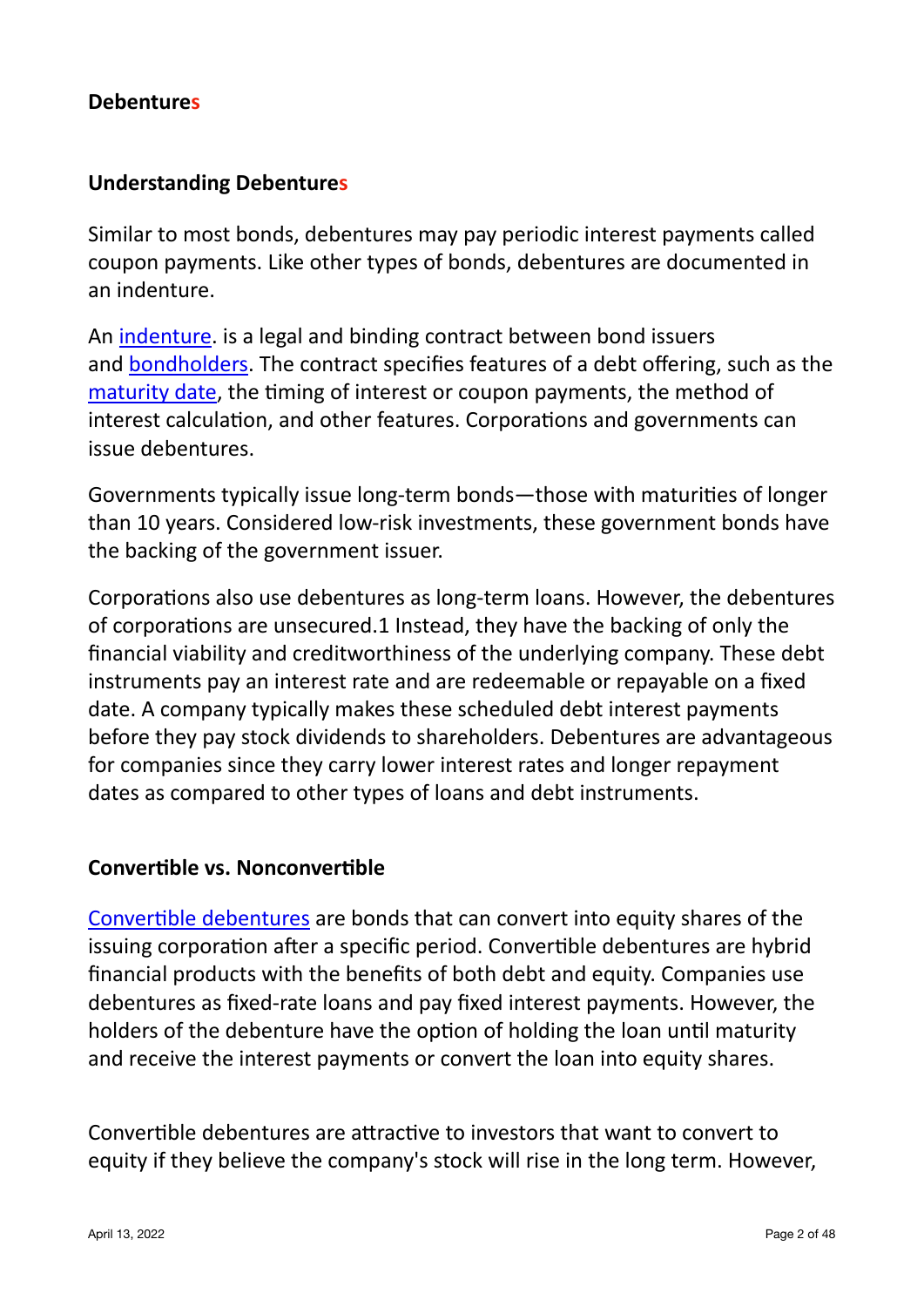the ability to convert to equity comes at a price since convertible debentures pay a lower interest rate compared to other fixed-rate investments.

Nonconvertible debentures are traditional debentures that cannot be converted into equity of the issuing corporation. To compensate for the lack of convertibility investors are rewarded with a higher interest rate when compared to convertible debentures.

#### **Features of a Debenture**

When issuing a debenture, first a trust indenture must be drafted. The first trust is an agreement between the issuing corporation and the trustee that manages the interest of the investors.

#### **Interest Rate**

The coupon rate is determined, which is the rate of interest that the company will pay the debenture holder or investor. This coupon rate can be either fixed or floating. A floating rate might be tied to a benchmark such as the yield of the 10-year Treasury bond and will change as the benchmark changes.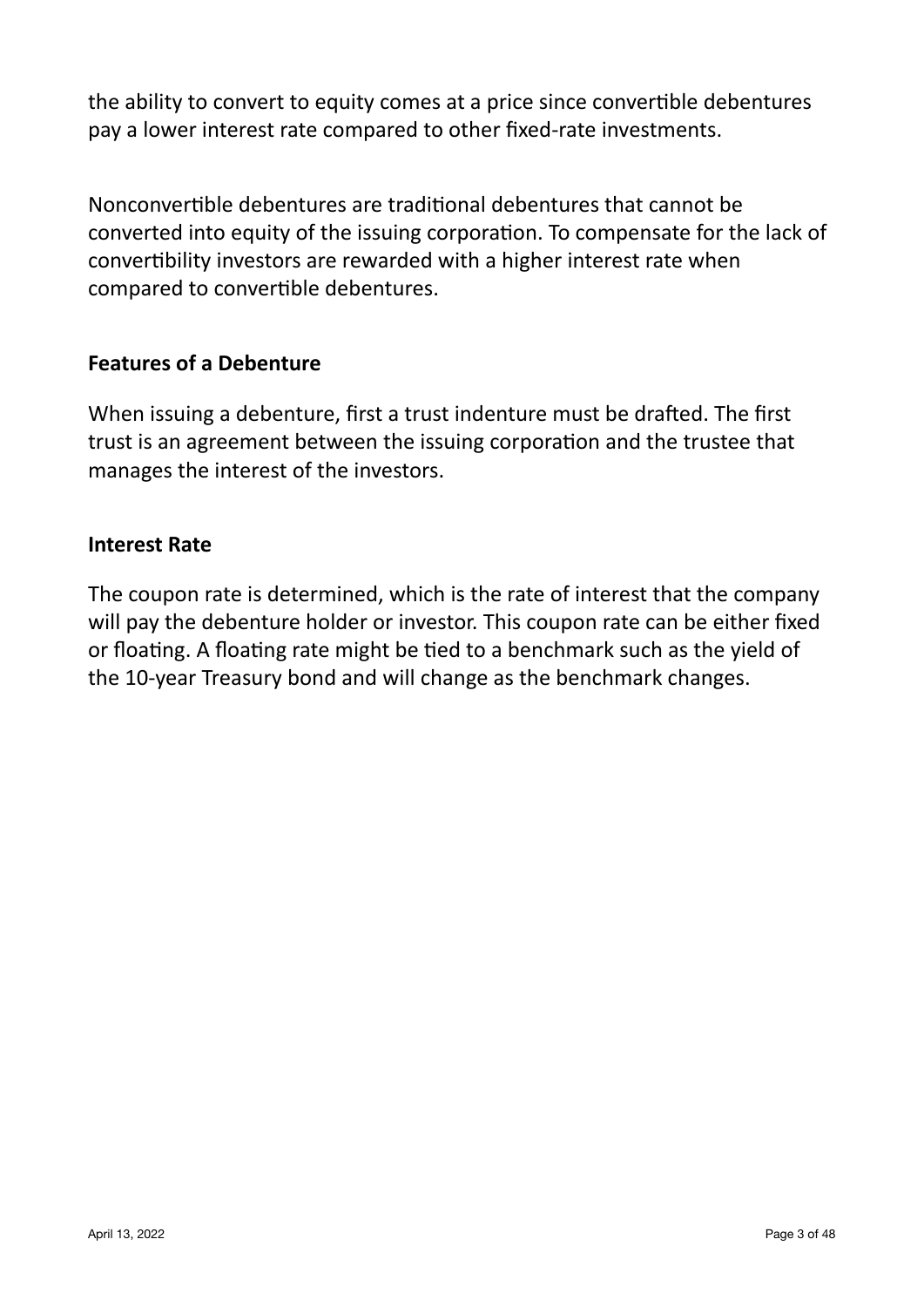# **Credit Rating**

The company's credit rating and ultimately the debenture's credit rating impacts the interest rate that investors will receive. Credit-rating agencies measure the creditworthiness of corporate and government issues.2 These entities provide investors with an overview of the risks involved in investing in debt.

Credit rating agencies, such as Standard and Poor's, typically assign letter grades indicating the underlying creditworthiness. The Standard & Poor's system uses a scale that ranges from AAA for excellent rating to the lowest rating of C and D. Any debt instrument receiving a rating of lower than a BB is said to be of speculative grade.3 You may also hear these called junk bonds. It boils down to the underlying issuer being more likely to default on the debt.

#### **Maturity Date**

For nonconvertible debentures, mentioned above, the date of maturity is also an important feature. This date dictates when the company must pay back the debenture holders. The company has options on the form the repayment will take. Most often, it is as redemption from the capital, where the issuer pays a lump sum amount on the maturity of the debt. Alternatively, the payment may use a redemption reserve, where the company pays specific amounts each year until full repayment at the date of maturity.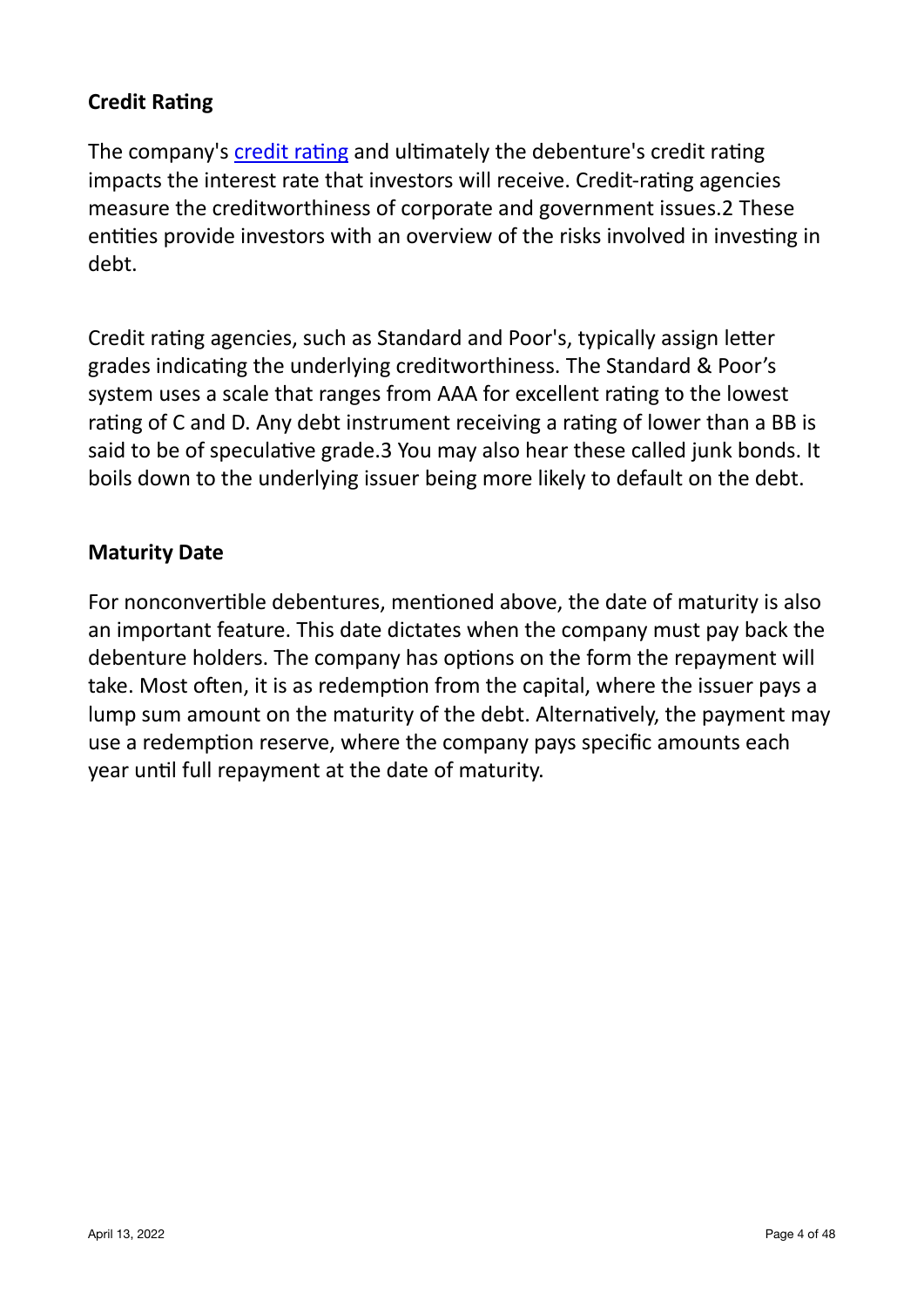# **Pros and Cons of Debentures**

Pros

- A debenture pays a regular interest rate or coupon rate return to investors.
- Convertible debentures can be converted to equity shares after a specified period, making them more appealing to investors.
- In the event of a corporation's bankruptcy, the debenture is paid before common stock shareholders.

Cons

- Fixed-rate debentures may have interest rate risk exposure in environments where the market interest rate is rising.
- Creditworthiness is important when considering the chance of default risk from the underlying issuer's financial viability.
- Debentures may have inflationary risk if the coupon paid does not keep up with the rate of inflation.

#### **Debenture Risks to Investors**

Debenture holders may face inflationary risk.4 Here, the risk is that the debt's interest rate paid may not keep up with the rate of inflation. Inflation measures economy-based price increases. As an example, say inflation causes prices to increase by 3%, should the debenture coupon pay at 2%, the holders may see a net loss, in real terms.

Debentures also carry interest rate risk.4 In this risk scenario, investors hold fixed-rate debts during times of rising market interest rates. These investors may find their debt returning less than what is available from other investments paying the current, higher, market rate. If this happens, the debenture holder earns a lower yield in comparison.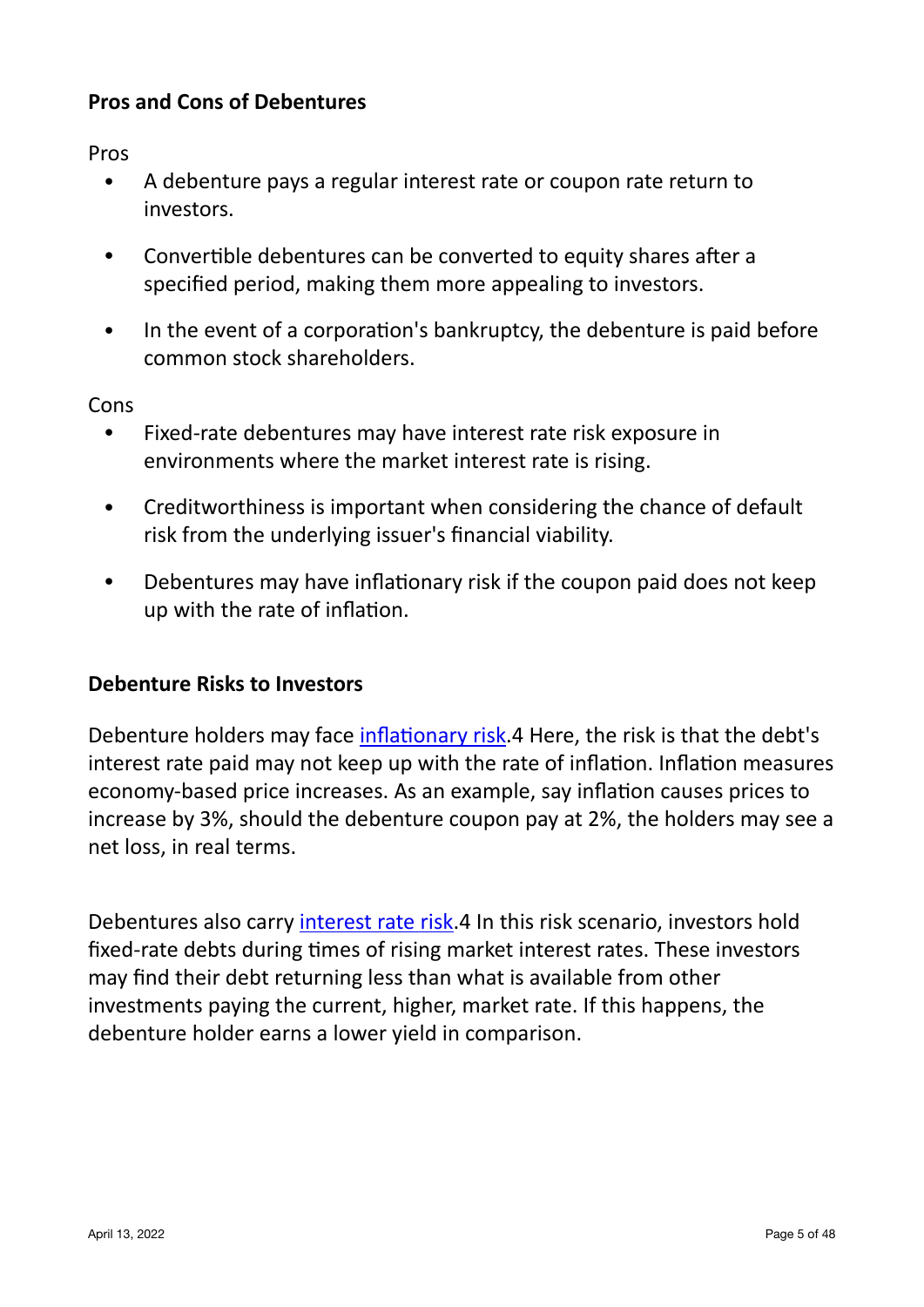Further, debentures may carry credit risk and default risk.5 As stated earlier, debentures are only as secure as the underlying issuer's financial strength. If the company struggles financially due to internal or macroeconomic factors, investors are at risk of default on the debenture. As some consolation, a debenture holder would be repaid before common stock shareholders in the event of bankruptcy.

The three main features of a debenture are:

- $\bullet$  the interest rate.
- the credit rating and,
- the maturity date.

## **Example of a Debenture**

An example of a government debenture would be the U.S. Treasury bond (Tbond). T-bonds help finance projects and fund day-to-day governmental operations. The U.S. Treasury Department issues these bonds during auctions held throughout the vear. Some Treasury bonds trade in the secondary market. In the secondary market through a financial institution or broker, investors can buy and sell previously issued bonds. T-bonds are nearly risk-free since they're backed by the full faith and credit of the U.S. government. However, they also face the risk of inflation and interest rates increase.6

#### **Is a Debenture Different From a Bond?**

A debenture is a type of bond. In particular, it is an unsecured or noncollateralized debt issued by a firm or other entity and usually refers to such bonds with longer maturities.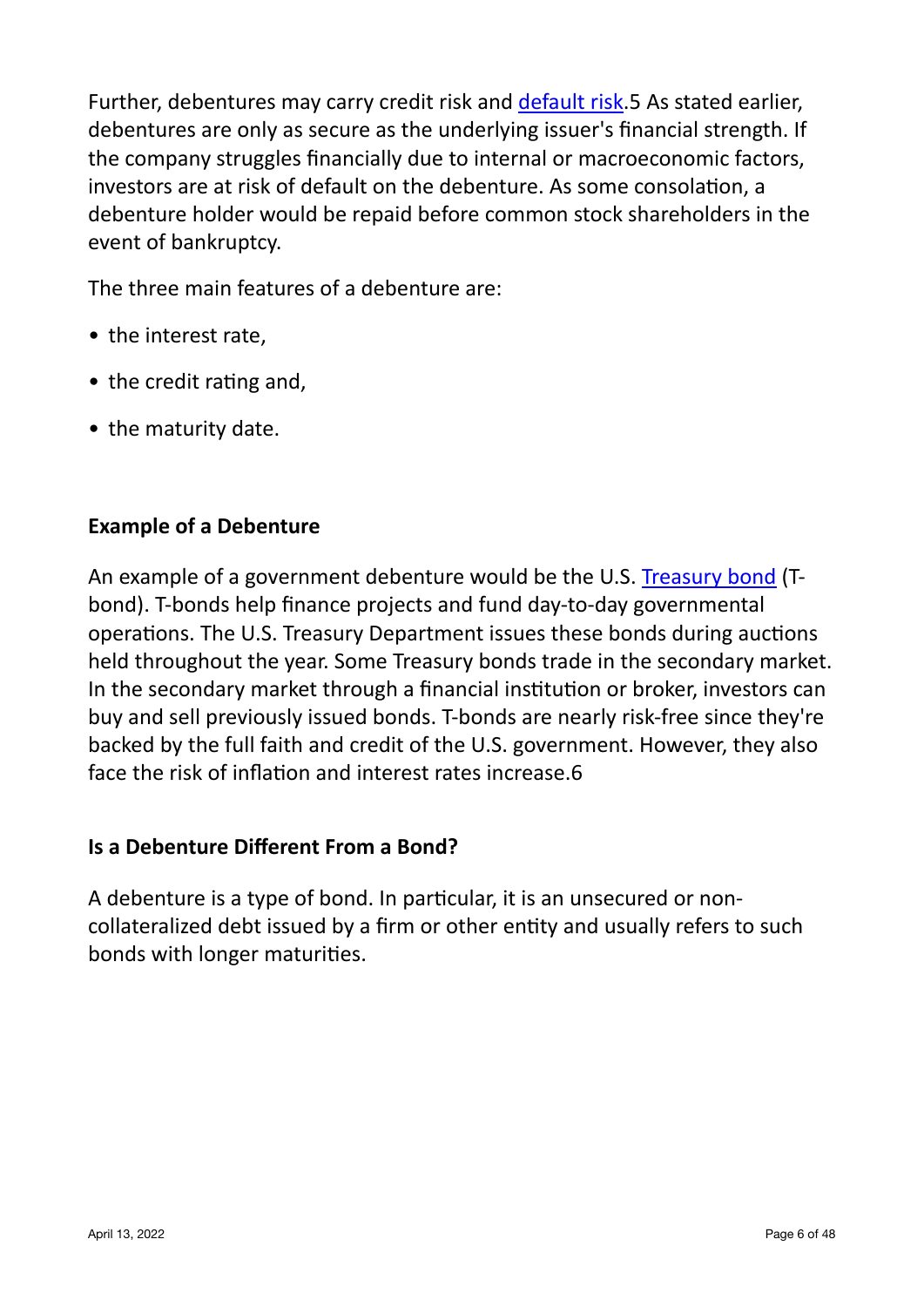# Are Debentures Risky Investments?

Because debentures are debt securities, they tend to be less risky than investing in the same company's common stock or preferred shares. Debenture holders would also be considered more senior and take priority over those other types of investments in the case of bankruptcy.

Because these debts are not backed by any collateral, however, they are inherently riskier than secured debts. Therefore, these may carry relatively higher interest rates than otherwise similar bonds from the same issuer that are backed by collateral.

In fact, strictly speaking, a U.S. Treasury bond and a U.S. Treasury bill are both debentures. They are not secured by collateral, yet they are considered riskfree securities.

## **How Are Debentures Structured?**

All debentures follow a standard structuring process and have common features. First, a trust indenture is drafted, which is an agreement between the issuing entity and the entity that manages the interests of the bondholders. Next, the coupon rate is decided, which is the rate of interest that the company will pay the debenture holder or investor. This rate can be either fixed or floating and depends on the company's credit rating or the bond's credit rating. Debentures may also be either convertible or non-convertible into common stock.

 $-FND -$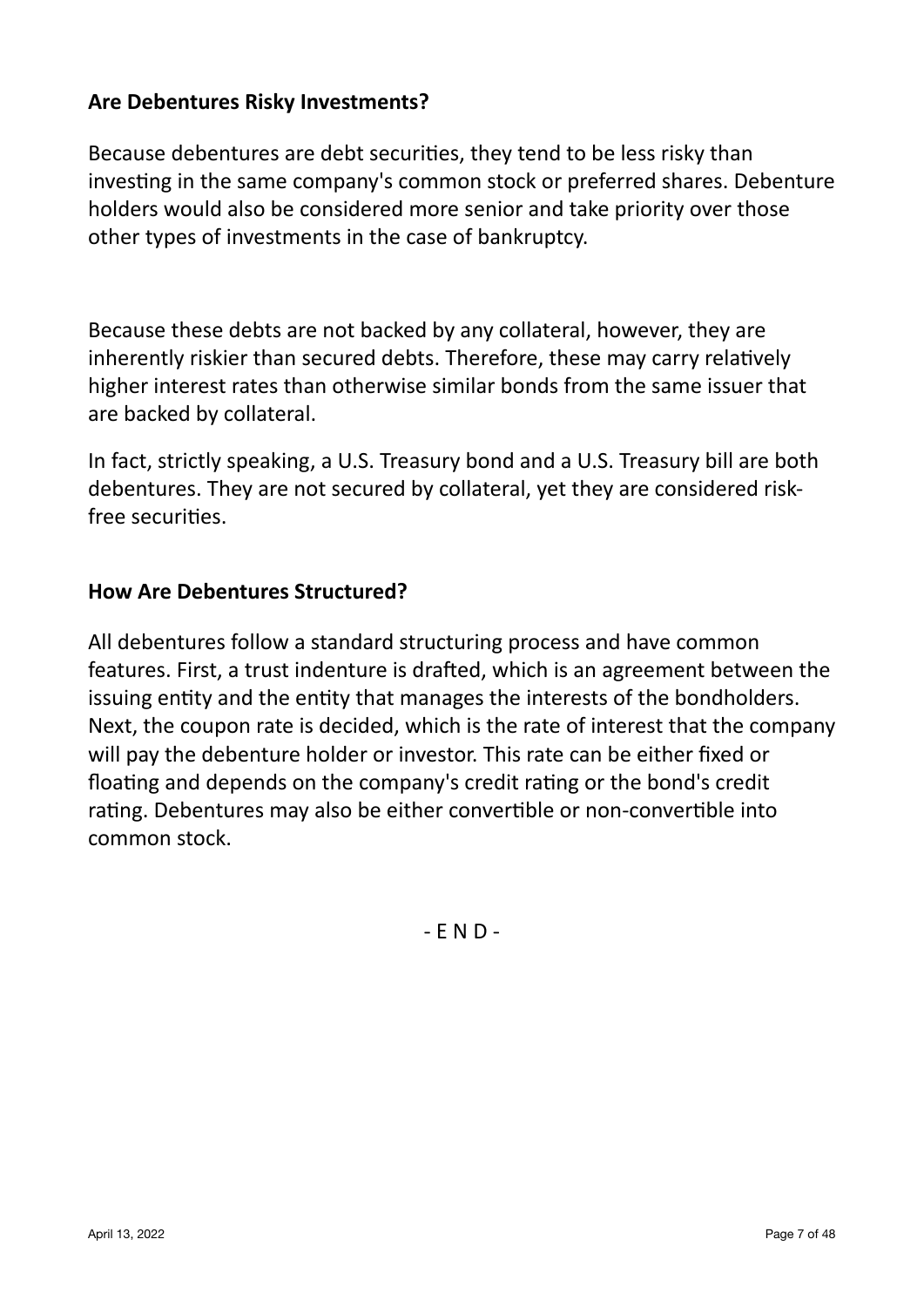# 1.Obbligazioni

#### Cos'è un'obbligazione?

Un'obbligazione è un tipo di obbligazione o altro strumento di debito che non è assicurato da garanzie. Dal momento che le obbligazioni non hanno un supporto collaterale, devono fare affidamento sull'affidabilità creditizia e la reputazione dell'emittente per il supporto. Sia le società che i governi emettono spesso obbligazioni per raccogliere capitale o fondi.

#### Punti chiave

- Un'obbligazione è un tipo di strumento di debito che non è sostenuto da alcuna garanzia e di solito ha un termine superiore a 10 anni.
- Le obbligazioni sono sostenute solo dal merito di credito e dalla reputazione dell'emittente.
- Sia le società che i governi emettono spesso obbligazioni per raccogliere capitale o fondi.
- Alcune obbligazioni possono essere convertite in azioni, mentre altre no.

#### Obbligazioni

I governi emettono frequentemente obbligazioni per raccogliere capitale o fondi.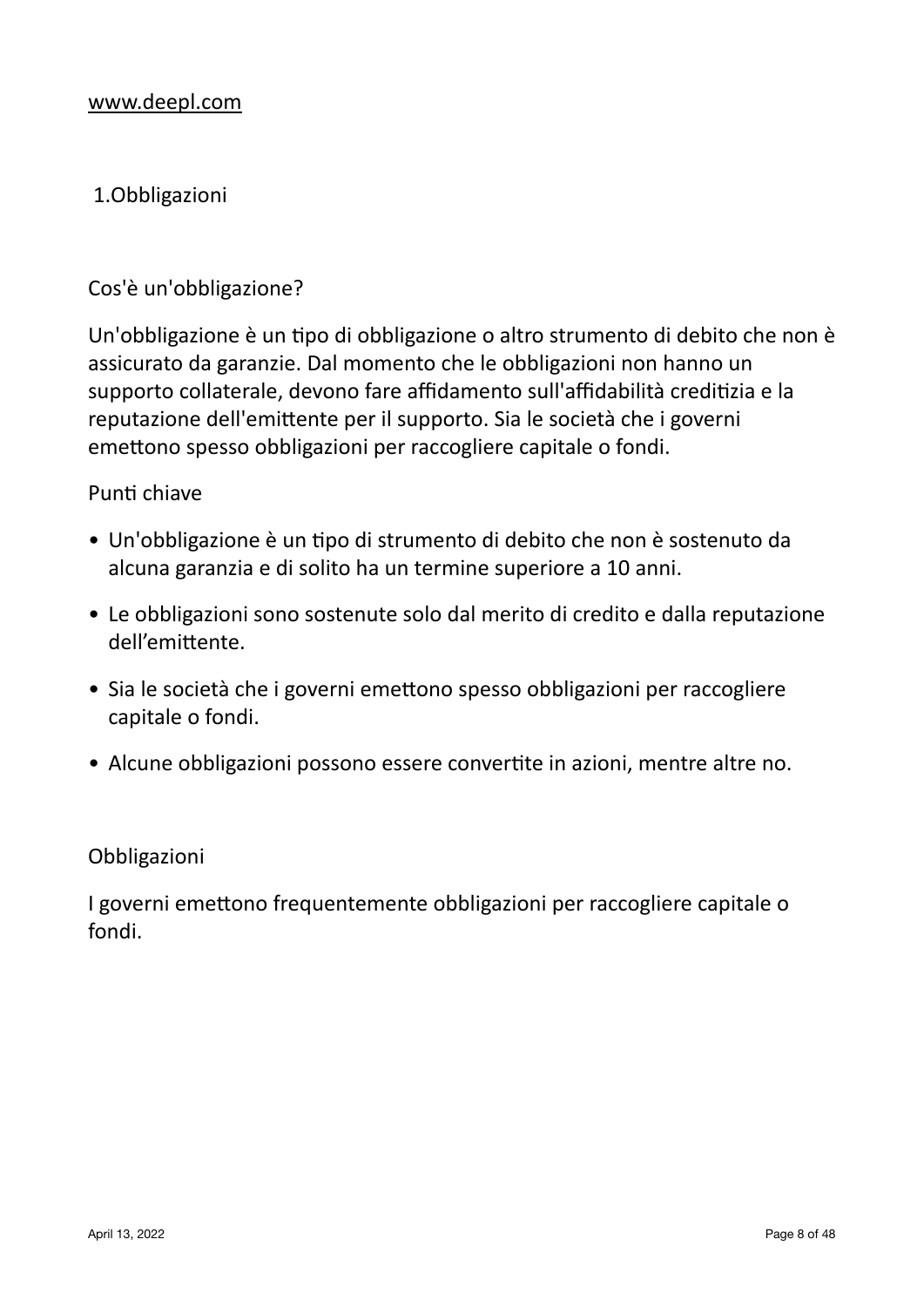# Obbligazioni

# Capire le obbligazioni

Simile alla maggior parte delle obbligazioni, le obbligazioni possono pagare pagamenti di interessi periodici chiamati pagamenti di cedole. Come altri tipi di obbligazioni, le obbligazioni sono documentate in un indenture.

Un indenture è un contratto legale e vincolante tra gli emittenti di obbligazioni e gli obbligazionisti. Il contratto specifica le caratteristiche di un'offerta di debito, come la data di scadenza, la tempistica dei pagamenti degli interessi o delle cedole, il metodo di calcolo degli interessi e altre caratteristiche. Le società e i governi possono emettere obbligazioni.

I governi tipicamente emettono obbligazioni a lungo termine - quelle con scadenze superiori ai 10 anni. Considerati investimenti a basso rischio, questi titoli di stato hanno l'appoggio del governo emittente.

Anche le società usano obbligazioni come prestiti a lungo termine. Tuttavia, le obbligazioni delle società non sono garantite.1 Invece, hanno il sostegno solo della redditività finanziaria e dell'affidabilità creditizia della società sottostante. Questi strumenti di debito pagano un tasso di interesse e sono rimborsabili o rimborsabili a una data fissa. Una società tipicamente effettua questi pagamenti di interessi sul debito programmati prima di pagare i dividendi azionari agli azionisti. Le obbligazioni sono vantaggiose per le aziende perché hanno tassi d'interesse più bassi e date di rimborso più lunghe rispetto ad altri tipi di prestiti e strumenti di debito.

## Convertibile contro non convertibile

Le obbligazioni convertibili sono obbligazioni che possono essere convertite in azioni della società emittente dopo un periodo specifico. Le obbligazioni convertibili sono prodotti finanziari ibridi con i vantaggi sia del debito che del capitale. Le aziende usano le obbligazioni come prestiti a tasso fisso e pagano interessi fissi. Tuttavia, i possessori dell'obbligazione hanno la possibilità di tenere il prestito fino alla scadenza e ricevere i pagamenti degli interessi o convertire il prestito in azioni.

Le obbligazioni convertibili sono attraenti per gli investitori che vogliono convertire in azioni se credono che le azioni della società saliranno a lungo termine. Tuttavia, la capacità di convertire in azioni ha un prezzo, poiché le obbligazioni convertibili pagano un tasso di interesse inferiore rispetto ad altri investimenti a tasso fisso.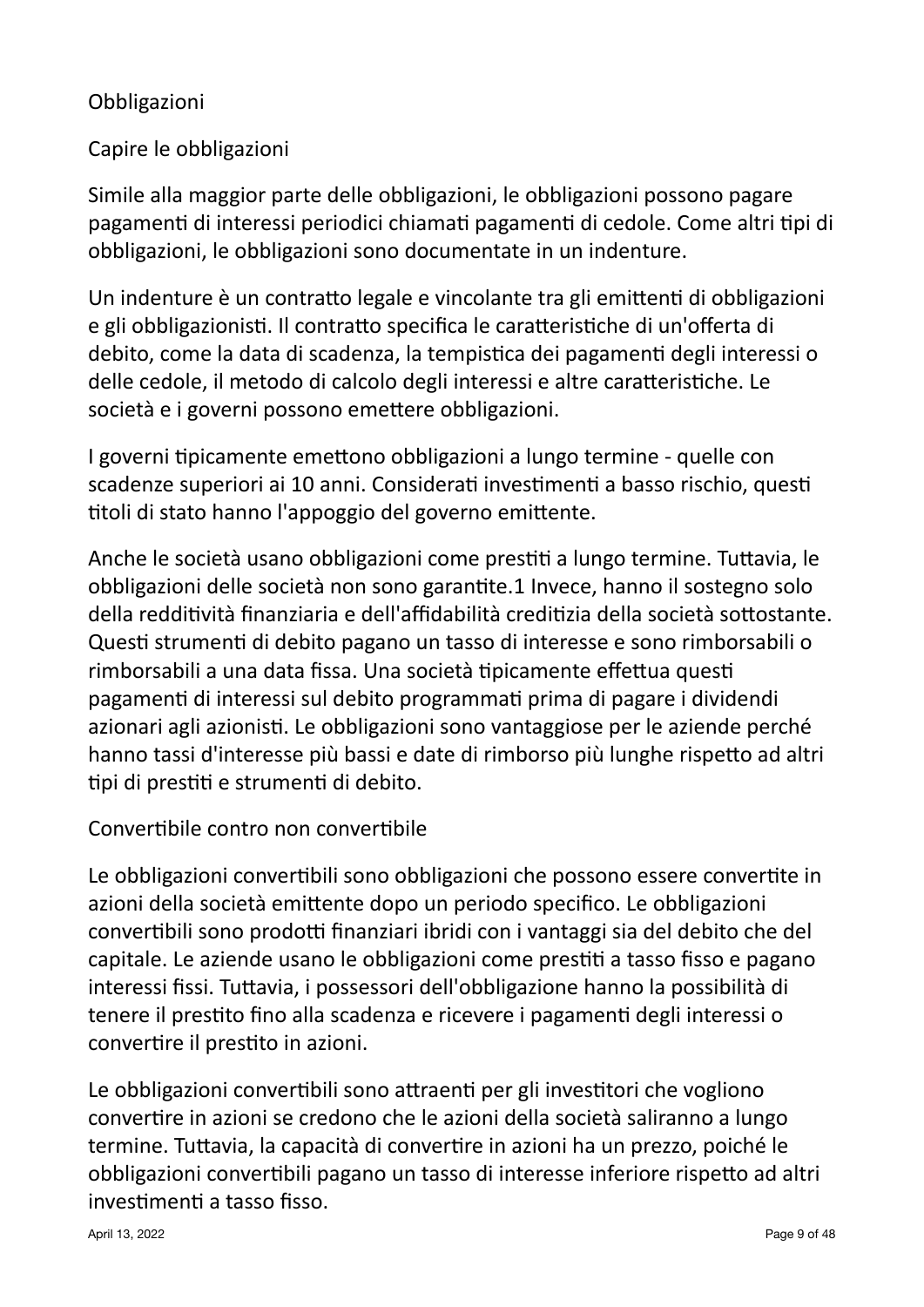Le obbligazioni non convertibili sono obbligazioni tradizionali che non possono essere convertite in azioni della società emittente. Per compensare la mancanza di convertibilità gli investitori sono ricompensati con un tasso d'interesse più alto rispetto alle obbligazioni convertibili.

# Caratteristiche di un'obbligazione

Quando si emette un'obbligazione, prima si deve redigere un trust indenture. Il primo trust è un accordo tra la società emittente e il trustee che gestisce l'interesse degli investitori.

## Tasso d'interesse

Si determina il tasso cedolare, che è il tasso d'interesse che la società pagherà al detentore dell'obbligazione o all'investitore. Questo tasso cedolare può essere fisso o variabile. Un tasso fluttuante potrebbe essere legato a un benchmark come il rendimento di un titolo del Tesoro a 10 anni e cambierà al variare del benchmark.

## Rating del credito

Il rating di credito della società e in definitiva il rating di credito dell'obbligazione influisce sul tasso di interesse che gli investitori riceveranno. Le agenzie di rating misurano l'affidabilità creditizia delle emissioni societarie e governative.2 Queste entità forniscono agli investitori una panoramica dei rischi connessi all'investimento nel debito.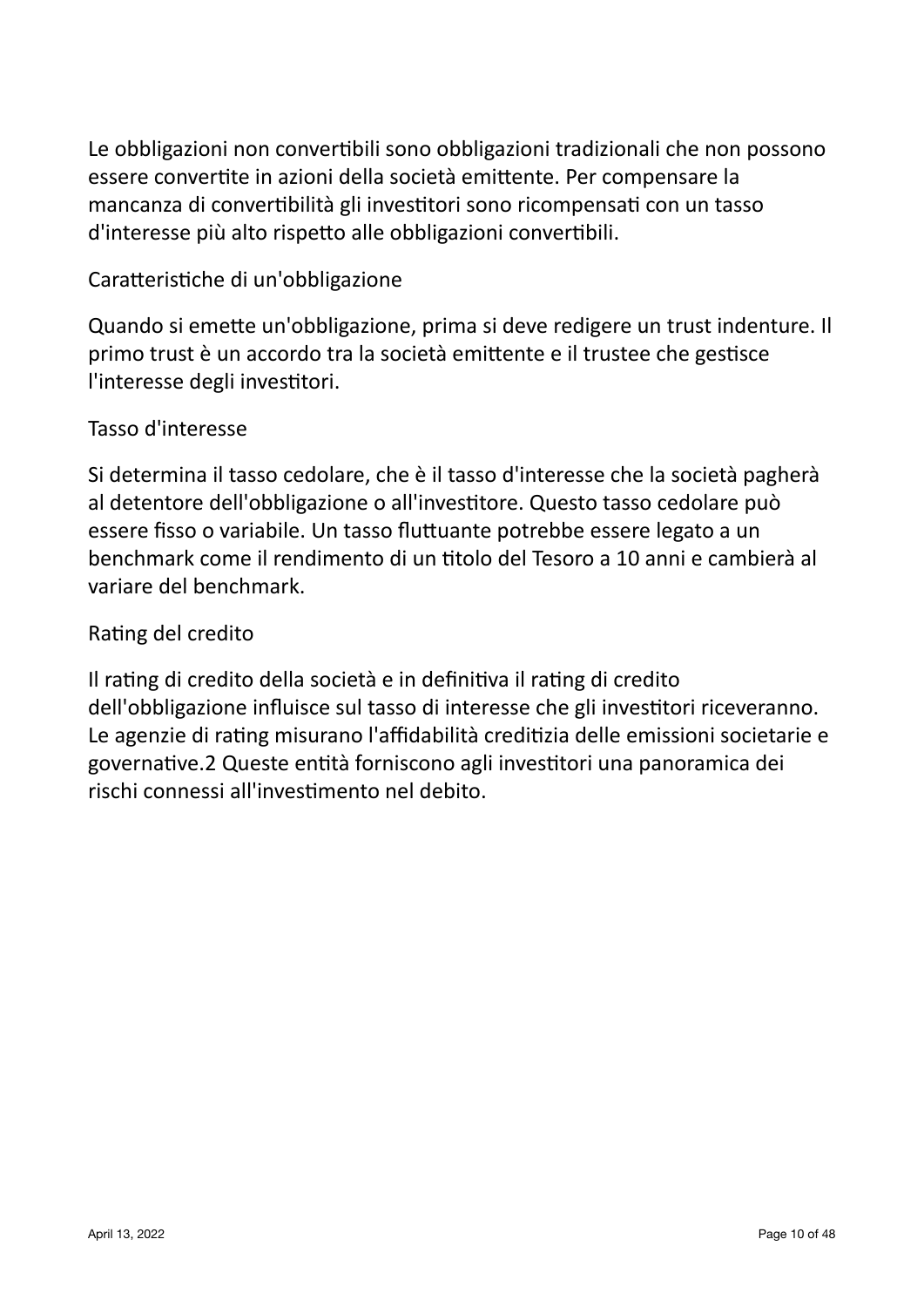Le agenzie di rating del credito, come Standard and Poor's, di solito assegnano voti in lettere che indicano il merito di credito sottostante. Il sistema di Standard & Poor's utilizza una scala che va da AAA per un rating eccellente al rating più basso di C e D. Qualsiasi strumento di debito che riceve un rating inferiore a BB è detto di grado speculativo.3 Si può anche sentirli chiamare obbligazioni spazzatura. Si riduce al fatto che l'emittente sottostante ha maggiori probabilità di non onorare il debito.

# Data di scadenza

Per le obbligazioni non convertibili, menzionate sopra, la data di scadenza è anche una caratteristica importante. Questa data detta quando la società deve rimborsare i detentori di obbligazioni. La società ha delle opzioni sulla forma che assumerà il rimborso. Il più spesso, è come riscatto dal capitale, dove l'emittente paga un importo forfettario alla scadenza del debito. In alternativa, il pagamento può utilizzare una riserva di rimborso, dove la società paga importi specifici ogni anno fino al rimborso completo alla data di scadenza.

Pro e contro delle obbligazioni

• Pro

Un'obbligazione paga un tasso d'interesse regolare o una cedola di ritorno agli investitori.

Le obbligazioni convertibili possono essere convertite in azioni dopo un determinato periodo, il che le rende più attraenti per gli investitori.

In caso di fallimento di una società, l'obbligazione viene pagata prima degli azionisti di azioni ordinarie.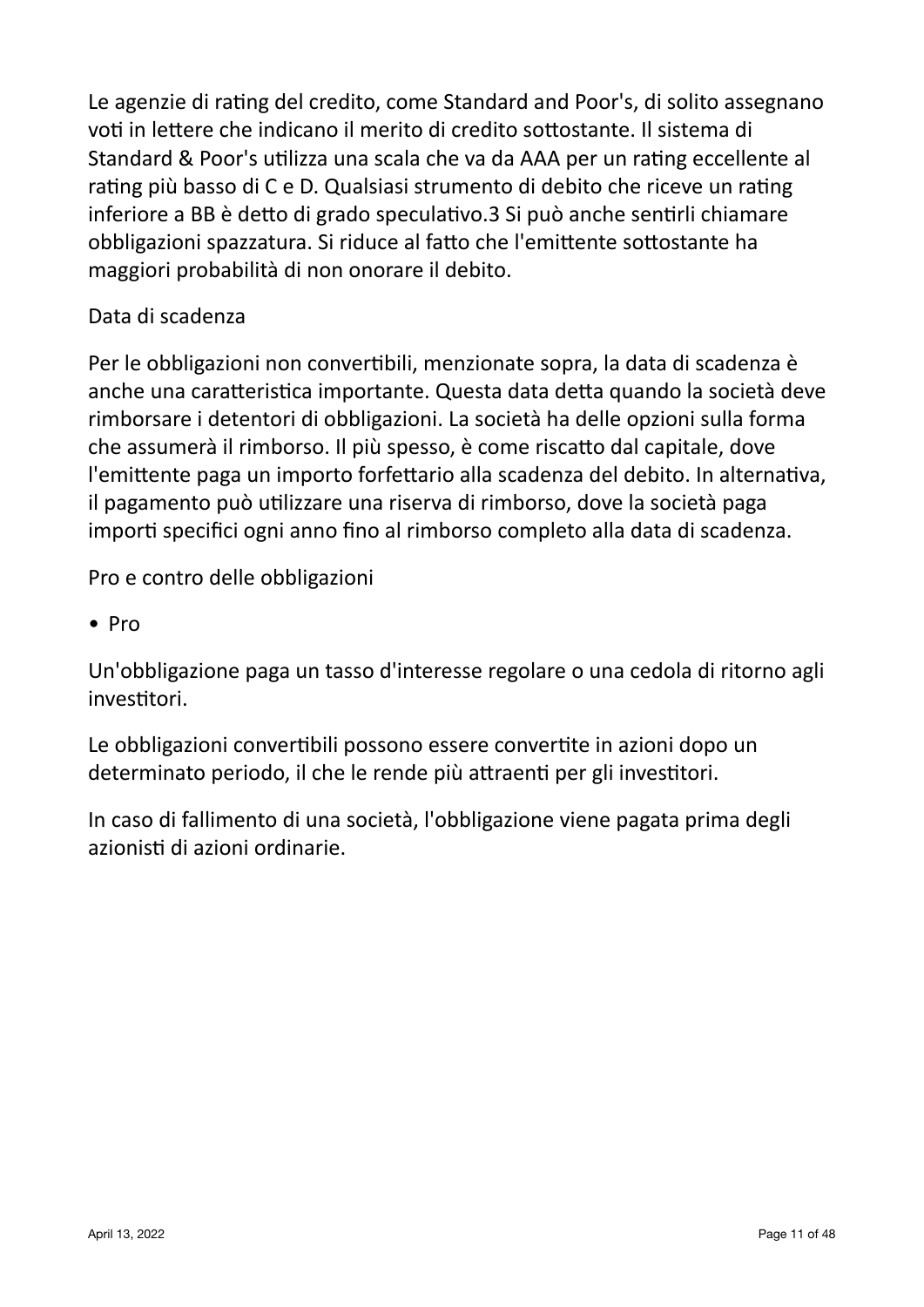• Contro

Le obbligazioni a tasso fisso possono avere un'esposizione al rischio di tasso d'interesse in ambienti in cui il tasso d'interesse di mercato è in aumento.

L'affidabilità creditizia è importante quando si considera la possibilità di rischio di insolvenza dalla redditività finanziaria dell'emittente sottostante.

Le obbligazioni possono avere un rischio inflazionistico se la cedola pagata non tiene il passo con il tasso d'inflazione.

Rischi delle obbligazioni per gli investitori

I detentori di obbligazioni possono trovarsi di fronte a un rischio inflazionistico.4 In questo caso, il rischio è che il tasso d'interesse del debito pagato possa non tenere il passo con il tasso d'inflazione. L'inflazione misura gli aumenti dei prezzi basati sull'economia. Per esempio, se l'inflazione fa aumentare i prezzi del 3%, se la cedola dell'obbligazione dovesse essere pagata al 2%, i detentori potrebbero vedere una perdita netta, in termini reali.

Le obbligazioni comportano anche un rischio di tasso d'interesse.4 In questo scenario di rischio, gli investitori detengono debiti a tasso fisso in periodi di aumento dei tassi d'interesse di mercato. Questi investitori possono trovare che il loro debito renda meno di quello che è disponibile da altri investimenti che pagano il tasso di mercato corrente, più alto. Se questo accade, il detentore di obbligazioni guadagna un rendimento inferiore in confronto.

Inoltre, le obbligazioni possono comportare un rischio di credito e di insolvenza.5 Come detto in precedenza, le obbligazioni sono sicure solo quanto la forza finanziaria dell'emittente sottostante. Se la società si trova in difficoltà finanziarie a causa di fattori interni o macroeconomici, gli investitori sono a rischio di insolvenza sull'obbligazione. Come consolazione, un detentore di obbligazioni verrebbe rimborsato prima degli azionisti di azioni ordinarie in caso di fallimento.

Le tre caratteristiche principali di un'obbligazione sono il tasso d'interesse, il rating di credito e la data di scadenza.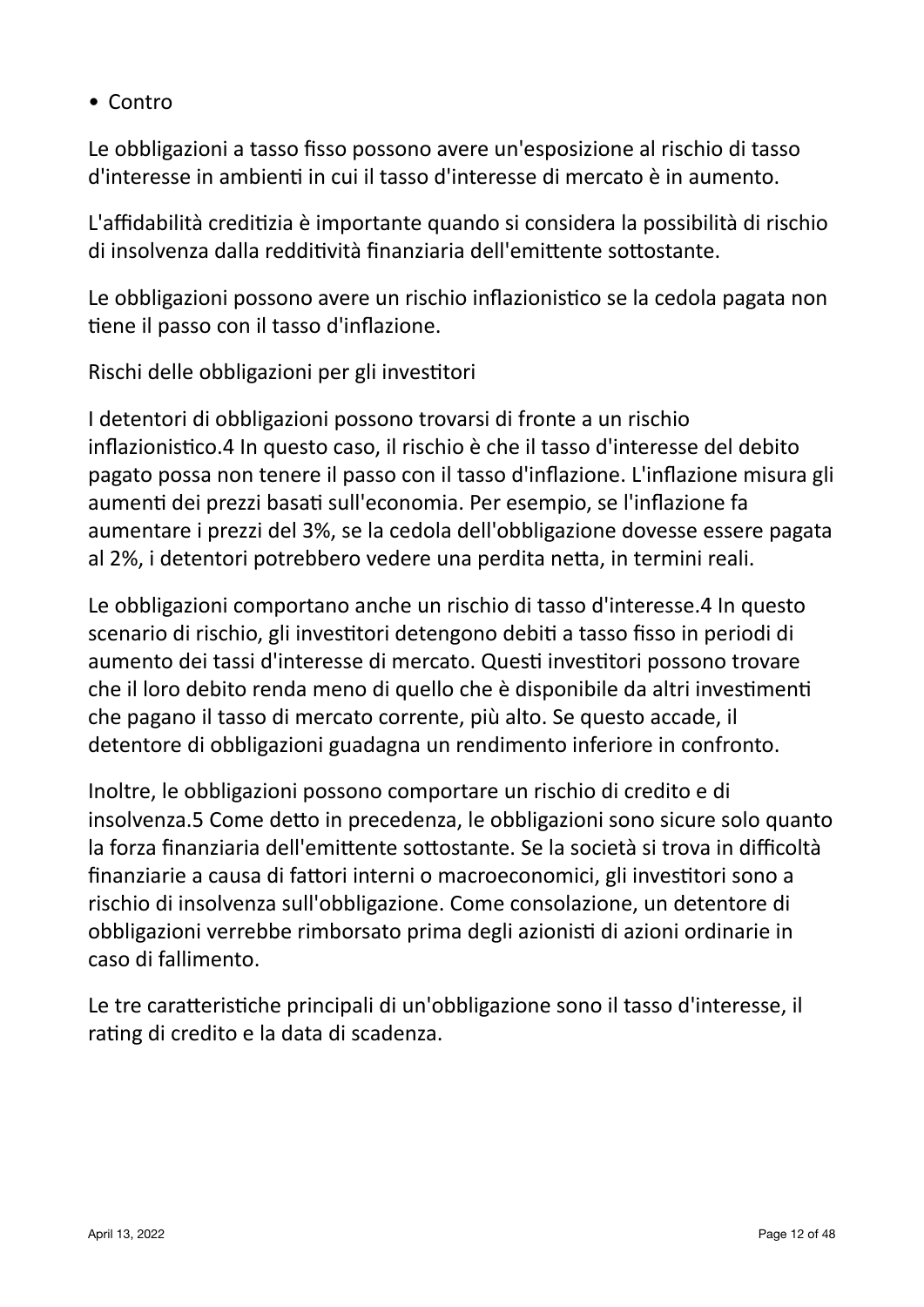Le obbligazioni non convertibili sono obbligazioni tradizionali che non possono essere convertite in azioni della società emittente. Per compensare la mancanza di convertibilità gli investitori sono ricompensati con un tasso d'interesse più alto rispetto alle obbligazioni convertibili. Caratteristiche di un'obbligazione Quando si emette un'obbligazione, prima si deve redigere un trust indenture. Il primo trust è un accordo tra la società emittente e il trustee che gestisce l'interesse degli investitori. Tasso d'interesse Si determina il tasso cedolare, che è il tasso d'interesse che la società pagherà al detentore dell'obbligazione o all'investitore. Questo tasso cedolare può essere fisso o variabile. Un tasso fluttuante potrebbe essere legato a un benchmark come il rendimento di un titolo del Tesoro a 10 anni e cambierà al variare del benchmark. Rating del credito Il rating di credito della società e in definitiva il rating di credito dell'obbligazione influisce sul tasso di interesse che gli investitori riceveranno. Le agenzie di rating misurano l'affidabilità creditizia delle emissioni societarie e governative.

Queste entità forniscono agli investitori una panoramica dei rischi connessi all'investimento nel debito. Le agenzie di rating del credito, come Standard and Poor's, di solito assegnano voti in lettere che indicano il merito di credito sottostante. Il sistema di Standard & Poor's utilizza una scala che va da AAA per un rating eccellente al rating più basso di C e D. Qualsiasi strumento di debito che riceve un rating inferiore a BB è detto di grado speculativo. Si può anche sentirli chiamare obbligazioni spazzatura. Si riduce al fatto che l'emittente sottostante ha maggiori probabilità di non onorare il debito.

## Esempio di un'obbligazione

Un esempio di un'obbligazione governativa sarebbe il buono del Tesoro degli Stati Uniti (T-bond). I T-bond aiutano a finanziare progetti e a finanziare le operazioni governative quotidiane. Il Dipartimento del Tesoro degli Stati Uniti emette queste obbligazioni durante le aste tenute durante l'anno. Alcuni buoni del Tesoro vengono scambiati sul mercato secondario. Nel mercato secondario, attraverso un'istituzione finanziaria o un broker, gli investitori possono comprare e vendere obbligazioni precedentemente emesse. I T-bond sono quasi privi di rischio poiché sono sostenuti dalla piena fiducia e credito del governo degli Stati Uniti. Tuttavia, affrontano anche il rischio di inflazione e di aumento dei tassi di interesse.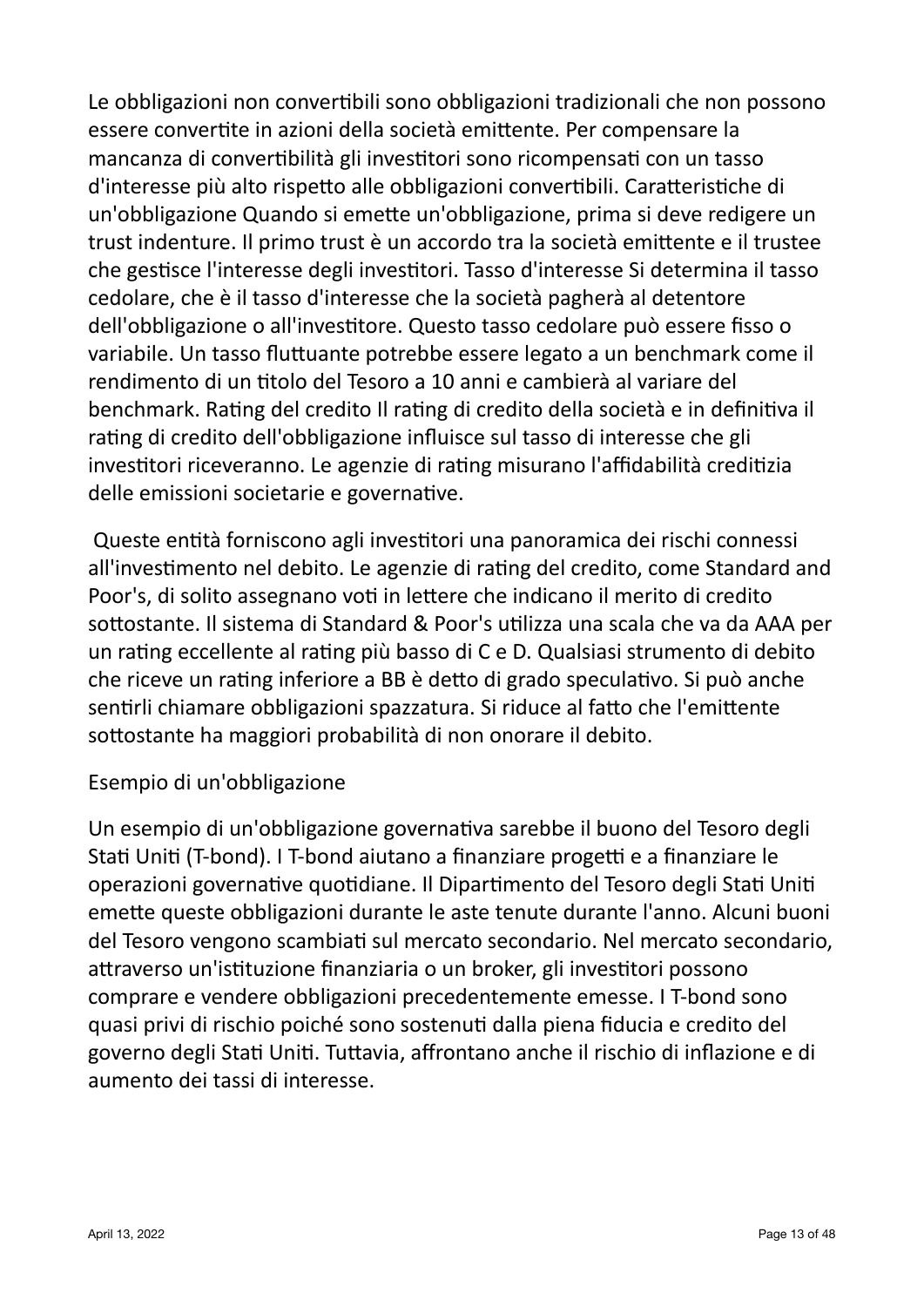Un'obbligazione è diversa da un'obbligazione?

Un'obbligazione è un tipo di obbligazione. In particolare, è un debito non garantito o non collateralizzato emesso da una società o da un'altra entità e di solito si riferisce a tali obbligazioni con scadenze più lunghe.

Le obbligazioni sono investimenti rischiosi?

Poiché le obbligazioni sono titoli di debito, tendono ad essere meno rischiose di un investimento in azioni ordinarie o azioni privilegiate della stessa società. I detentori di obbligazioni sarebbero anche considerati più senior e avrebbero la priorità su questi altri tipi di investimenti in caso di fallimento.

Poiché questi debiti non sono sostenuti da alcuna garanzia, tuttavia, sono intrinsecamente più rischiosi dei debiti garantiti. Pertanto, questi possono avere tassi d'interesse relativamente più alti rispetto ad altre obbligazioni simili dello stesso emittente che sono sostenute da garanzie.

Infatti, in senso stretto, un'obbligazione del Tesoro statunitense e un buono del Tesoro statunitense sono entrambi obbligazioni. Non sono garantiti da un collaterale, eppure sono considerati titoli senza rischio.

Come sono strutturate le obbligazioni?

Tutte le obbligazioni seguono un processo di strutturazione standard e hanno caratteristiche comuni. In primo luogo, viene redatta una "trust indenture", che è un accordo tra l'entità emittente e l'entità che gestisce gli interessi degli obbligazionisti. Poi, viene deciso il tasso di cedola, che è il tasso di interesse che la società pagherà al detentore di obbligazioni o all'investitore. Questo tasso può essere fisso o variabile e dipende dal rating di credito della società o dal rating dell'obbligazione. Le obbligazioni possono anche essere convertibili o non convertibili in azioni ordinarie.

 $-$  E N D  $-$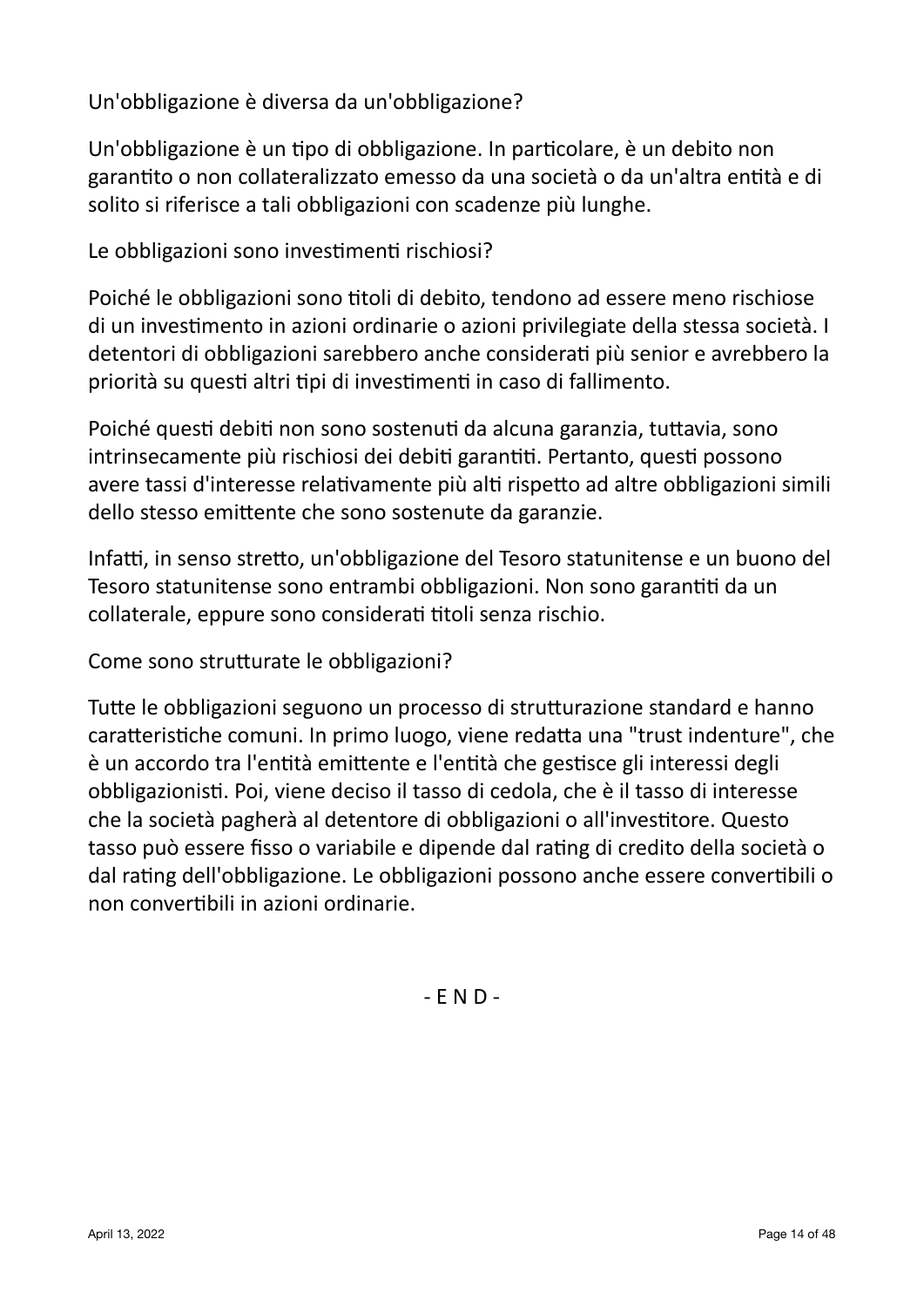# **2. Depreciation**

https://www.investopedia.com/terms/d/depreciation.asp

#### **What Is Depreciation?**

The term depreciation refers to an accounting method used to allocate the cost of a tangible or physical [asset](https://www.investopedia.com/terms/a/asset.asp) over its useful life. Depreciation represents how much of an asset's value has been used. It allows companies to earn revenue from the assets they own by paying for them over a certain period of time. Because companies don't have to account for them entirely in the year the assets are purchased, the immediate cost of ownership is significantly reduced. Not accounting for depreciation can greatly affect a company's [profits.](https://www.investopedia.com/terms/p/profit.asp) Companies can also depreciate long-term assets for both tax and accounting purposes.

#### **Key Takeaways**

- Depreciation ties the cost of using a tangible asset with the benefit gained over its useful life.
- There are many types of depreciation, including straight-line and various forms of accelerated depreciation.
- Accumulated depreciation refers to the sum of all depreciation recorded on an asset to a specific date.
- The carrying value of an asset on the balance sheet is its historical cost minus all accumulated depreciation.
- The carrying value of an asset after all depreciation has been taken is referred to as its salvage value.

\*\*\*\*\*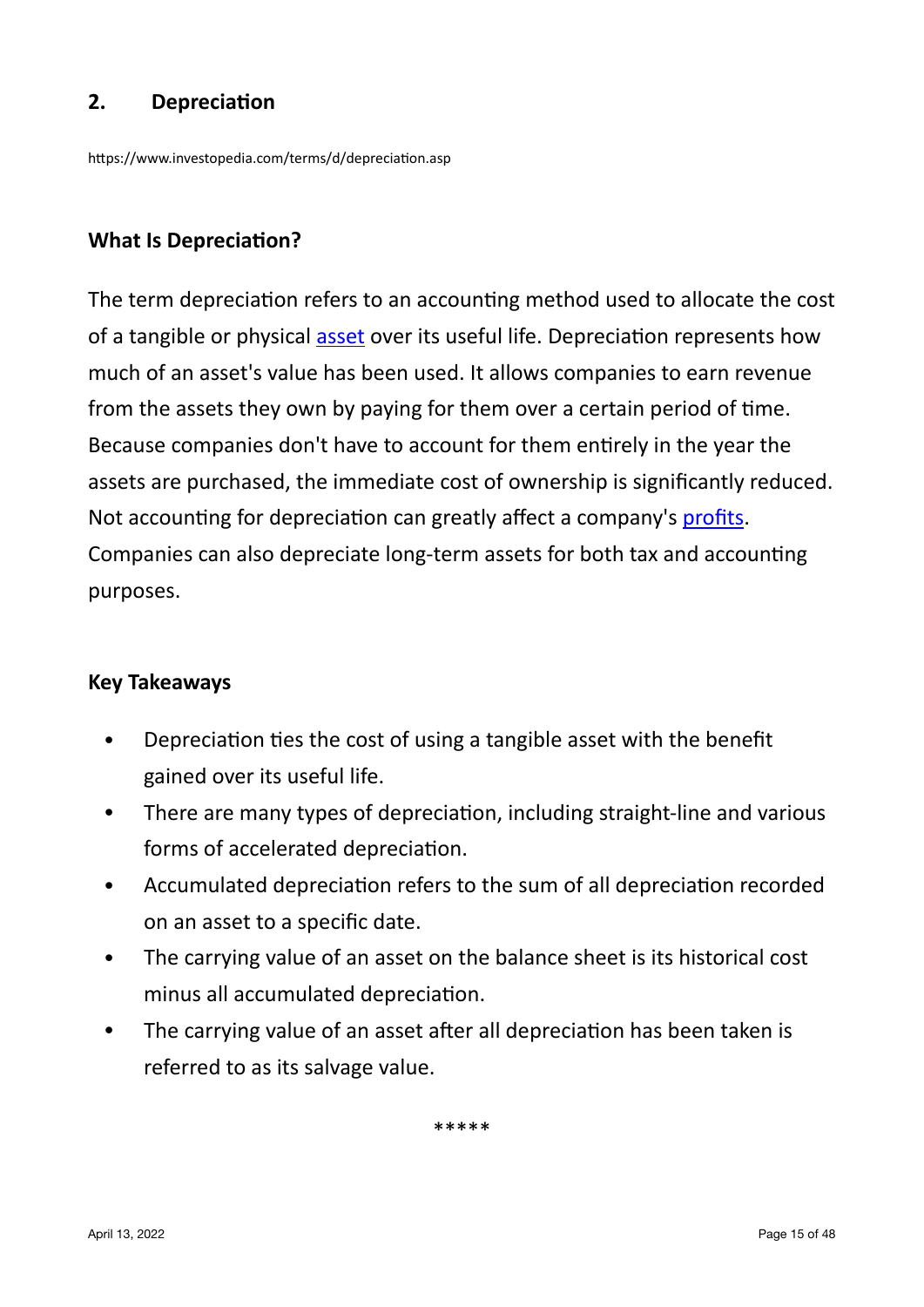# **Understanding Depreciation**

Assets such as machinery and equipment are expensive. Instead of realizing the entire cost of an asset in year one, companies can use [depreciation](https://www.investopedia.com/articles/fundamental/04/090804.asp) to spread out the cost and match depreciation expenses to related revenues in the same reporting period. This allows a company to write off an asset's value over a period of time, notably its useful life.

Companies take depreciation regularly so they can move their assets' costs from their balance sheets to their income statements. When a company buys an asset, it records the transaction as a debit to increase an asset account on the balance sheet and a credit to reduce cash (or increase accounts payable), which is also on the balance sheet. Neither journal entry affects the income statement, where revenues and expenses are reported.

At the end of an accounting period, an accountant books depreciation for all capitalized assets that are not fully depreciated. The journal entry consists of a:

- Debit to depreciation expense, which flows through to the income statement
- Credit to accumulated depreciation, which is reported on the balance sheet

As noted above, businesses can take advantage of depreciation for both tax and accounting purposes. This means they can take a tax deduction for the cost of the asset, reducing taxable income. But the Internal Revenue Service [\(IRS\)](https://www.investopedia.com/terms/i/irs.asp) states that when depreciating assets, companies must spread the cost out over time. The IRS also has rules for when companies can take a [deduction](https://www.investopedia.com/terms/d/deduction.asp).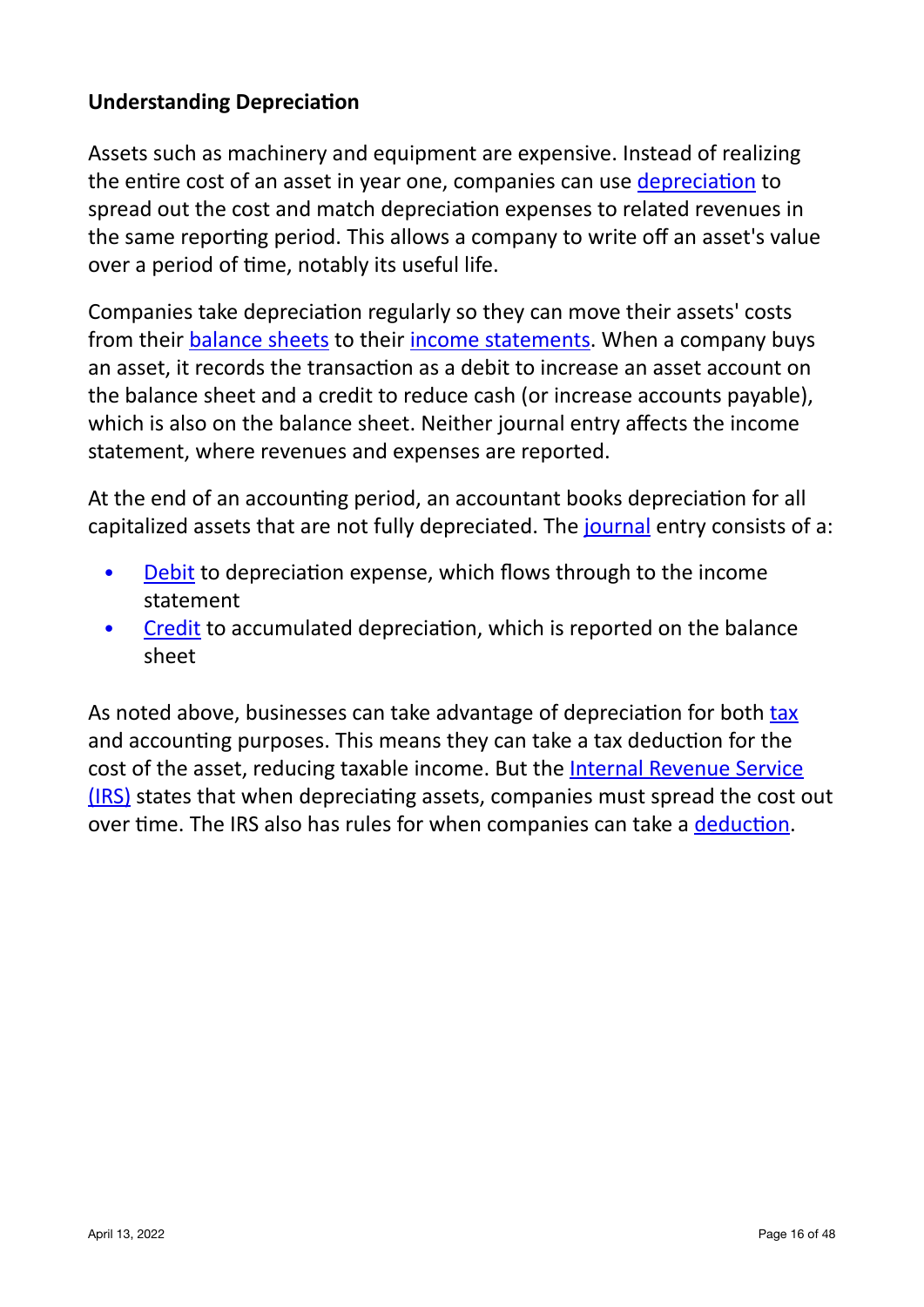# **Special Considerations**

Depreciation is considered a non-cash charge because it doesn't represent an actual cash outflow. The entire cash outlay might be paid initially when an asset is purchased, but the expense is recorded incrementally for financial reporting purposes. That's because assets provide a benefit to the company over a lengthy period of time. But the depreciation charges still reduce a company's [earnings,](https://www.investopedia.com/terms/e/earnings.asp) which is helpful for tax purposes.3

The matching principle under generally accepted accounting principles (GAAP) is an accrual accounting concept that dictates that expenses must be matched to the same period in which the related revenue is generated. Depreciation helps to tie the cost of an asset with the benefit of its use over time. In other words, the incremental expense associated with using up the asset is also recorded for the asset that is put to use each year and generates revenue.

The total amount depreciated each year, which is represented as a percentage, is called the depreciation rate. For example, if a company had \$100,000 in total [depreciation](https://www.investopedia.com/ask/answers/021815/what-are-different-ways-calculate-depreciation.asp) over the asset's expected life, and the annual depreciation was \$15,000. This means the rate would be 15% per year.

## **Threshold amounts**

Different companies may set their own threshold amounts for when to begin depreciating a fixed asset or property, plant, and equipment (PP&E). For example, a small company may set a \$500 threshold, over which it depreciates an asset. On the other hand, a larger company may set a \$10,000 threshold, under which all purchases are expensed immediately.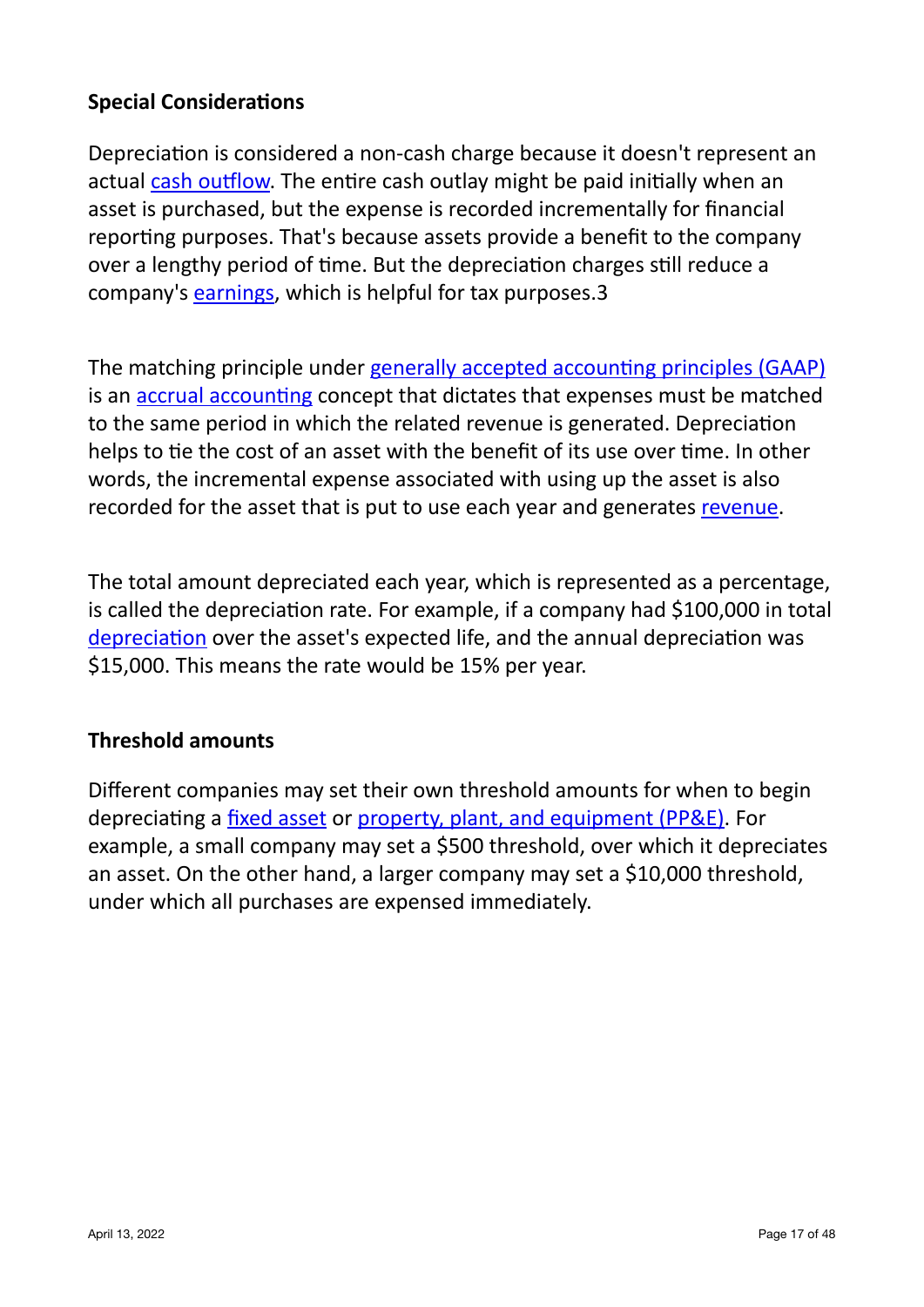## **Accumulated depreciation**

Accumulated depreciation is a contra asset account, meaning its natural balance is a credit that reduces its overall asset value. Accumulated depreciation on any given asset is its cumulative depreciation up to a single point in its life.

As stated earlier, carrying value is the net of the asset account and the accumulated depreciation. The salvage value is the carrying value that remains on the balance sheet after which all depreciation is accounted for until the asset is disposed of or sold.

It is based on what a company expects to receive in exchange for the asset at the end of its useful life. An asset's estimated salvage value is an important component in the calculation of depreciation.

The IRS publishes depreciation schedules detailing the number of years an asset can be depreciated for tax purposes, based on various asset classes.3

## **Types of Depreciation**

There are several methods that accountants commonly use to depreciate capital assets and other revenue-generating assets. These are straight-line, declining balance, double-declining balance, sum-of-the-years' digits, and unit of production. We've highlighted some of the basic principles of each below.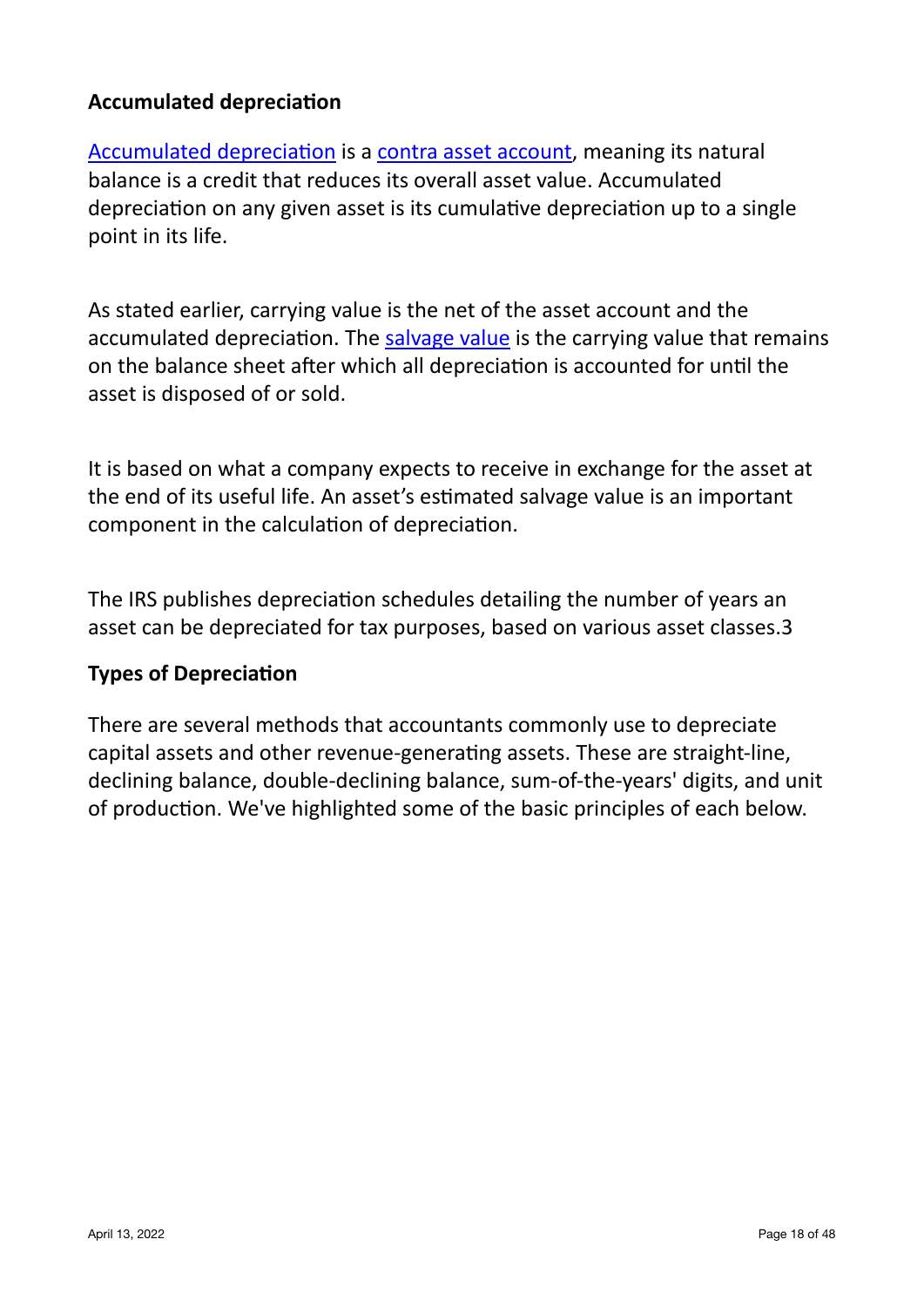# **Straight-line**

Using the straight-line method is the most basic way to record depreciation. It reports an equal depreciation expense each year throughout the entire useful life of the asset until the entire asset is depreciated to its salvage value.

Let's assume that a company buys a machine at a cost of \$5,000. The company decides on a salvage value of \$1,000 and a useful life of five years. Based on these assumptions, the depreciable amount is \$4,000 (\$5,000 cost - \$1,000 salvage value).

The annual depreciation using the straight-line method is calculated by dividing the depreciable amount by the total number of years. In this case, it amounts to \$800 per year (\$4,000 / 5). This results in a depreciation rate of 20% (\$800 / \$4,000).

#### **Declining balance**

The declining balance method is an accelerated depreciation method. This method depreciates the machine at its straight-line depreciation percentage times its remaining depreciable amount each year. Because an asset's carrying value is higher in earlier years, the same percentage causes a larger depreciation expense amount in earlier years, declining each year.

Using the straight-line example above, the machine costs \$5,000, has a salvage value of \$1,000, a five-year life, and is depreciated at 20% each year, so the expense is \$800 in the first year (\$4,000 depreciable amount x 20%), \$640 in the second year  $(($4,000 - $800) \times 20\%)$ , and so on.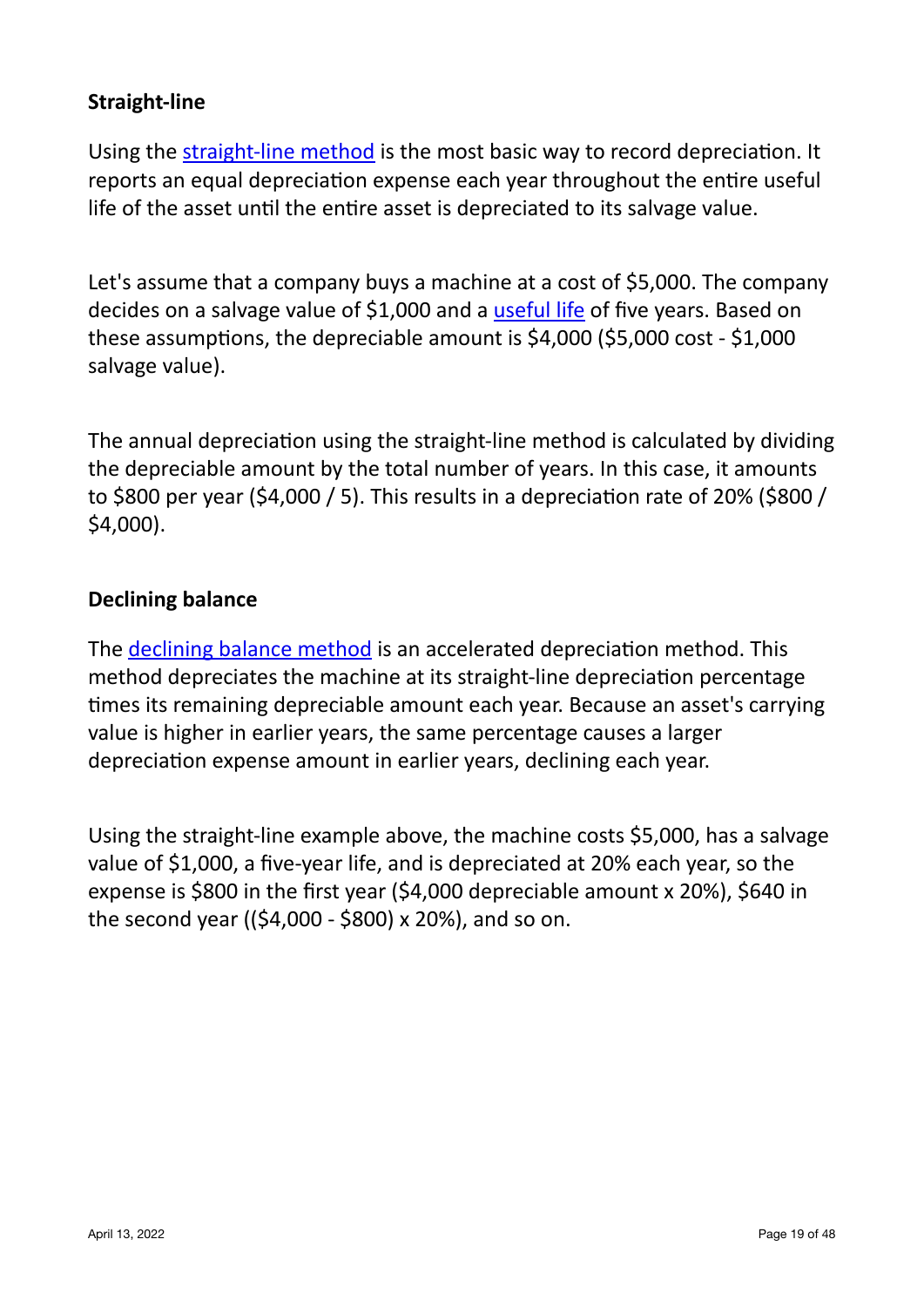# **Double-declining balance (DDB)**

The double-declining balance (DDB) method is another accelerated depreciation method. After taking the reciprocal of the useful life of the asset and doubling it, this rate is applied to the depreciable base—its book value for the remainder of the asset's expected life.

For example, an asset with a useful life of five years would have a reciprocal value of 1/5, or 20%. Double the rate, or 40%, is applied to the asset's current book value for depreciation. Although the rate remains constant, the dollar value will decrease over time because the rate is multiplied by a smaller depreciable base for each period.

## **Sum-of-the-years' digits (SYD)**

The sum-of-the-years' digits (SYD) method also allows for accelerated depreciation. Start by combining all the digits of the expected life of the asset.

For example, an asset with a five-year life would have a base of the sum of the digits one through five, or  $1 + 2 + 3 + 4 + 5 = 15$ . In the first depreciation year, 5/15 of the depreciable base would be depreciated. In the second year, only 4/15 of the depreciable base would be depreciated. This continues until year five depreciates the remaining  $1/15$  of the base.

## **Units of production**

This method requires an estimate for the total units an asset will produce over its useful life. Depreciation expense is then calculated per year based on the number of units produced. This method also calculates depreciation expenses based on the depreciable amount.

The depreciation rate is used in both the declining balance and doubledeclining balance calculations.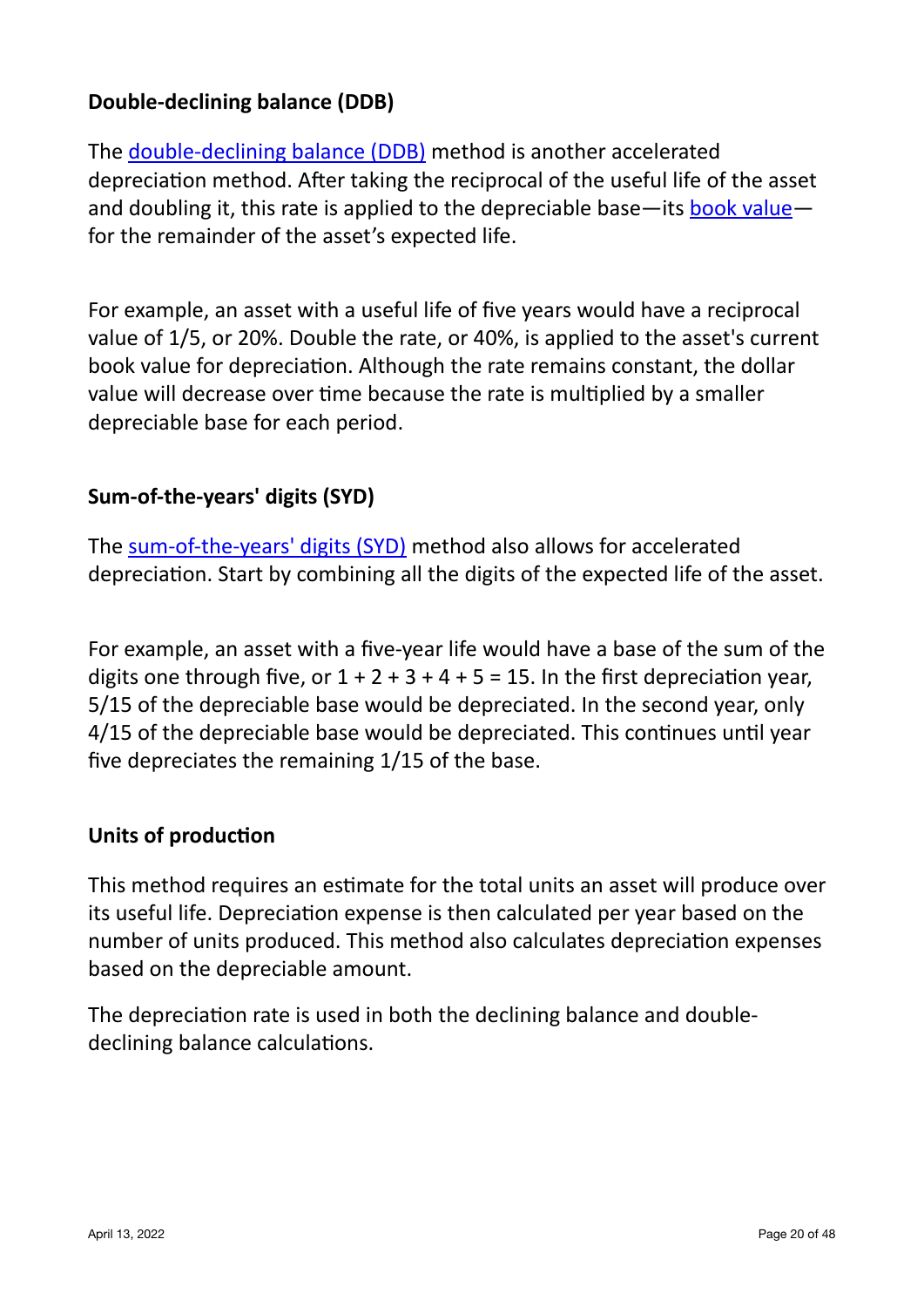# **Example of Depreciation**

Here's a hypothetical example to show how depreciation works. Keep in mind, though, that certain types of accounting allow for different means of depreciation. Let's assume that if a company buys a piece of equipment for \$50,000, it may expense its entire cost in year one or write the asset's value off over the course of its 10-year useful life. This is why business owners like depreciation. Most business owners prefer to expense only a portion of the cost, which can boost net income.

The company can also scrap the equipment for \$10,000 at the end of its useful life, which means it has a salvage value of \$10,000. Using these variables, the accountant calculates depreciation expense as the difference between the asset's cost and its salvage value, divided by its useful life. The calculation in this example is  $(550,000 - 510,000) / 10$ . This results in a total of \$4,000 of depreciation expenses per year.

As such, the company's accountant does not have to expense the entire \$50,000 in year one, even though the company paid out that amount in cash. Instead, the company only has to expense \$4,000 against net income. The company expenses another \$4,000 next year and another \$4,000 the year after that, and so on until the asset reaches its \$10,000 salvage value in 10 years.

## **Why Are Assets Depreciated Over Time?**

New assets are typically more valuable than older ones. Depreciation measures the value an asset loses over time—directly from ongoing usage through wear and tear and indirectly from the introduction of new product models and factors like inflation.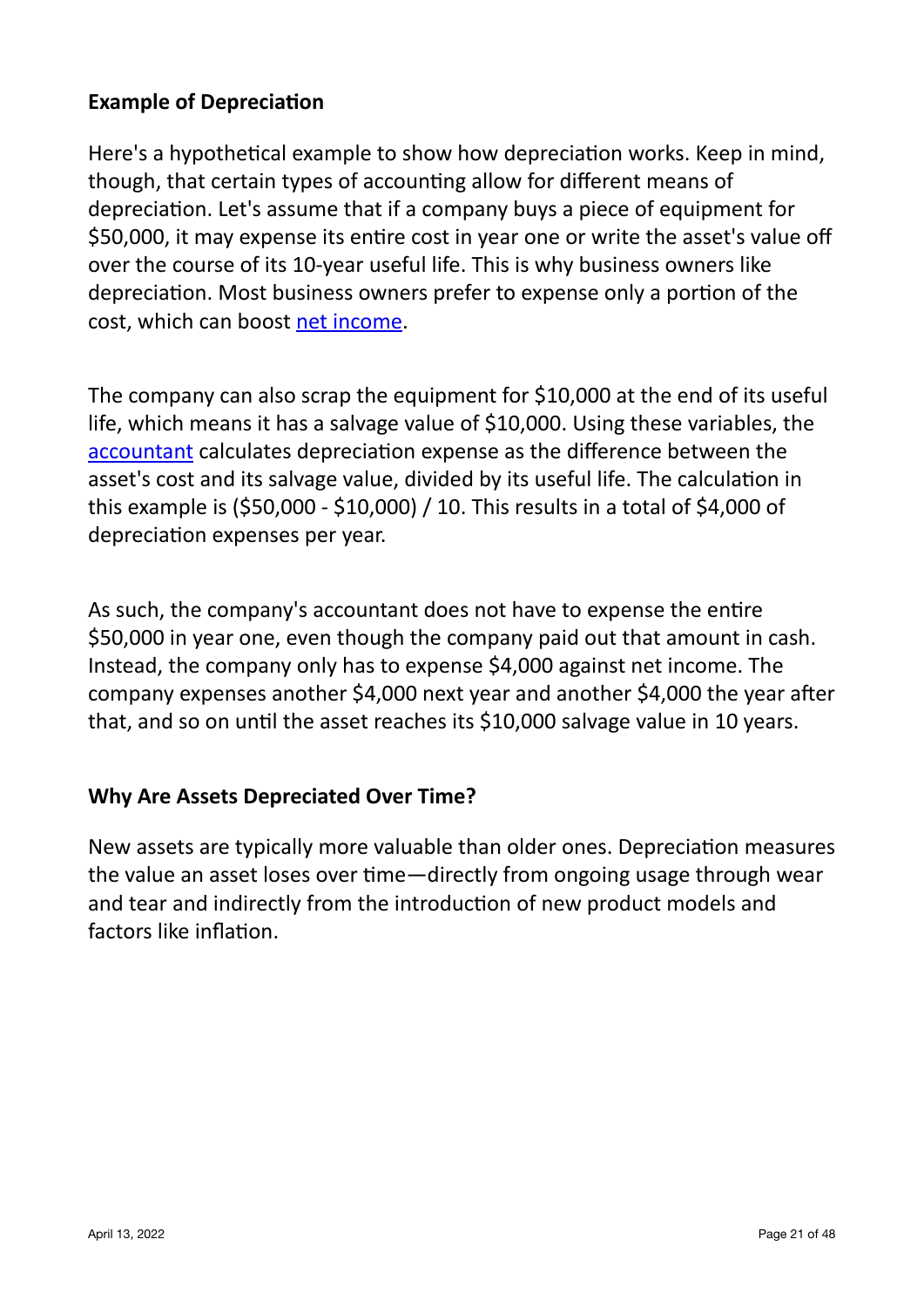# **How Are Assets Depreciated for Tax Purposes?**

Depreciation is often what people talk about when they refer to accounting depreciation. This is the process of allocating an asset's cost over the course of its useful life in order to align its expenses with revenue generation.

Businesses also create accounting depreciation schedules with tax benefits in mind because depreciation on assets is deductible as a business expense in accordance with IRS rules.

Depreciation schedules can range from simple straight-line to accelerated or per-unit measures.

## **How Does Depreciation Differ From Amortization?**

Depreciation refers only to physical assets or property. Amortization is an accounting term that essentially depreciates intangible assets such as intellectual property or loan interest over time.

# **What Is the Difference Between Depreciation Expense and Accumulated Depreciation?**

The basic difference between depreciation expense and accumulated depreciation lies in the fact that one appears as an expense on the income statement while the other is a contra asset reported on the balance sheet.

Both pertain to the wearing out of equipment, machinery, or another asset. and help to state its true value, which is an important consideration when making year-end tax deductions and when a company is sold and the assets need a proper valuation.

Although both of these depreciation entries should be listed on year-end and quarterly reports, it is depreciation expense that is the more common of the two due to its application regarding deductions and can help lower a company's tax liability. Accumulated depreciation is commonly used to forecast the lifetime of an item or to keep track of depreciation year-over-year.

 $-$  F N D  $-$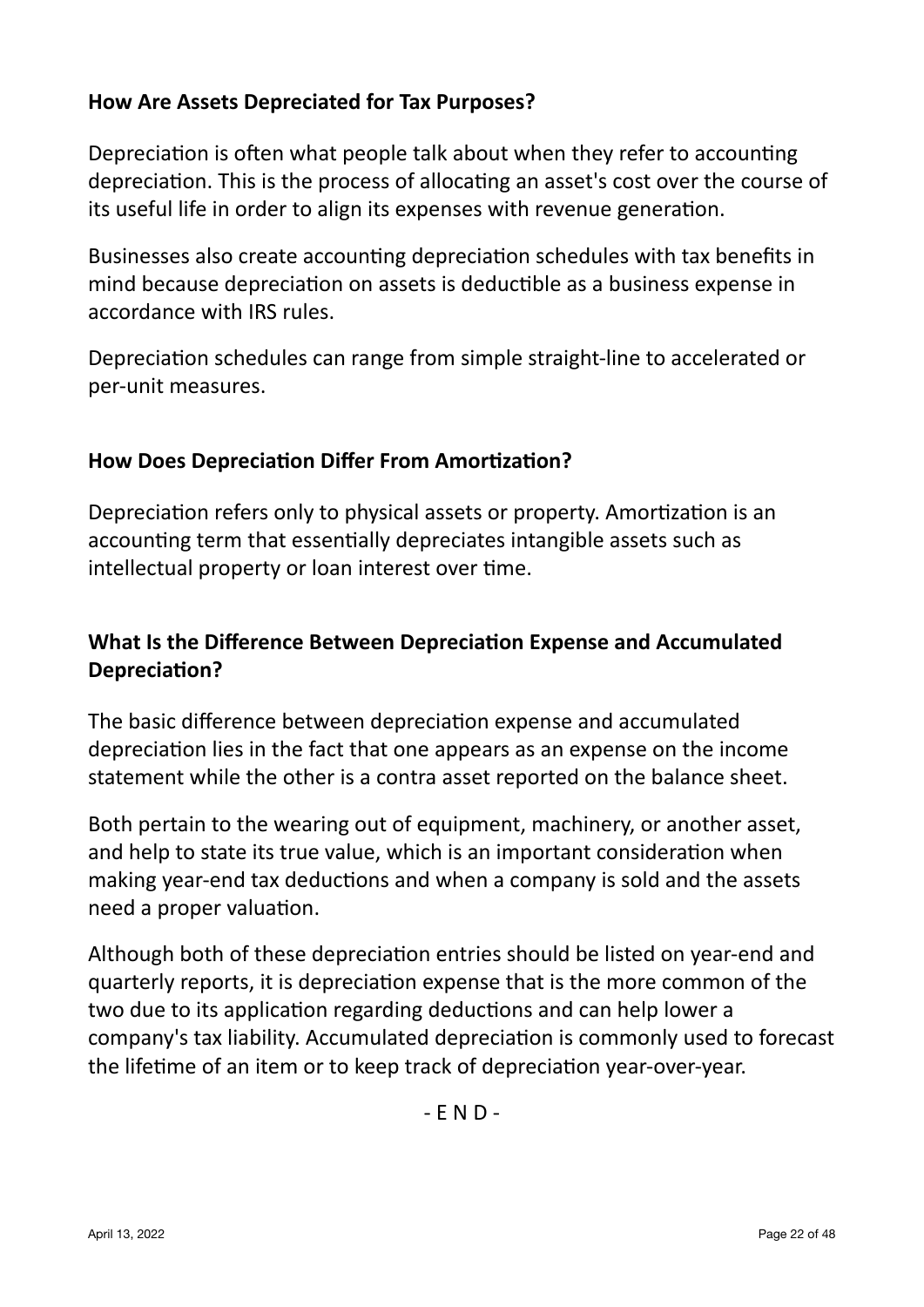#### 2. Ammortamento

# Cos'è il deprezzamento?

Il termine deprezzamento si riferisce a un metodo contabile usato per ripartire il costo di un bene materiale o fisico lungo la sua vita utile. Il deprezzamento rappresenta quanto del valore di un bene è stato utilizzato. Permette alle aziende di guadagnare entrate dai beni che possiedono pagandoli in un certo periodo di tempo. Poiché le aziende non devono contabilizzarli interamente nell'anno in cui i beni sono acquistati, il costo immediato della proprietà è significativamente ridotto. Non contabilizzare il deprezzamento può influenzare notevolmente i profitti di un'azienda. Le aziende possono anche ammortizzare i beni a lungo termine sia a fini fiscali che contabili.

#### Punti chiave

- Il deprezzamento lega il costo di utilizzo di un bene tangibile con il beneficio ottenuto nel corso della sua vita utile.
- Ci sono molti tipi di svalutazione, tra cui la linea retta e varie forme di svalutazione accelerata.
- Il deprezzamento accumulato si riferisce alla somma di tutti i deprezzamenti registrati su un bene fino a una data specifica.
- Il valore contabile di un bene sul bilancio è il suo costo storico meno tutto il deprezzamento accumulato.
- Il valore contabile di un'attività dopo che tutti i deprezzamenti sono stati presi è indicato come il suo valore di recupero.

\*\*\*\*\*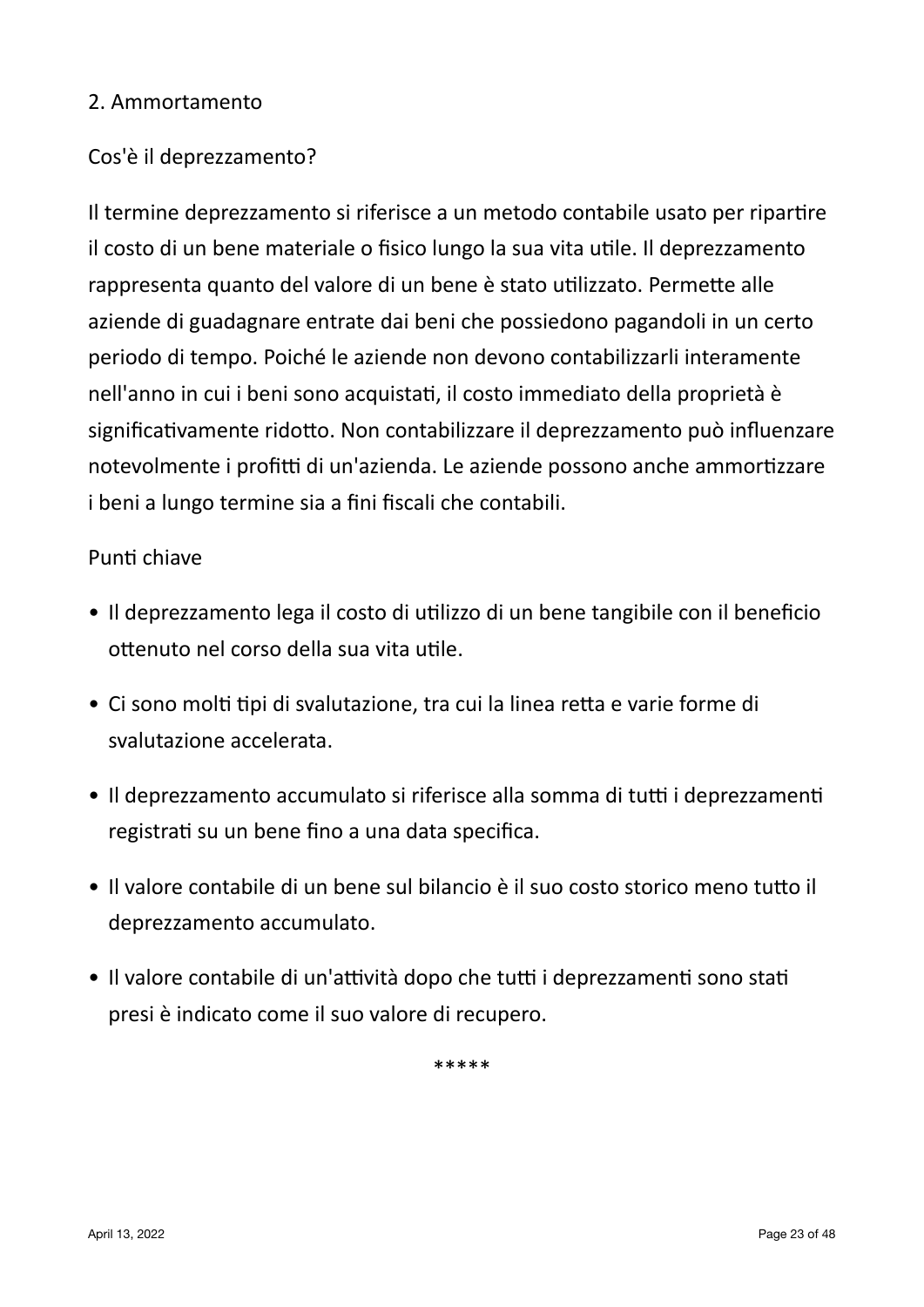# Capire l'ammortamento

Beni come macchinari e attrezzature sono costosi. Invece di realizzare l'intero costo di un bene in un anno, le aziende possono usare il deprezzamento per distribuire il costo e far corrispondere le spese di deprezzamento ai relativi ricavi nello stesso periodo di riferimento. Questo permette all'azienda di ammortizzare il valore di un bene in un periodo di tempo, in particolare la sua vita utile.

Le aziende prendono il deprezzamento regolarmente in modo da poter spostare i costi dei loro beni dai loro bilanci ai loro conti economici. Quando un'azienda compra un'attività, registra la transazione come un debito per aumentare un conto dell'attività sullo stato patrimoniale e un credito per ridurre la cassa (o aumentare i conti passivi), che è anche sullo stato patrimoniale. Nessuna delle due scritture contabili influisce sul conto economico, dove sono riportate le entrate e le uscite.

Alla fine di un periodo contabile, un contabile registra il deprezzamento per tutti i beni capitalizzati che non sono completamente ammortizzati. La voce del giornale consiste in un:

Debito alla spesa per il deprezzamento, che fluisce nel conto economico

Credito al deprezzamento accumulato, che è riportato nello stato patrimoniale

Come notato sopra, le aziende possono trarre vantaggio dal deprezzamento sia a fini fiscali che contabili. Questo significa che possono prendere una deduzione fiscale per il costo del bene, riducendo il reddito imponibile. Ma l'Internal Revenue Service (IRS) afferma che quando si ammortizzano i beni, le aziende devono spalmare il costo nel tempo. L'IRS ha anche delle regole per quando le aziende possono prendere una deduzione.

## Considerazioni speciali

L'ammortamento è considerato un costo non monetario perché non rappresenta un effettivo deflusso di denaro. L'intero esborso di denaro potrebbe essere pagato inizialmente quando un bene viene acquistato, ma la spesa viene registrata in modo incrementale ai fini della rendicontazione finanziaria. Questo perché i beni forniscono un beneficio all'azienda per un lungo periodo di tempo. Ma le spese di ammortamento riducono ancora i guadagni di una società, il che è utile ai fini fiscali.3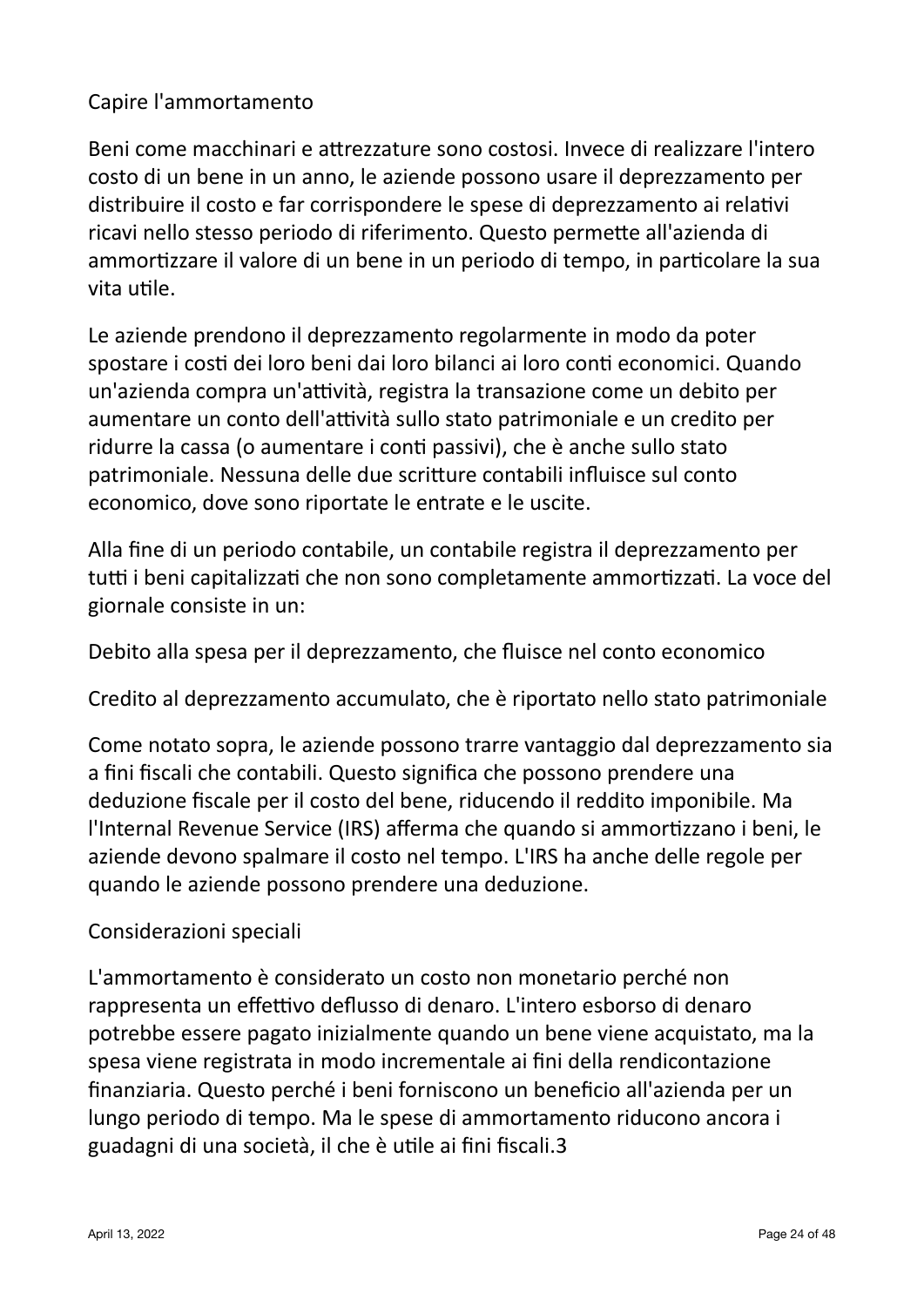Il principio di corrispondenza secondo i principi contabili generalmente accettati (GAAP) è un concetto di contabilità per competenza che detta che le spese devono essere abbinate allo stesso periodo in cui viene generata la relativa entrata. L'ammortamento aiuta a collegare il costo di un bene con il beneficio del suo utilizzo nel tempo. In altre parole, la spesa incrementale associata all'utilizzo del bene viene registrata anche per il bene che viene messo in uso ogni anno e genera entrate.

L'importo totale ammortizzato ogni anno, rappresentato in percentuale, è chiamato tasso di ammortamento. Per esempio, se un'azienda ha 100.000 dollari di ammortamento totale durante la vita attesa del bene, e l'ammortamento annuale è di 15.000 dollari. Questo significa che il tasso sarebbe del 15% all'anno.

## Importi di soglia

Aziende diverse possono stabilire le proprie soglie per quando iniziare l'ammortamento di un'attività fissa o di una proprietà, impianto e attrezzatura (PP&E). Per esempio, una piccola azienda può stabilire una soglia di 500 dollari, oltre la quale ammortizzare un'attività. D'altra parte, una società più grande può fissare una soglia di 10.000 dollari, sotto la quale tutti gli acquisti sono spesi immediatamente.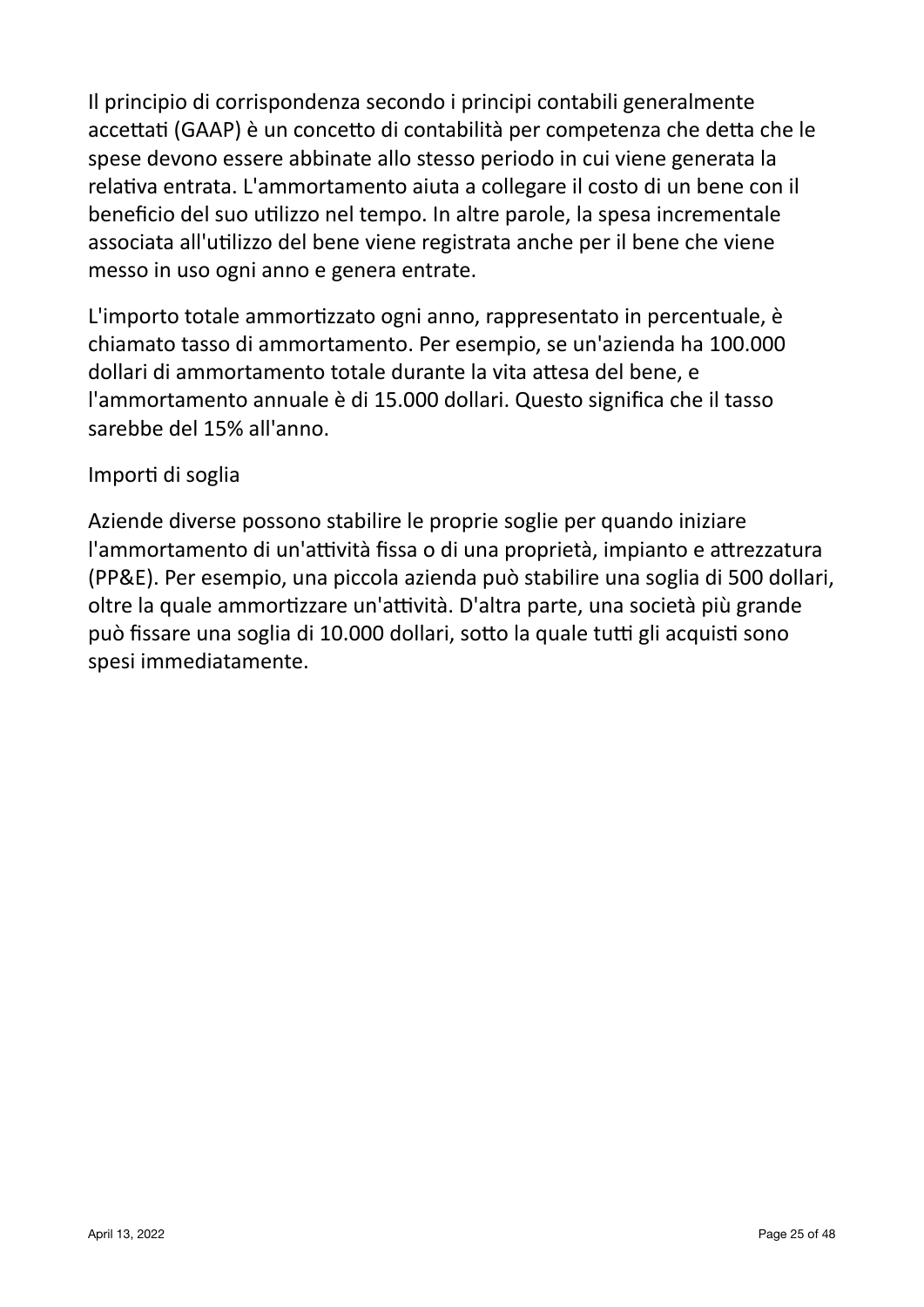Deprezzamento accumulato

Il deprezzamento accumulato è un conto in contropartita, il che significa che il suo saldo naturale è un credito che riduce il valore complessivo del bene. Il deprezzamento accumulato su un dato bene è il suo deprezzamento cumulativo fino a un singolo punto della sua vita.

Come detto prima, il valore contabile è il netto del conto delle attività e del deprezzamento accumulato. Il valore di recupero è il valore contabile che rimane nel bilancio dopo il quale viene contabilizzato tutto il deprezzamento fino a quando il bene viene eliminato o venduto.

Si basa su ciò che l'azienda si aspetta di ricevere in cambio del bene alla fine della sua vita utile. Il valore di recupero stimato di un bene è una componente importante nel calcolo del deprezzamento.

L'IRS pubblica delle tabelle di ammortamento che specificano il numero di anni in cui un bene può essere ammortizzato a fini fiscali, in base alle varie classi di beni.

## Tipi di ammortamento

Ci sono diversi metodi che i contabili usano comunemente per ammortizzare i beni capitali e altri beni che generano entrate. Questi sono la linea retta, l'equilibrio decrescente, il doppio equilibrio decrescente, la somma delle cifre degli anni e l'unità di produzione. Abbiamo evidenziato alcuni dei principi di base di ciascuno qui sotto.

#### Linea retta

L'utilizzo del metodo a quote costanti è il modo più semplice per registrare il deprezzamento. Riporta una spesa di ammortamento uguale ogni anno per tutta la vita utile del bene fino a quando l'intero bene è ammortizzato al suo valore di recupero.

Supponiamo che un'azienda compri una macchina al costo di 5.000 dollari. L'azienda decide un valore di recupero di 1.000 dollari e una vita utile di cinque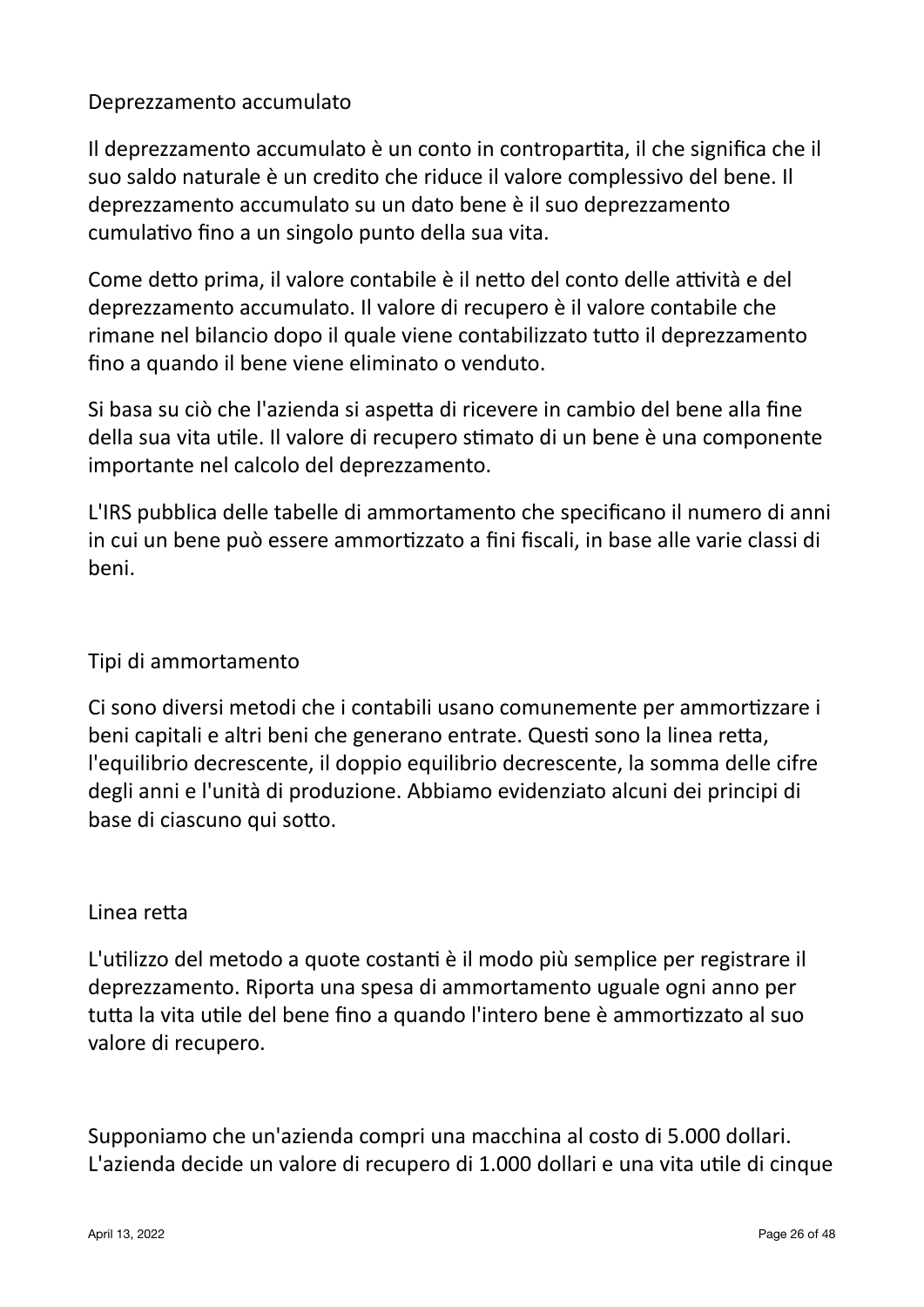anni. Sulla base di queste ipotesi, l'importo ammortizzabile è di 4.000 dollari (5.000 dollari di costo - 1.000 dollari di valore di recupero).

L'ammortamento annuale con il metodo a quote costanti è calcolato dividendo l'importo ammortizzabile per il numero totale di anni. In questo caso, ammonta a 800 dollari all'anno (4.000 dollari / 5). Il risultato è un tasso di ammortamento del 20% (\$800 / \$4.000).

# Saldo decrescente

Il metodo a saldo decrescente è un metodo di ammortamento accelerato. Questo metodo ammortizza la macchina alla sua percentuale di ammortamento a quote costanti per il suo importo ammortizzabile residuo ogni anno. Poiché il valore contabile di un bene è più alto negli anni precedenti, la stessa percentuale causa una spesa di ammortamento più grande negli anni precedenti, che diminuisce ogni anno.

Usando l'esempio della linea retta di cui sopra, la macchina costa 5.000 dollari, ha un valore di recupero di 1.000 dollari, una vita di cinque anni, e viene ammortizzata al 20% ogni anno, quindi la spesa è di 800 dollari il primo anno (4.000 dollari di valore ammortizzabile x 20%), 640 dollari il secondo anno ((4.000 dollari - 800 dollari) x 20%), e così via.

Doppio equilibrio decrescente (DDB)

Il metodo del doppio saldo decrescente (DDB) è un altro metodo di ammortamento accelerato. Dopo aver preso il reciproco della vita utile del bene e averlo raddoppiato, questo tasso viene applicato alla base ammortizzabile - il suo valore contabile - per il resto della vita attesa del bene.

Per esempio, un bene con una vita utile di cinque anni avrebbe un valore reciproco di 1/5, o 20%. Il doppio del tasso, ovvero il 40%, viene applicato al valore contabile corrente del bene per il deprezzamento. Anche se il tasso rimane costante, il valore in dollari diminuirà nel tempo perché il tasso è moltiplicato per una base ammortizzabile più piccola per ogni periodo.

Somma delle cifre degli anni (SYD)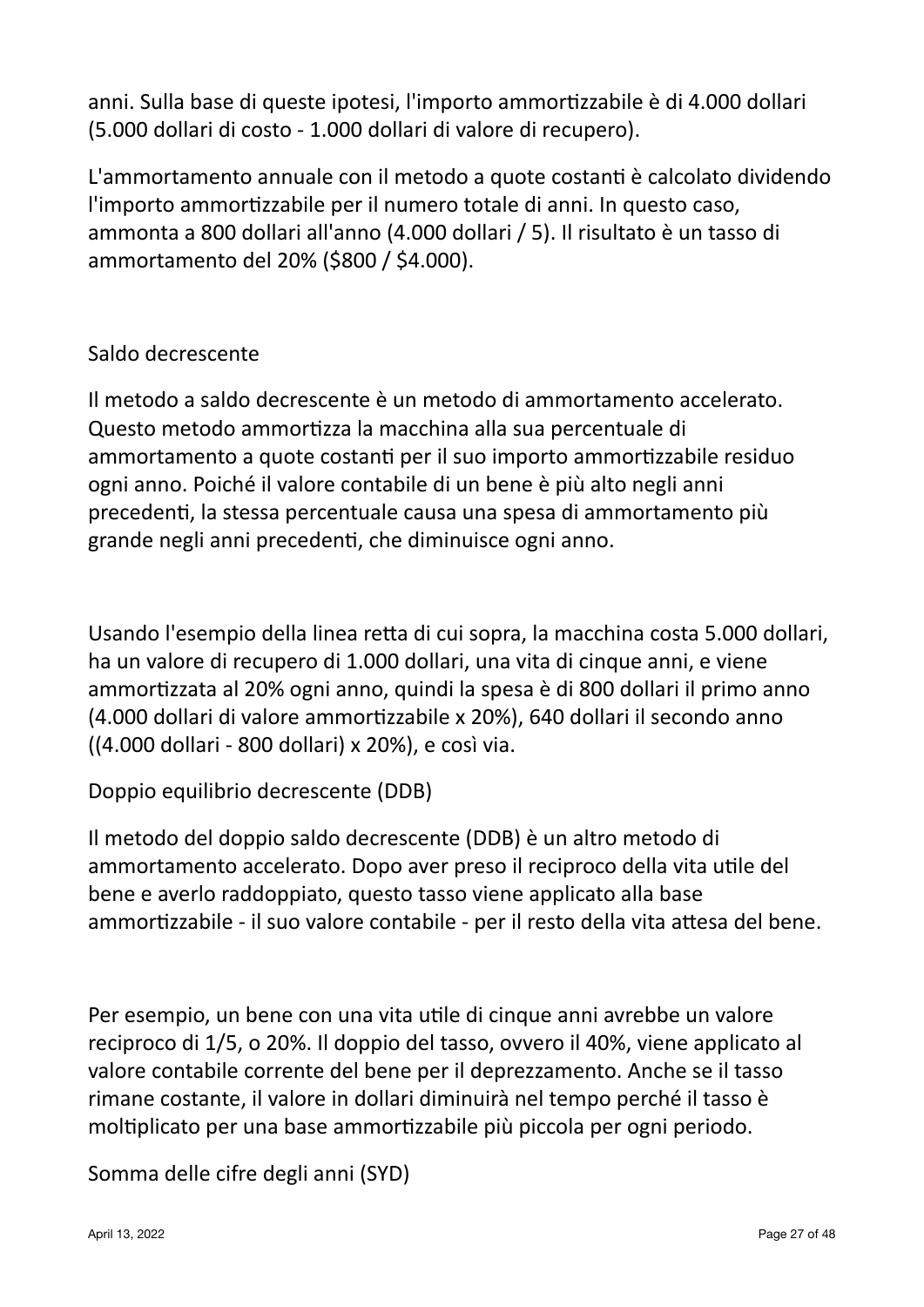Anche il metodo della somma delle cifre degli anni (SYD) permette un ammortamento accelerato. Si inizia combinando tutte le cifre della vita attesa del bene.

Per esempio, un bene con una vita di cinque anni avrebbe una base della somma delle cifre da uno a cinque,  $0.1 + 2 + 3 + 4 + 5 = 15$ . Nel primo anno di ammortamento, 5/15 della base ammortizzabile verrebbero ammortizzati. Nel secondo anno, solo 4/15 della base ammortizzabile verrebbero ammortizzati. Questo continua fino a quando il quinto anno ammortizza il restante 1/15 della base.

# Unità di produzione

Questo metodo richiede una stima delle unità totali che un bene produrrà durante la sua vita utile. La spesa di ammortamento è poi calcolata per anno in base al numero di unità prodotte. Questo metodo calcola anche le spese di ammortamento sulla base dell'importo ammortizzabile.

Il tasso di ammortamento è usato sia nel calcolo dell'equilibrio decrescente che in quello del doppio equilibrio decrescente.

## Esempio di ammortamento

Ecco un esempio ipotetico per mostrare come funziona il deprezzamento. Tenete a mente, però, che alcuni tipi di contabilità permettono mezzi diversi di svalutazione. Supponiamo che se un'azienda compra un pezzo di attrezzatura per 50.000 dollari, può spendere il suo intero costo nel primo anno o ammortizzare il valore del bene nel corso della sua vita utile di 10 anni. Questo è il motivo per cui agli imprenditori piace il deprezzamento. La maggior parte degli imprenditori preferisce spendere solo una parte del costo, il che può aumentare il reddito netto.

L'azienda può anche rottamare l'attrezzatura per 10.000 dollari alla fine della sua vita utile, il che significa che ha un valore di recupero di 10.000 dollari. Usando queste variabili, il contabile calcola la spesa di ammortamento come la differenza tra il costo del bene e il suo valore di recupero, diviso per la sua vita utile. Il calcolo in questo esempio è (50.000 dollari - 10.000 dollari) / 10. Questo risulta in un totale di 4.000 dollari di spese di ammortamento all'anno.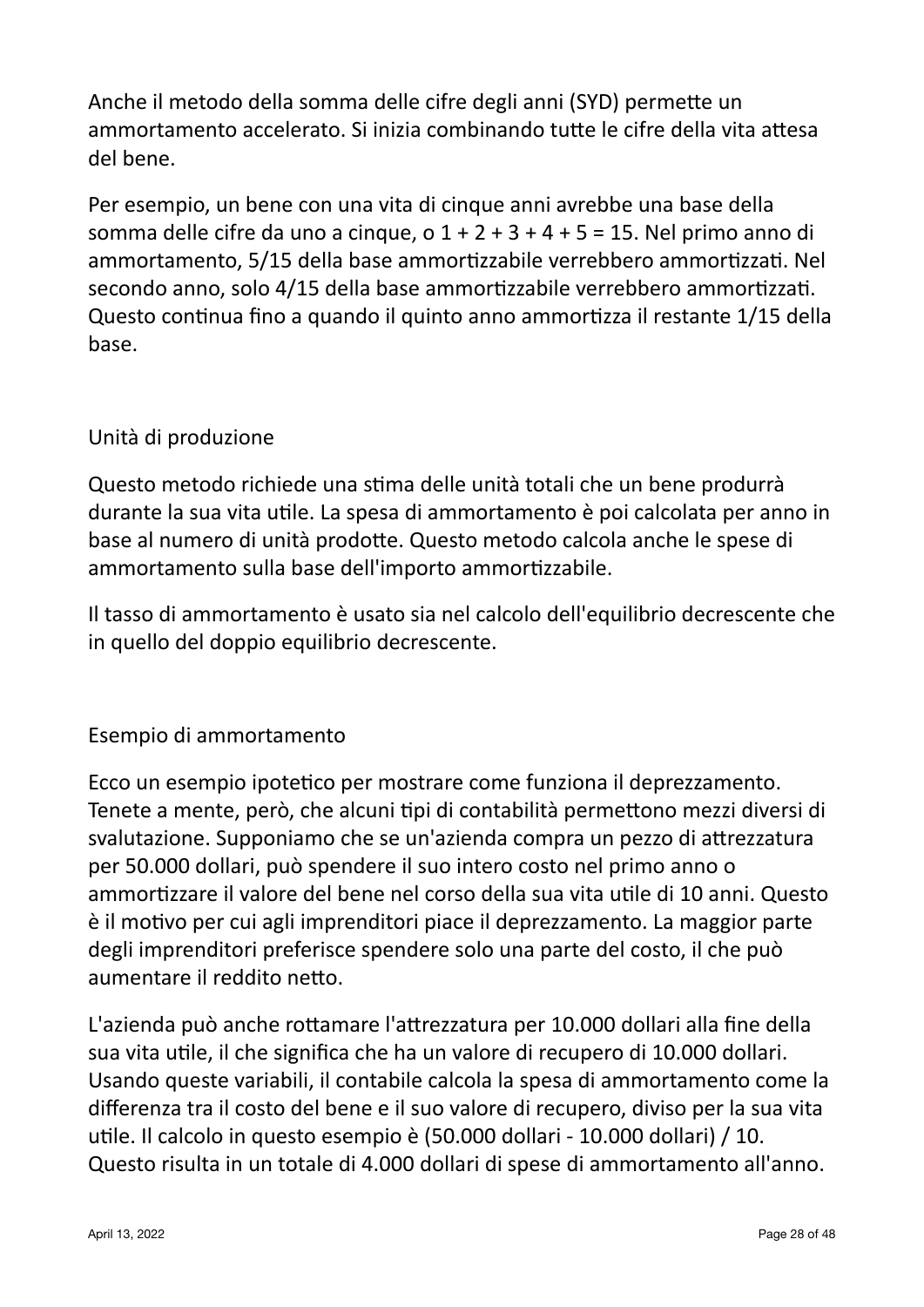Come tale, il contabile della società non deve spendere tutti i 50.000 dollari del primo anno, anche se la società ha pagato quell'importo in contanti. Invece, la società deve spendere solo 4.000 dollari contro il reddito netto. La società spende altri 4.000 dollari l'anno successivo e altri 4.000 dollari l'anno dopo, e così via fino a quando il bene raggiunge il suo valore di recupero di 10.000 dollari in 10 anni.

Perché i beni vengono svalutati nel tempo?

I beni nuovi hanno in genere più valore di quelli vecchi. Il deprezzamento misura il valore che un bene perde nel tempo, direttamente a causa dell'uso continuo attraverso l'usura, e indirettamente a causa dell'introduzione di nuovi modelli di prodotto e di fattori come l'inflazione.

Come vengono ammortizzati i beni ai fini fiscali?

L'ammortamento è spesso ciò di cui si parla quando si parla di ammortamento contabile. Questo è il processo di allocazione del costo di un bene nel corso della sua vita utile, al fine di allineare le spese con la generazione di entrate.

Le aziende creano anche piani di ammortamento contabile con i benefici fiscali in mente, perché l'ammortamento dei beni è deducibile come spesa aziendale secondo le regole dell'IRS.

I piani di ammortamento possono variare dalla semplice linea retta a misure accelerate o per unità.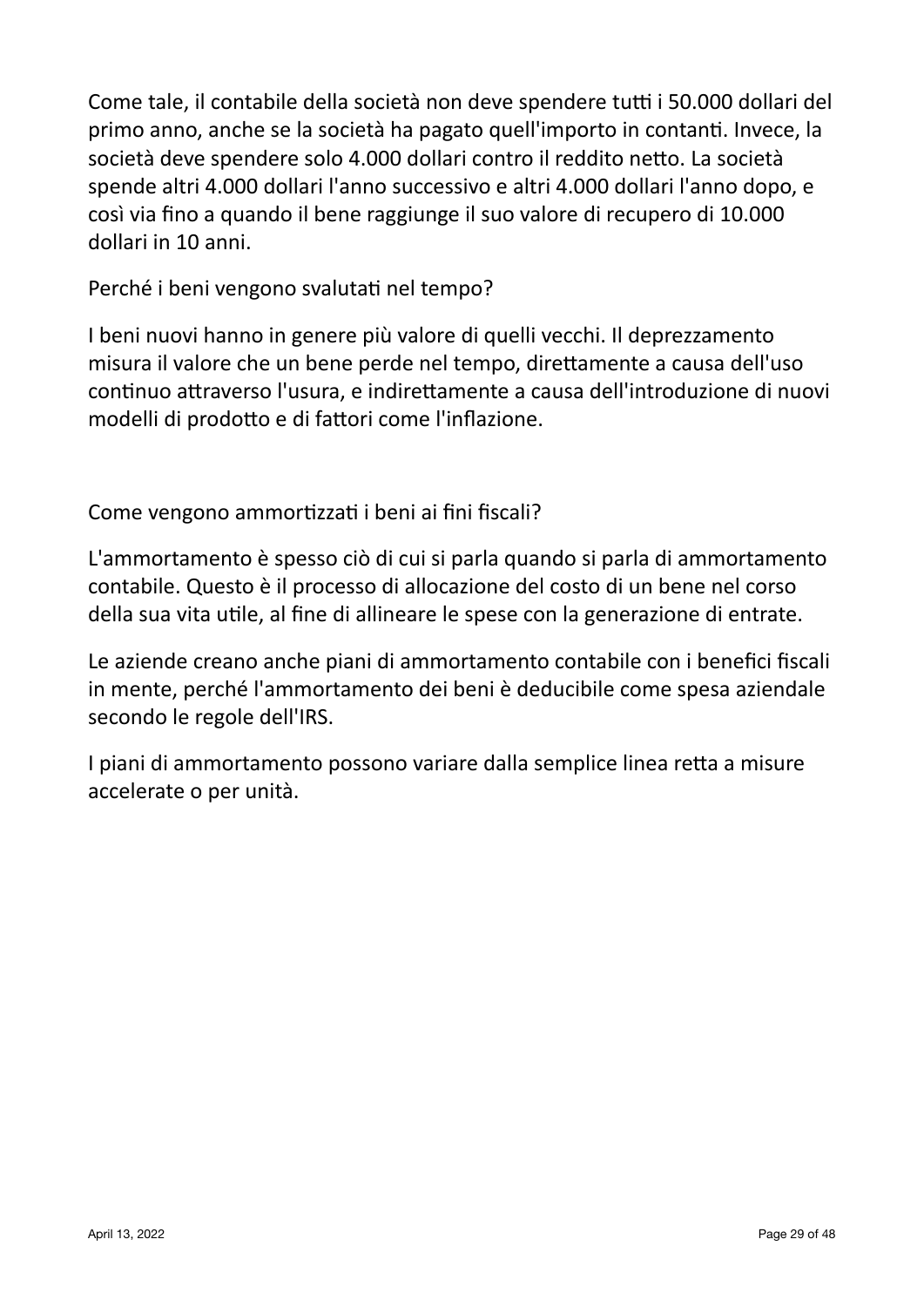Come si differenzia il deprezzamento dall'ammortamento?

Il deprezzamento și riferisce solo a beni fisici o proprietà. L'ammortamento è un termine contabile che essenzialmente ammortizza i beni immateriali come la proprietà intellettuale o gli interessi sui prestiti nel tempo.

Qual è la differenza tra le spese di ammortamento e il deprezzamento accumulato?

La differenza fondamentale tra le spese di ammortamento e il deprezzamento accumulato sta nel fatto che uno appare come una spesa sul conto economico, mentre l'altro è una contropartita riportata sullo stato patrimoniale.

Entrambi riguardano l'usura di attrezzature, macchinari o altri beni, e aiutano a dichiarare il loro vero valore, che è una considerazione importante quando si fanno deduzioni fiscali di fine anno e quando una società viene venduta e i beni hanno bisogno di una valutazione adeguata.

Anche se entrambe queste voci di ammortamento dovrebbero essere elencate nei rapporti di fine anno e trimestrali, è la spesa di ammortamento che è la più comune delle due a causa della sua applicazione per quanto riguarda le deduzioni e può aiutare ad abbassare la passività fiscale di una società. Il deprezzamento accumulato è comunemente usato per prevedere la durata di un elemento o per tenere traccia del deprezzamento anno dopo anno.

 $-END -$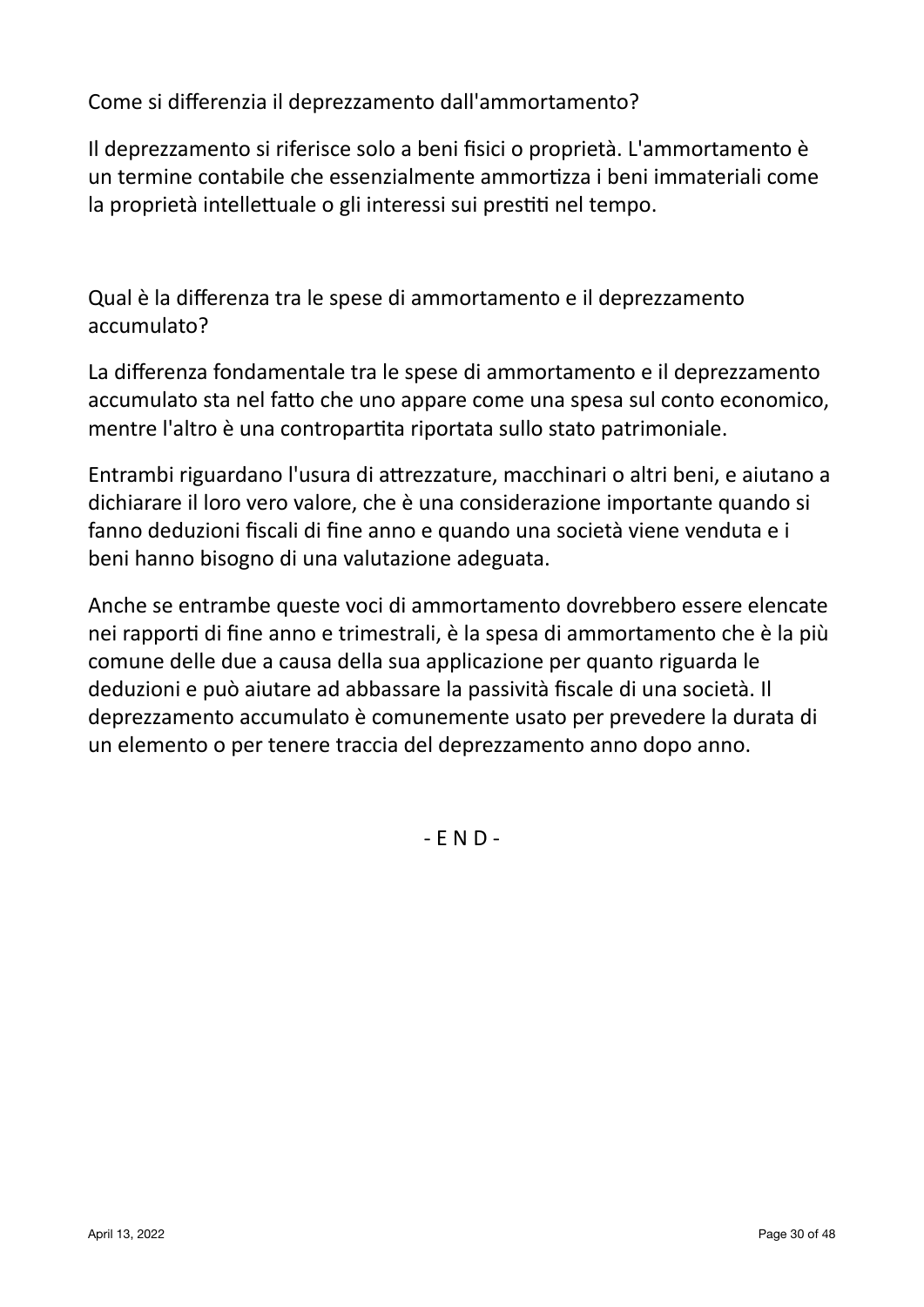# 3. **Franchise Tax**

The term franchise tax refers to a tax paid by certain enterprises that want to do business in some states. Also called a privilege tax, it gives the business the right to be chartered and/or to operate within that state. Companies in some states may also be liable for the tax even if they are chartered in another state. Despite the name, a franchise tax is not a tax on franchises and is separate from federal and state income taxes that must be filed annually.

#### Example sentences :

- The expenses of the state government are met chiefly by special taxes on railway and canal corporations, a franchise tax on the capital stock of other corporations, a collateral inheritance tax and leases of riparian lands.
- The state does levy a franchise tax on corporations which incorporate in it, which amount to about 20% o the states revenue, and considered to be just a cost of doing business by most corporations.
- Initial charges for incorporating can be as low as \$89.00, with most corporations charged \$189, with annual **franchise tax** fees running about \$60.00.
- A franchise tax is a yearly tax levied by state governments against private businesses and/or other organizations like banks.
- Tax laws change frequently, so be certain to file your franchise tax forms correctly.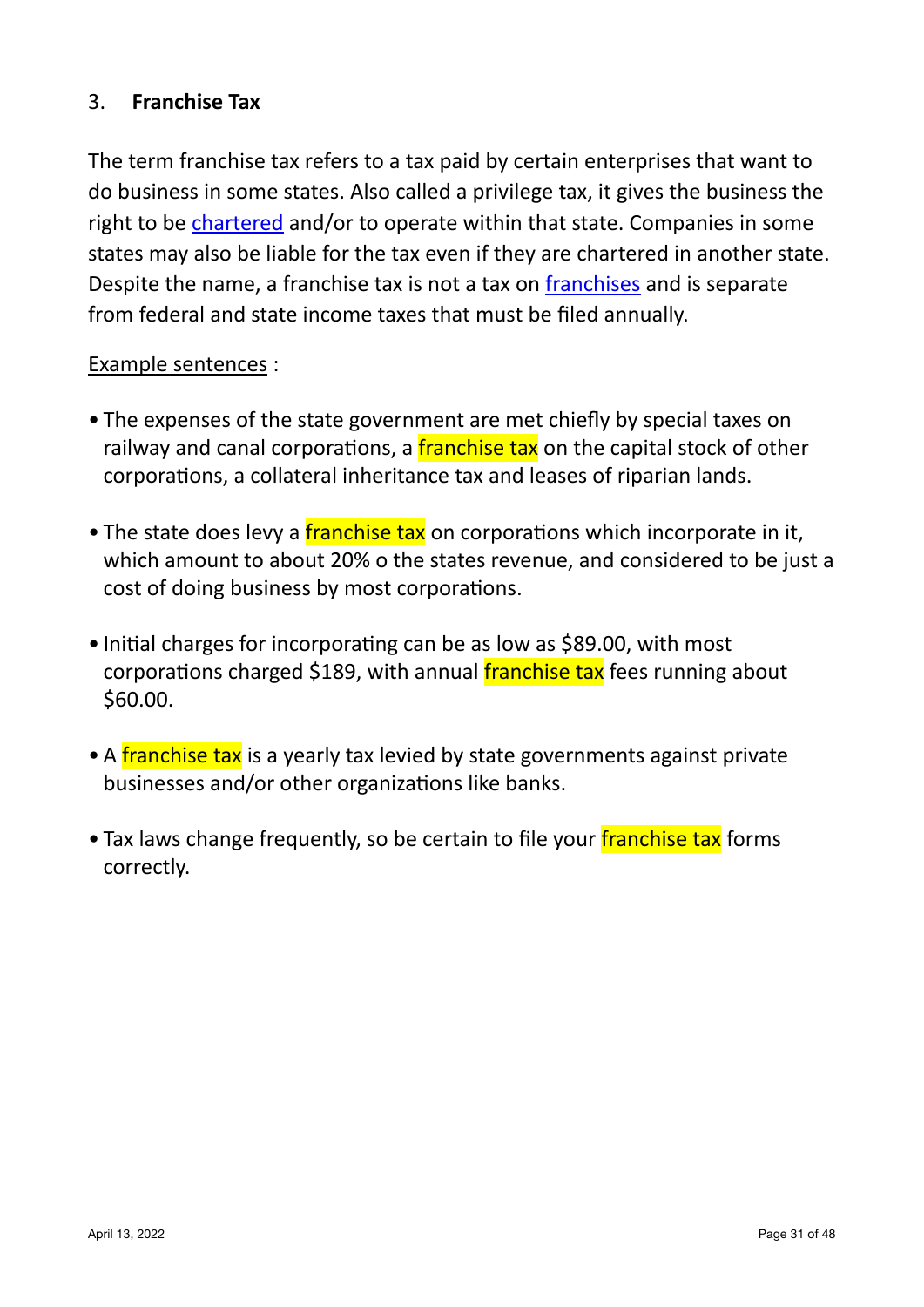#### **Key Takeaways**

- A franchise tax is a levy paid by certain enterprises that want to do business in some states. Contrary to what the name implies, a franchise tax is not a tax imposed on a franchise.
- Some entities are exempt from franchise taxes including fraternal organizations, nonprofits, and some limited liability corporations.
- Franchise taxes are paid in addition to federal and state income taxes.
- The amount of franchise tax can differ greatly depending on the tax rules within each state and is not calculated on the organization's profit.
- Kansas, Missouri, Pennsylvania, and West Virginia all discontinued their corporate franchise taxes.

**\*\*\*\*\***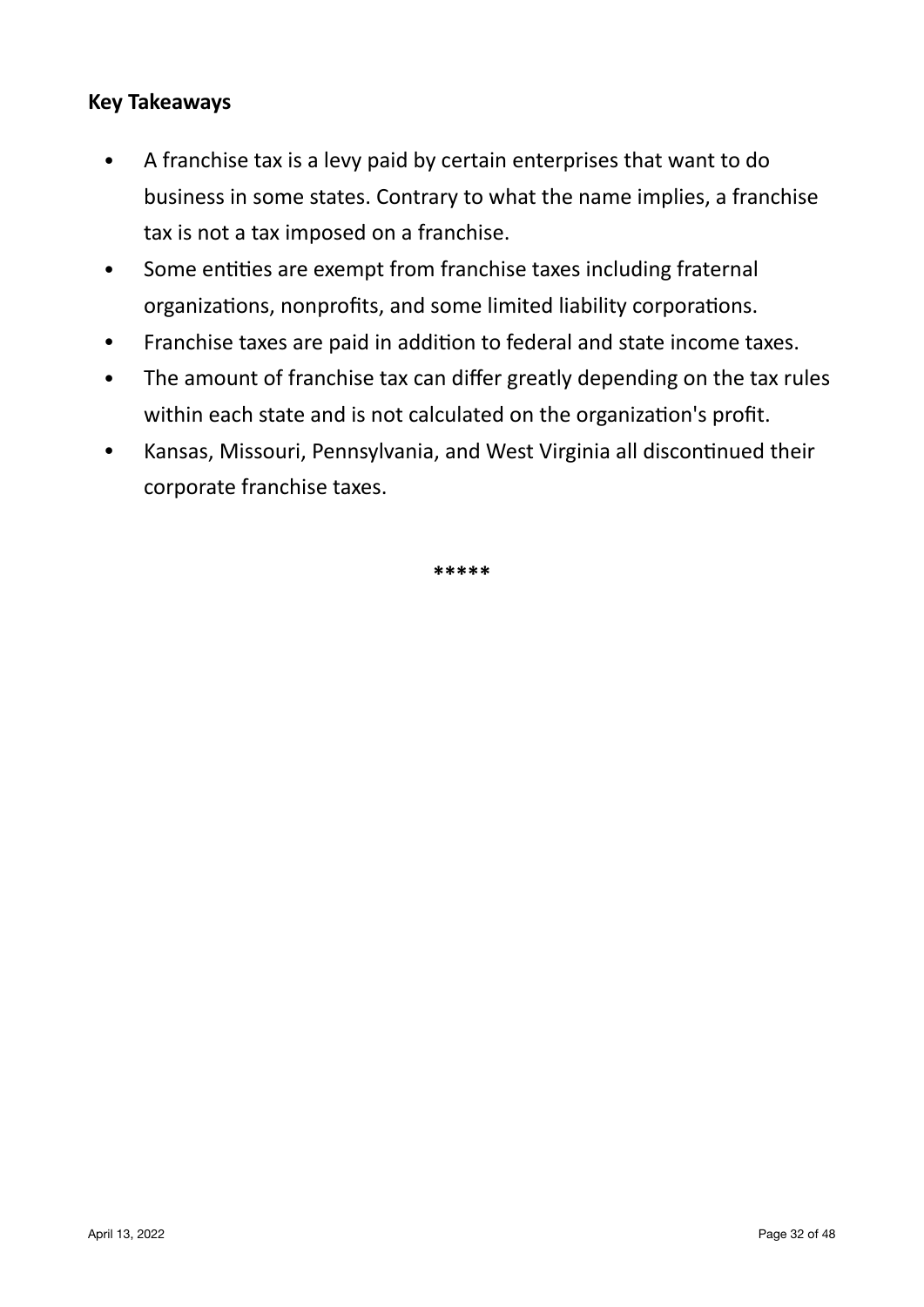# **Understanding Franchise Tax**

A franchise tax is a state tax levied on certain businesses for the right to exist as a legal entity and to do business within a particular jurisdiction. As of 2020, these states included Alabama, Arkansas, California, Delaware, Georgia, Illinois, Louisiana, Mississippi, New York, North Carolina, Oklahoma, Tennessee, and Texas. Kansas, Missouri, Pennsylvania, and West Virginia all discontinued their corporate franchise taxes.

Contrary to what the name implies, a franchise tax is not a tax imposed on a franchise. Rather, it's charged to corporations, partnerships, and other entities like limited liability corporations (LLCs) that do business within the boundaries that state. Some entities are exempt from franchise taxes, namely fraternal [organizations,](https://www.investopedia.com/terms/f/fraternal-organization.asp) nonprofits, and certain LLCs. A more comprehensive list of exemptions is noted below. Companies that do business in multiple states are generally charged a franchise tax in the state in which they are formally registered.

Contrary to what the name implies, a franchise tax is not a tax imposed on a franchise.

#### **Franchise Tax Rates**

Franchise taxes do not replace federal and state income taxes, so it's not an income tax. These are levies that are paid in addition to income taxes. They are usually paid annually at the same time other taxes are due. The amount of franchise tax can differ greatly depending on the tax rules within each state. Some states calculate the amount of franchise tax owed based on an entity's assets or net worth, while other states look at the value of a company's capital [stock](https://www.investopedia.com/terms/c/capitalstock.asp). Still, other states may charge a flat fee to all businesses operating in their jurisdiction or calculate the tax rate on the company's gross receipts or paid-in capital.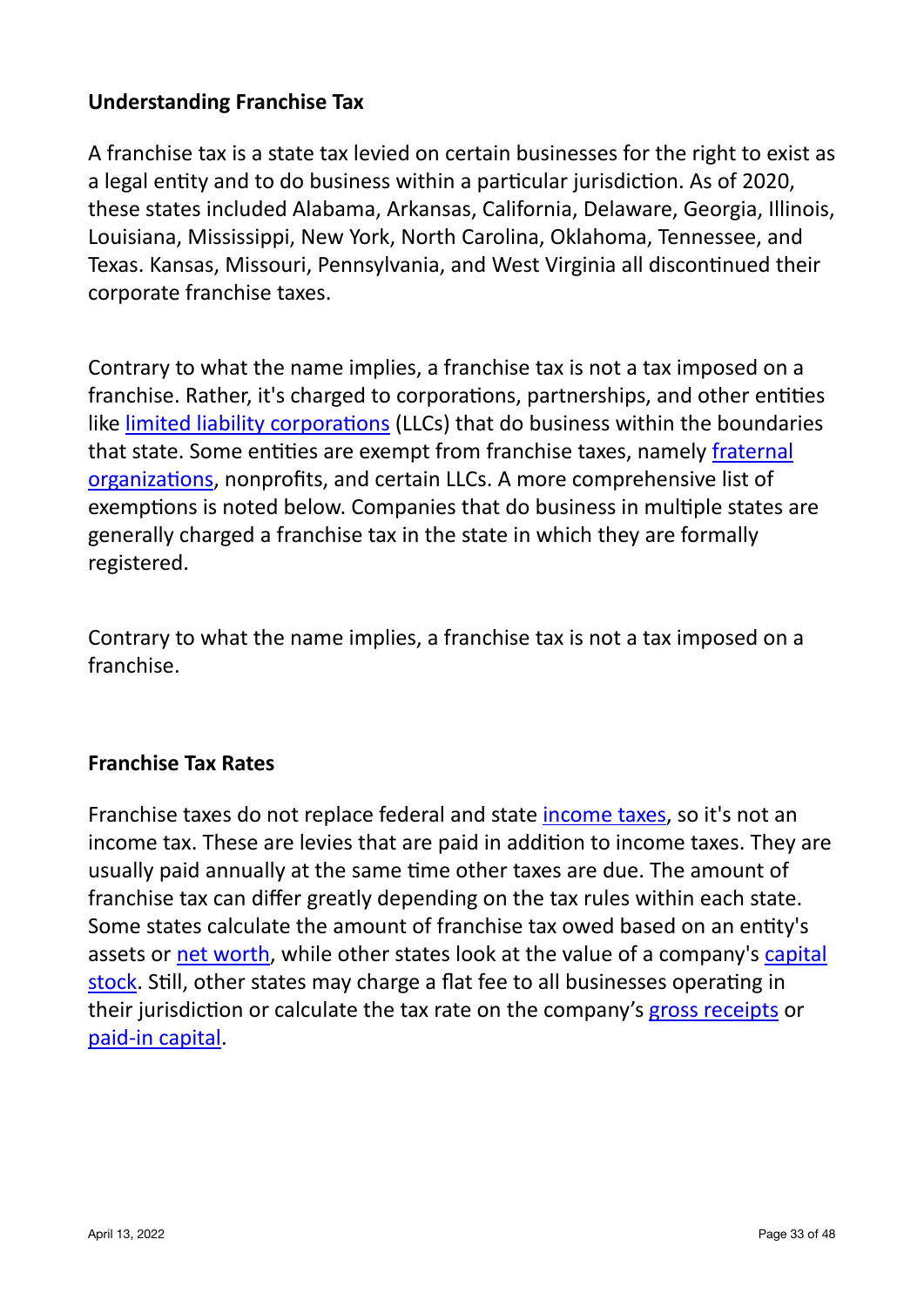#### **Delaware Franchise Tax Rates**

Depending on the size of the corporation and how it decides to file, Delaware franchise tax rates range from anywhere between \$175 to \$250,000 annually. Meanwhile, limited partnerships (LP), limited liability companies (LLC), and general partnerships formed in the State of Delaware are only required to pay an annual tax of \$300.

#### **California Franchise Tax Rates**

Small business taxes in California are layered, with a franchise tax applying in certain situations. For example, the franchise tax does not apply to corporations and LLCs that elect to be treated as corporations. However, California franchise tax rates do apply to S corporations, LLCs, LPs, and limited liability partnerships (LLPs).

In California, the franchise tax rate for S corporations is the greater of either \$800 or 1.5% of the corporation's net income. For LLCs, the franchise tax is \$800. LLCs that elect to be taxed as a corporation are subject to California's corporate income tax instead of a franchise tax; meanwhile, franchise taxes for LLP and LPs vary but must pay the minimum \$800 franchise tax.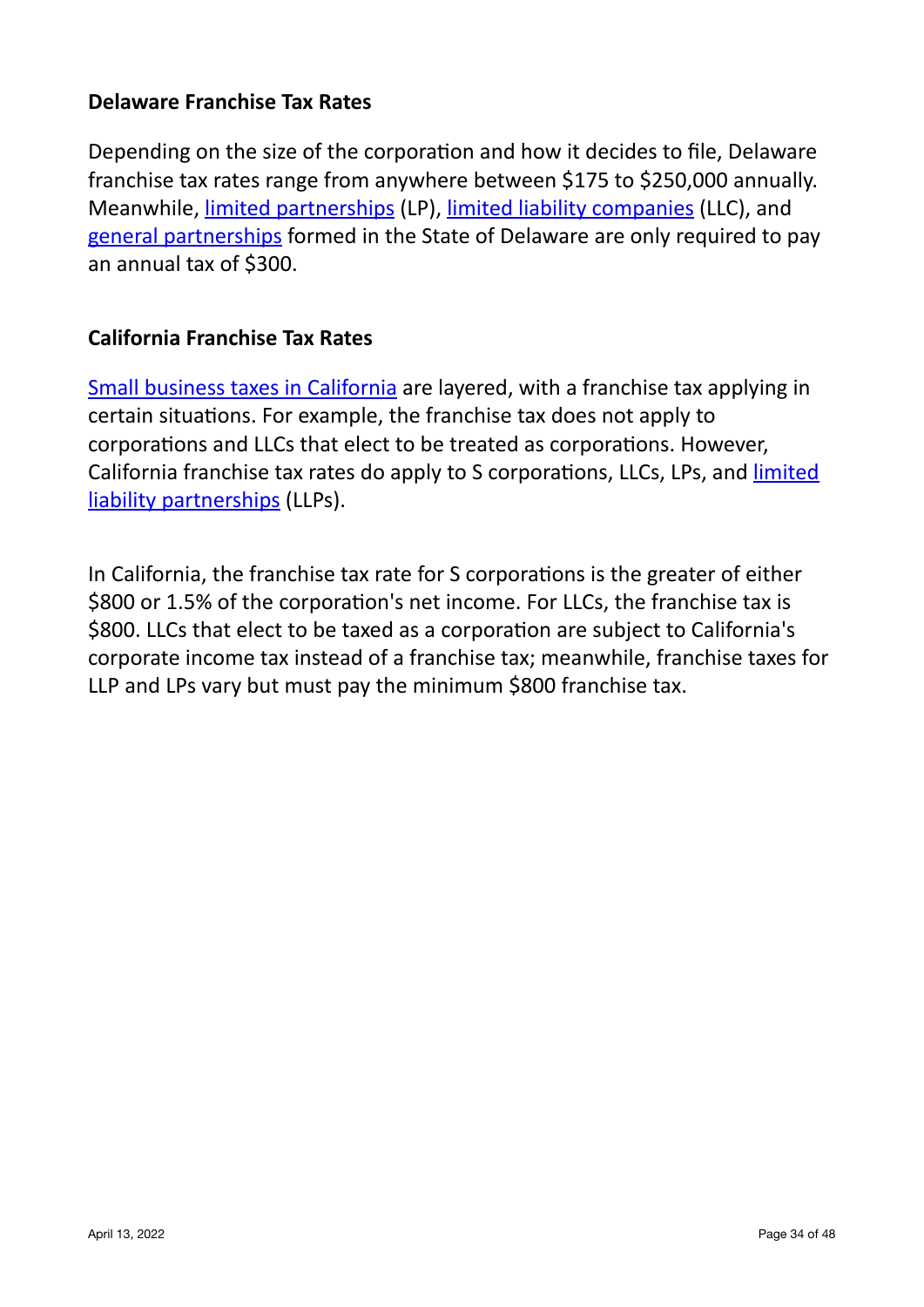# **Special Considerations**

A company that does business in multiple states may have to pay franchise taxes in all the states it is formally registered in.

A company that does business in multiple states may have to pay franchise taxes in all the states it is formally registered in. Sole proprietorships are not usually subject to franchise taxes and other forms of state business income tax, in part because these businesses are not formally registered with the state in which they do business. The following entities are not subject to franchise tax:

- Sole proprietorships (except for single-member LLCs)
- General partnerships when direct ownership is composed entirely of natural persons (except for limited liability partnerships)
- Entities exempt under Tax Code Chapter 171, Subchapter B
- Certain unincorporated passive entities
- Certain grantor trusts, estates of natural persons, and escrows
- Real estate mortgage investment conduits (REMICs) and certain qualified real estate investment trusts (REITs)
- a nonprofit self-insurance trust created under Insurance Code Chapter 2212
- a trust qualified under Internal Revenue Code Section 401(a)
- a trust exempt under Internal Revenue Code Section 501(c)(9)
- unincorporated political committees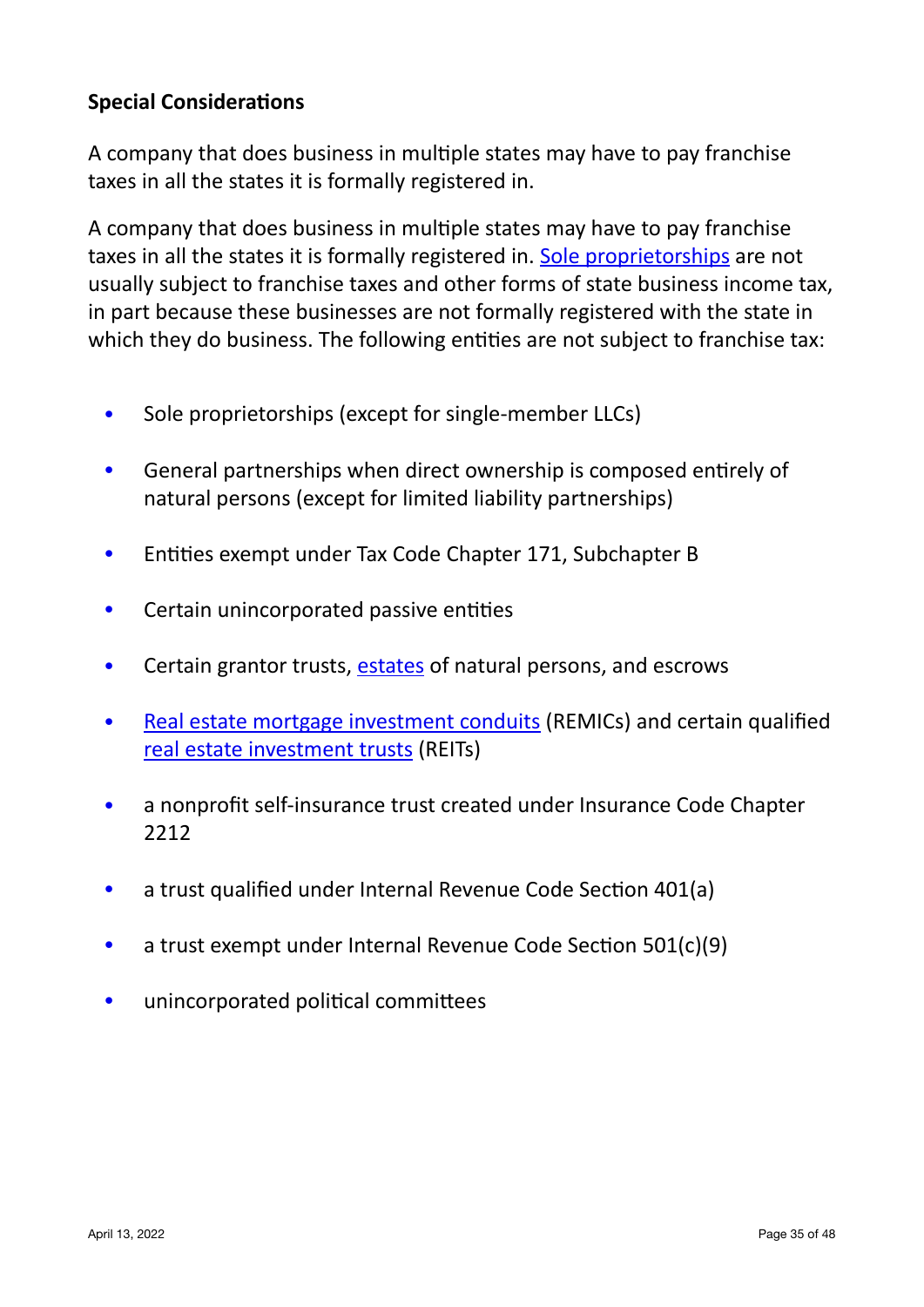#### **Franchise Tax vs. Income Tax**

There are some key differences between a franchise and income tax. Unlike state income taxes, franchise taxes are not based on a corporation's profit. A business entity must file and pay the franchise tax regardless of whether it makes a profit in any given year. State income taxes—and how much is paid on the other hand, are dependent on how much an organization makes during the year.

Income tax is also applied to all corporations that derive income from sources within the state, even though they may not do business within its boundaries. Doing business may be defined differently by some states as several factors are considered in establishing nexus, including whether the company sells in the state, has employees in the state, or has an actual physical presence in the state.

**Delaware is well-known as a tax shelter, especially for corporations that do** not conduct business in Delaware. Instead, they have to pay a franchise tax administered by the Delaware Department of State.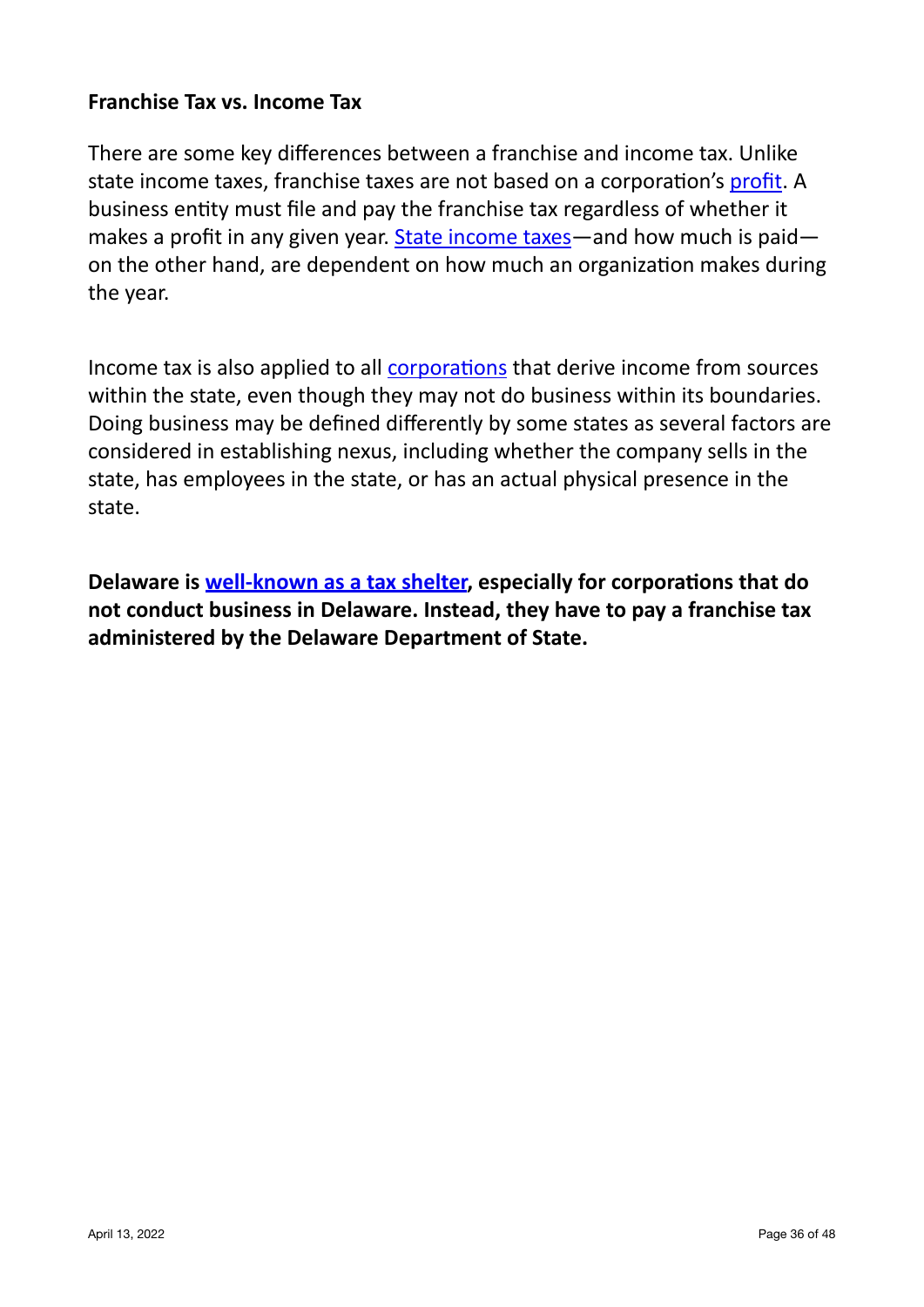# **Example of Franchise Tax**

As noted above, each state may have a different method of calculating franchise taxes. Let's use Texas as an example. The state's [comptroller](https://www.investopedia.com/terms/c/comptroller.asp) levies taxes on all entities that do business in the state and requires them to file an Annual Franchise Tax Report every year by May 15th. The state calculates its franchise tax based on a company's margin which is computed in one of four ways:

- 1. Total [revenue](https://www.investopedia.com/terms/r/revenue.asp) multiplied by 70%
- 2. Total revenue minus cost of goods sold (COGS)
- 3. Total revenue minus compensation paid to all personnel
- 4. Total revenue minus \$1 million

Corporate revenue is calculated by subtracting statutory exclusions from the amount of revenue reported on a corporation's federal income tax return.

 $-FND-$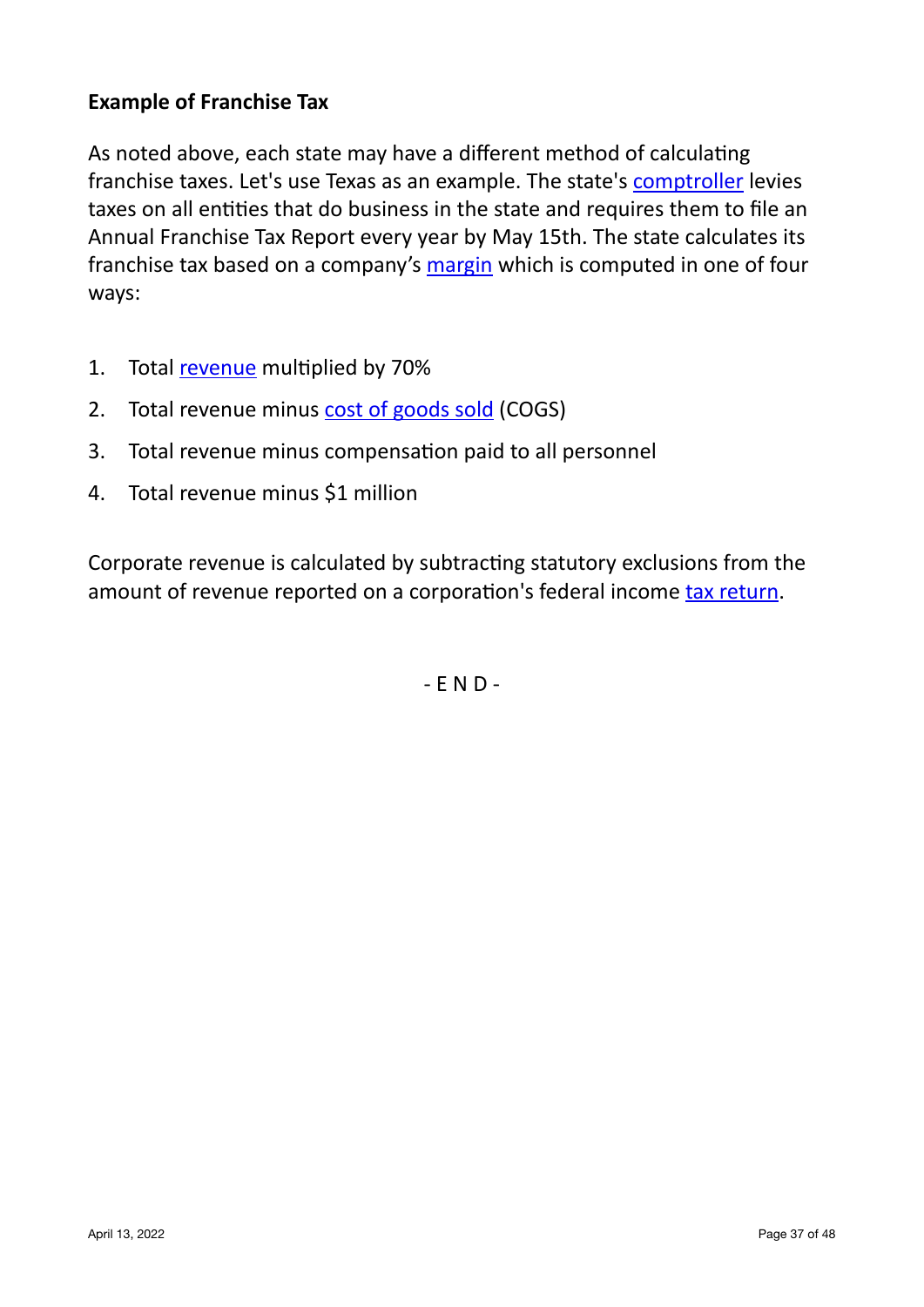# 3. Tassa di franchigia

Il termine tassa di concessione si riferisce a una tassa pagata da certe imprese che vogliono fare affari in alcuni stati. Chiamata anche una tassa di privilegio, dà all'impresa il diritto di essere registrata e/o di operare in quello stato. Le aziende in alcuni stati possono essere soggette alla tassa anche se sono registrate in un altro stato. Nonostante il nome, una tassa di franchising non è una tassa sul franchising ed è separato dalle imposte sul reddito federali e statali che devono essere depositati ogni anno.

Frasi di esempio :

Le spese del governo statale sono soddisfatte principalmente da tasse speciali sulle società ferroviarie e canali, una tassa di franchigia sul capitale sociale di altre società, una tassa di successione collaterale e affitti di terre ripariali.

Lo stato riscuote una tassa di concessione sulle società che si incorporano in esso, che ammonta a circa il 20% delle entrate dello stato, ed è considerata come un costo per fare affari dalla maggior parte delle società.

Le spese iniziali per l'incorporazione possono essere a partire da 89,00 dollari, con la maggior parte delle corporazioni a 189 dollari, con una tassa annuale di franchigia di circa 60,00 dollari.

Una tassa di concessione è una tassa annuale imposta dai governi statali contro le imprese private e/o altre organizzazioni come le banche.

Le leggi fiscali cambiano frequentemente, quindi siate certi di presentare correttamente i vostri moduli per l'imposta di concessione.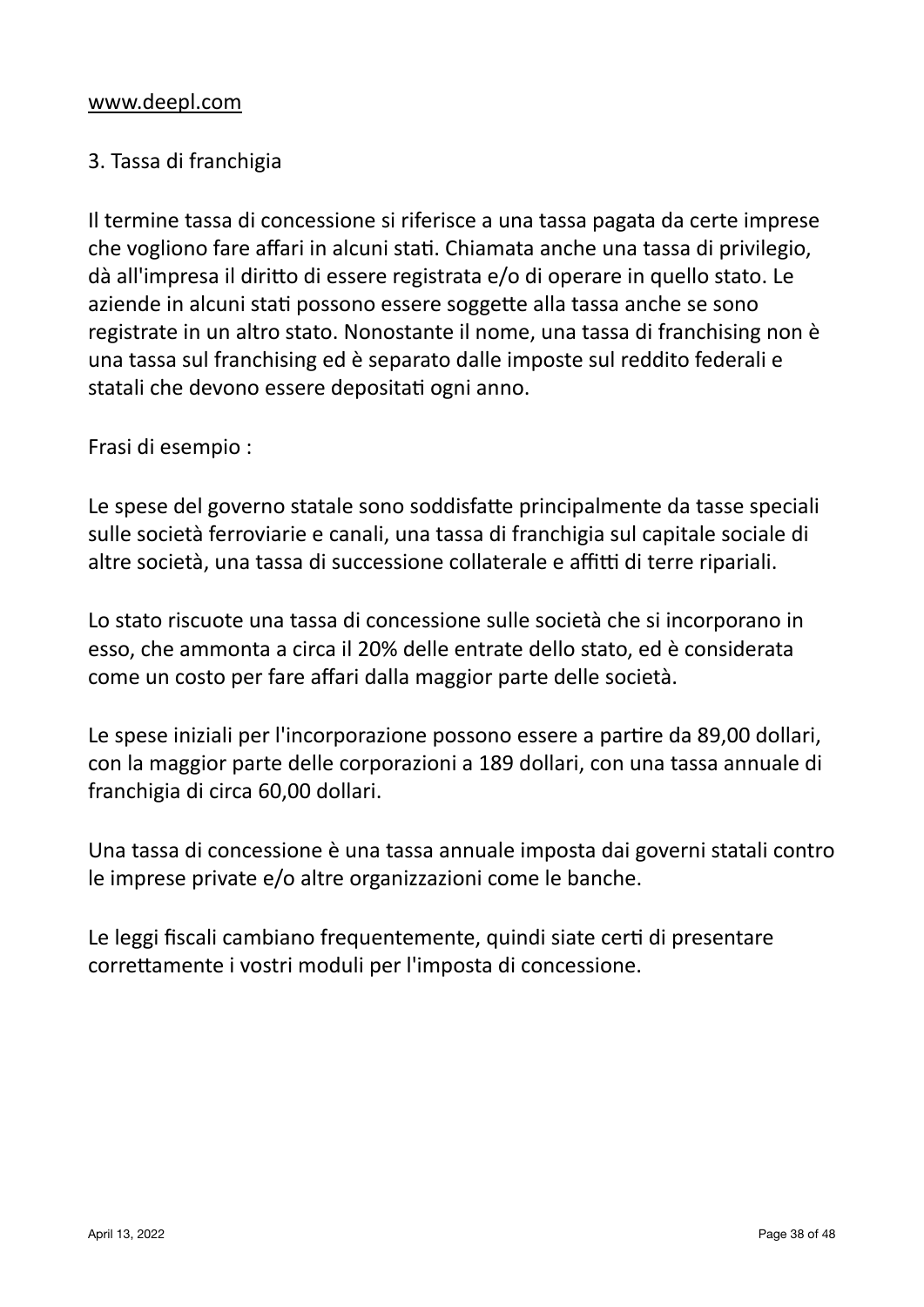#### Punti chiave

- Una tassa di franchigia è una tassa pagata da certe imprese che vogliono fare affari in alcuni stati. Contrariamente a quanto implica il nome, una tassa di franchising non è una tassa imposta su un franchising.
- Alcune entità sono esenti dalle tasse di franchigia, comprese le organizzazioni fraterne, le organizzazioni non profit e alcune società a responsabilità limitata.
- Le tasse di franchigia sono pagate in aggiunta alle tasse sul reddito federale e statale.
- L'ammontare della tassa di franchigia può essere molto diverso a seconda delle regole fiscali di ogni stato e non è calcolato sul profitto dell'organizzazione.
- Kansas, Missouri, Pennsylvania e West Virginia hanno tutti interrotto le loro tasse di franchigia aziendale.

\*\*\*\*\*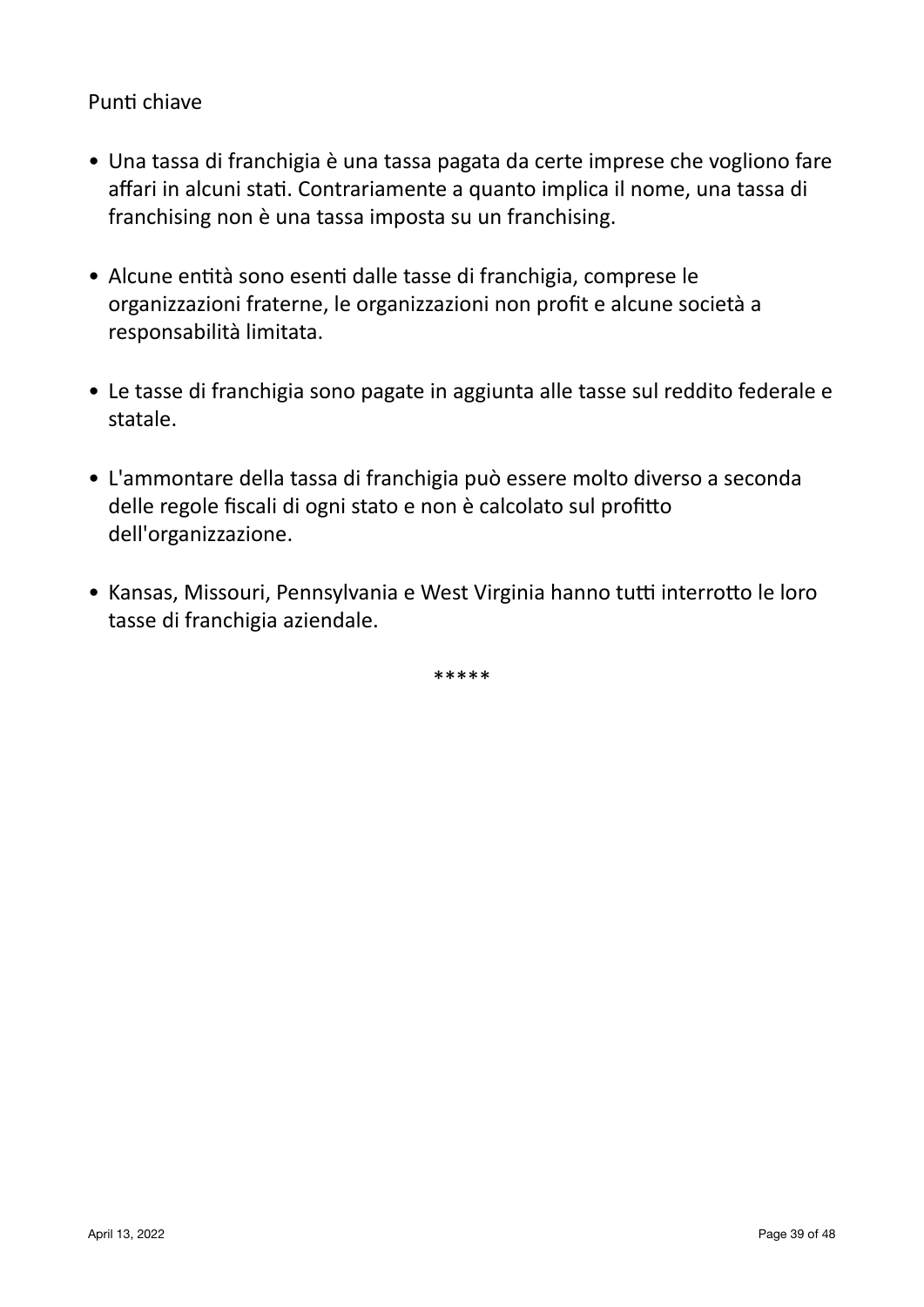# Capire la tassa di concessione

Una tassa di franchigia è una tassa statale riscossa su alcune imprese per il diritto di esistere come persona giuridica e di fare affari all'interno di una particolare giurisdizione. A partire dal 2020, questi stati includono Alabama, Arkansas, California, Delaware, Georgia, Illinois, Louisiana, Mississippi, New York, North Carolina, Oklahoma, Tennessee e Texas. Kansas, Missouri, Pennsylvania e West Virginia hanno tutti interrotto le loro tasse di franchigia aziendale.

Contrariamente a quanto implica il nome, una tassa di concessione non è una tassa imposta su una concessione. Piuttosto, è addebitata a società di capitali, partnership e altre entità come le società a responsabilità limitata (LLC) che fanno affari entro i confini di quello stato. Alcune entità sono esenti dalle tasse di franchigia, vale a dire le organizzazioni fraterne, nonprofit, e alcune LLCs. Una lista più completa di esenzioni è riportata di seguito. Le aziende che fanno affari in più stati sono generalmente soggette a una tassa di franchigia nello stato in cui sono formalmente registrate.

Contrariamente a quanto implica il nome, una tassa di concessione non è una tassa imposta su una concessione.

## Tassi dell'imposta di franchigia

Le tasse di franchising non sostituiscono le imposte sul reddito federali e statali, quindi non è un'imposta sul reddito. Sono prelievi che vengono pagati in aggiunta alle imposte sul reddito. Di solito sono pagate annualmente nello stesso periodo in cui sono dovute altre tasse.

L'ammontare della franchise tax può essere molto diverso a seconda delle regole fiscali all'interno di ogni stato. Alcuni stati calcolano l'ammontare della franchise tax dovuta in base ai beni o al valore netto di un'entità, mentre altri stati guardano al valore del capitale sociale di un'azienda. Ancora, altri stati possono addebitare una tassa fissa a tutte le imprese che operano nella loro giurisdizione o calcolare l'aliquota fiscale sulle entrate lorde dell'azienda o sul capitale versato.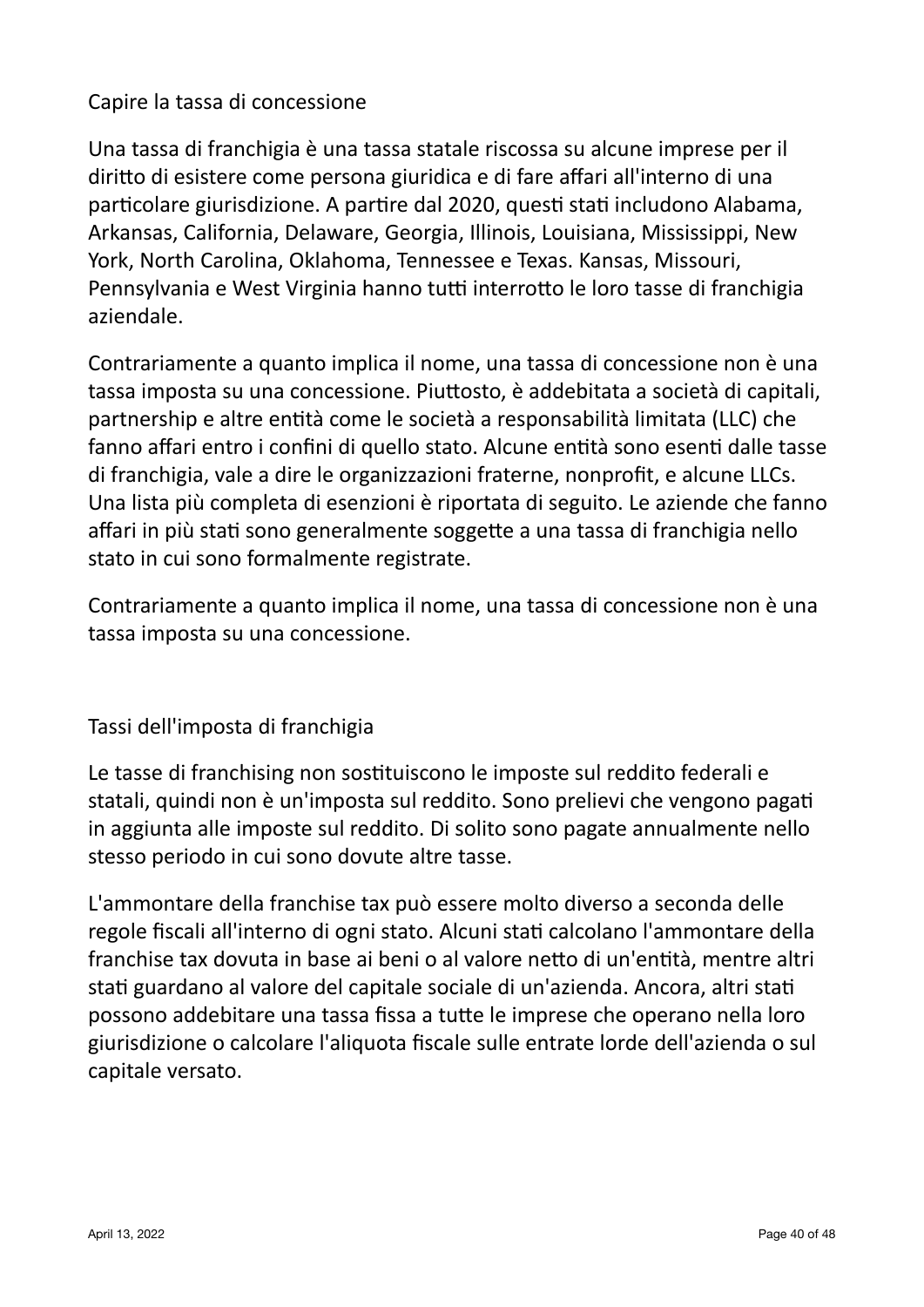Tassi dell'imposta di concessione del Delaware

A seconda delle dimensioni della società e di come decide di archiviare, le aliquote dell'imposta di concessione del Delaware vanno da qualsiasi punto tra 175 e 250.000 dollari all'anno. Nel frattempo, le società a responsabilità limitata (LP), le società a responsabilità limitata (LLC), e le società in nome collettivo formate nello Stato del Delaware sono tenute a pagare solo una tassa annuale di 300 dollari.

Tassi dell'imposta di successione della California

Le tasse sulle piccole imprese in California sono stratificate, con una tassa di franchigia che si applica in certe situazioni. Per esempio, la tassa di concessione non si applica alle società e alle LLC che scelgono di essere trattate come società. Tuttavia, le aliquote dell'imposta di concessione della California si applicano alle società S, LLC, LP e società a responsabilità limitata (LLP).

In California, l'aliquota dell'imposta di concessione per le società S è la maggiore di 800 dollari o l'1,5% del reddito netto della società. Per le LLC, la franchise tax è di 800 dollari. Le LLC che scelgono di essere tassate come una società sono soggette all'imposta sul reddito societario della California invece di una tassa di franchigia; nel frattempo, le tasse di franchigia per LLP e LP variano ma devono pagare la tassa di franchigia minima di 800 dollari.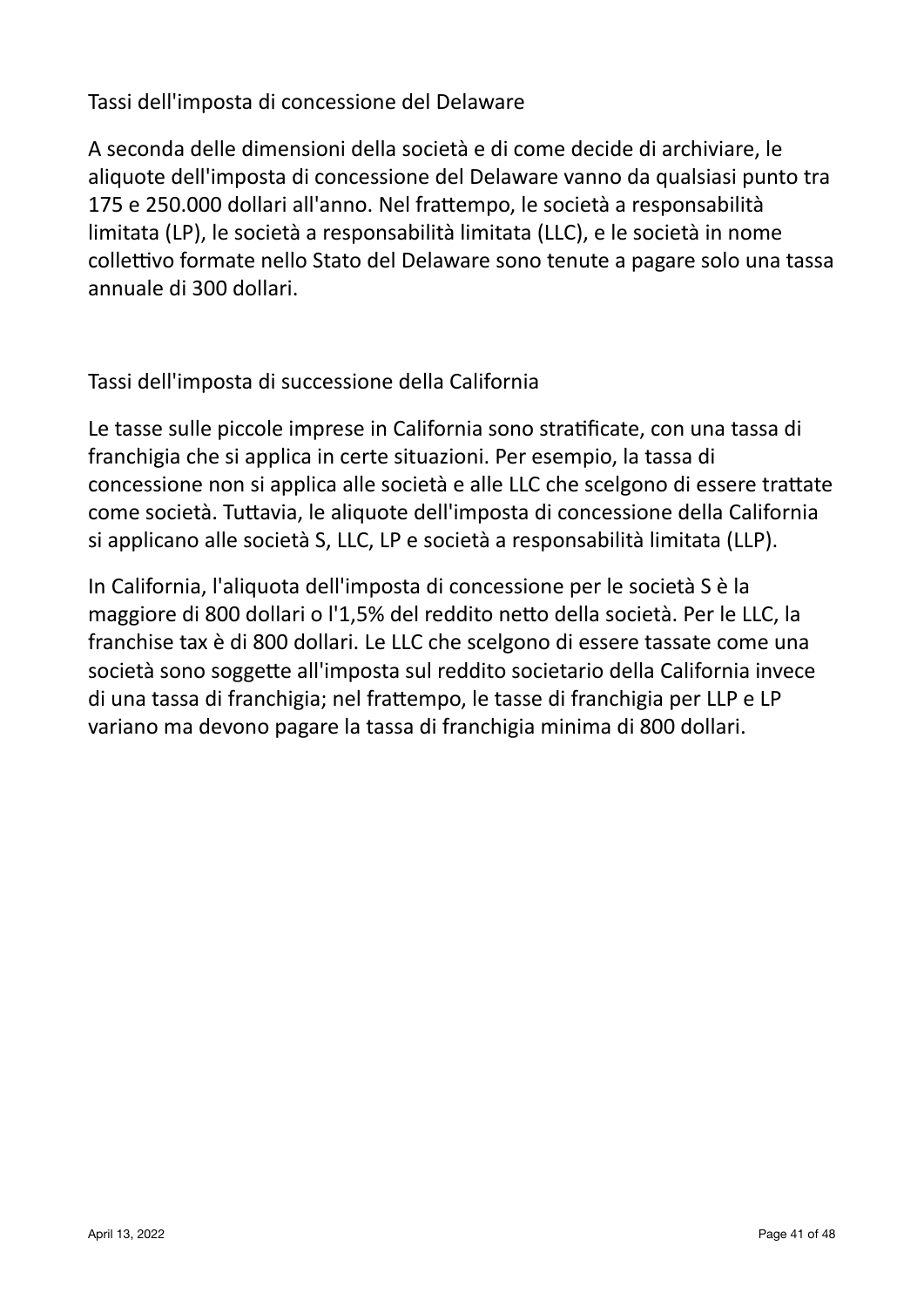# Considerazioni speciali

Una società che fa affari in più stati può dover pagare le tasse di franchigia in tutti gli stati in cui è formalmente registrata.

Una società che fa affari in più stati può dover pagare le tasse di franchigia in tutti gli stati in cui è formalmente registrata. Le imprese individuali non sono di solito soggette alle tasse di franchigia e ad altre forme di imposta statale sul reddito d'impresa, in parte perché queste imprese non sono formalmente registrate con lo stato in cui fanno affari. Le seguenti entità non sono soggette alla franchise tax:

- Imprese individuali (eccetto le LLC con un solo membro)
- Società in nome collettivo quando la proprietà diretta è composta interamente da persone fisiche (eccetto le società a responsabilità limitata)
- Entità esenti ai sensi del codice fiscale capitolo 171, sottocapitolo B
- Alcune entità passive non costituite in società
- Certi trust grantor, eredità di persone fisiche, ed escrows
- Conduit di investimento ipotecario immobiliare (REMIC) e alcuni trust di investimento immobiliare qualificati (REIT)
- un trust di auto-assicurazione senza scopo di lucro creato ai sensi dell'Insurance Code Chapter 2212
- un trust qualificato ai sensi della sezione 401(a) dell'Internal Revenue Code
- un trust esente ai sensi della sezione 501(c)(9) dell'Internal Revenue Code
- comitati politici non costituiti in società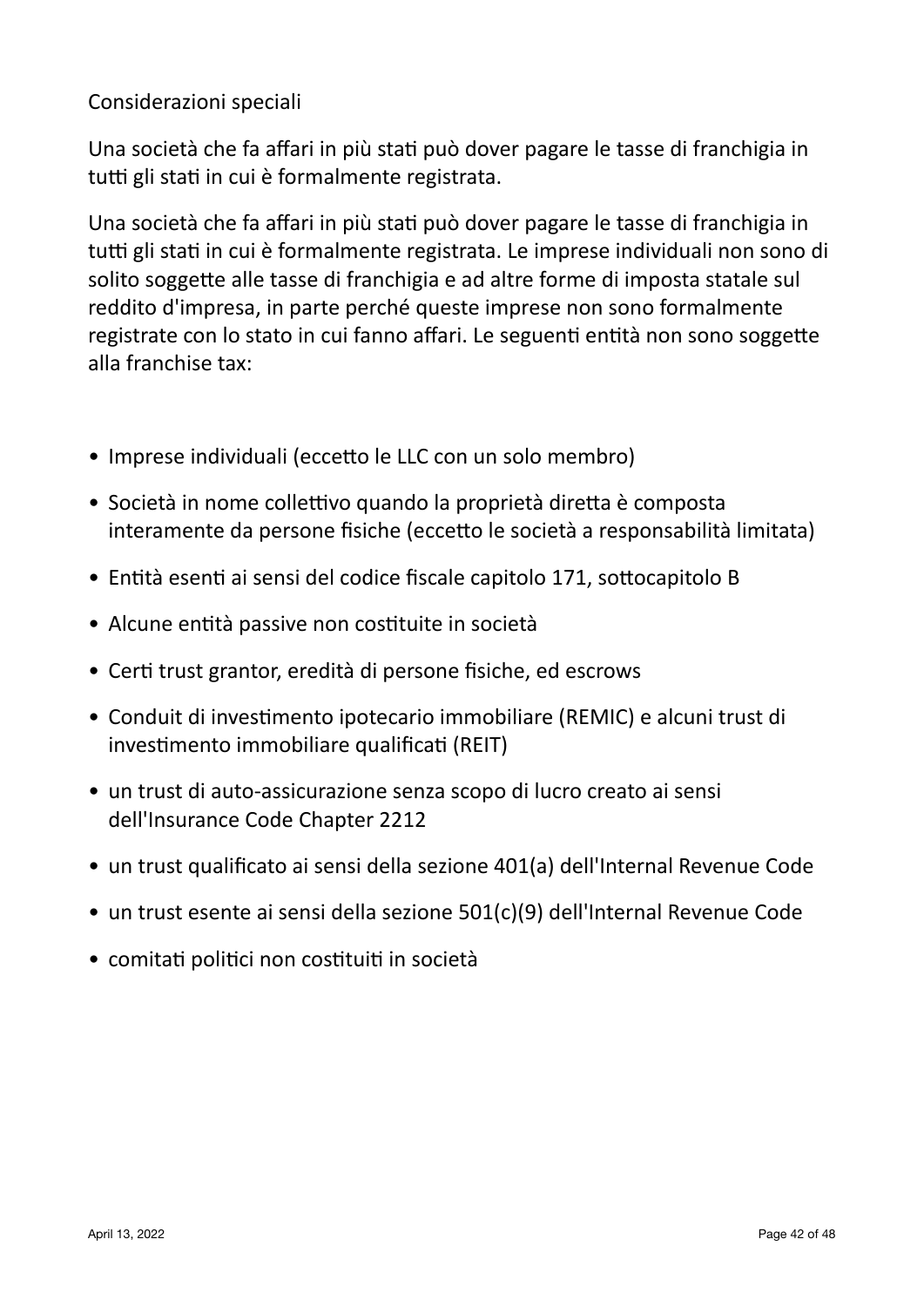Imposta sul franchising vs. imposta sul reddito

Ci sono alcune differenze chiave tra un'imposta sul franchising e un'imposta sul reddito. A differenza delle imposte statali sul reddito, le imposte sul franchising non sono basate sul profitto di una società. Un'entità commerciale deve presentare e pagare l'imposta di concessione indipendentemente dal fatto che realizzi un profitto in un dato anno. Le imposte statali sul reddito - e quanto viene pagato - d'altra parte, dipendono da quanto un'organizzazione fa durante l'anno.

L'imposta sul reddito si applica anche a tutte le società che traggono reddito da fonti all'interno dello stato, anche se non fanno affari entro i suoi confini. Fare affari può essere definito in modo diverso da alcuni stati in quanto diversi fattori sono considerati per stabilire il nesso, compreso il fatto che la società venda nello stato, abbia dipendenti nello stato, o abbia una presenza fisica effettiva nello stato.

Il Delaware è ben noto come un rifugio fiscale, specialmente per le società che non conducono affari nel Delaware. Invece, devono pagare una tassa di franchigia amministrata dal Dipartimento di Stato del Delaware.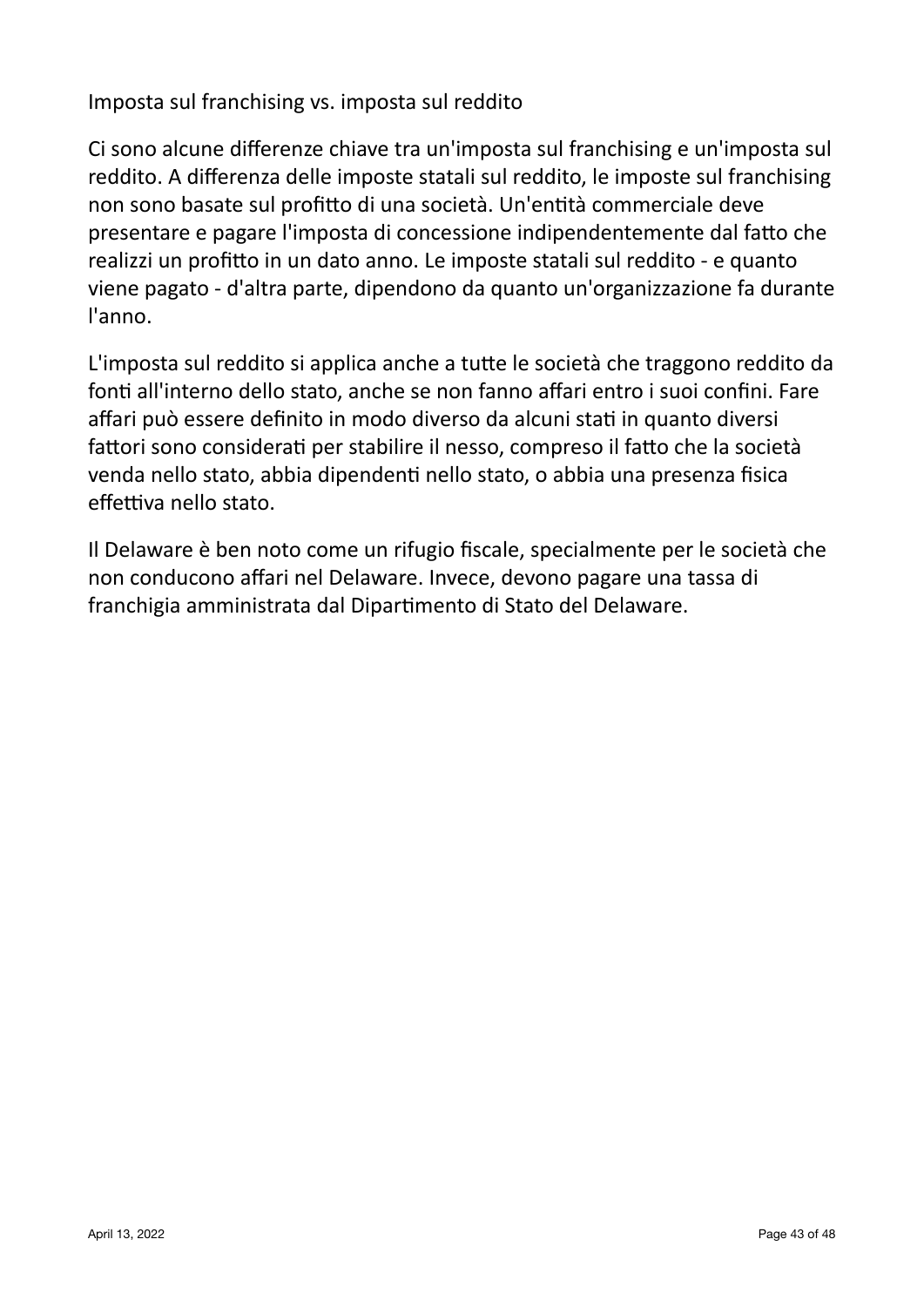Esempio di tassa di concessione

Come notato sopra, ogni stato può avere un metodo diverso per calcolare le tasse di franchigia. Usiamo il Texas come esempio. Il comptroller dello stato riscuote le tasse su tutte le entità che fanno affari nello stato e richiede loro di presentare una relazione annuale sulla tassa di concessione ogni anno entro il 15 maggio. Lo stato calcola la sua franchise tax in base al margine di una società che è calcolato in uno dei quattro modi seguenti:

- 1. Entrate totali moltiplicate per il 70%.
- 2. Ricavo totale meno il costo dei beni venduti (COGS)
- 3. Reddito totale meno la compensazione pagata a tutto il personale
- 4. Ricavo totale meno 1 milione di dollari

Le entrate aziendali sono calcolate sottraendo le esclusioni legali dall'ammontare delle entrate riportate sulla dichiarazione dei redditi federale di una società.

 $-$  E N D  $-$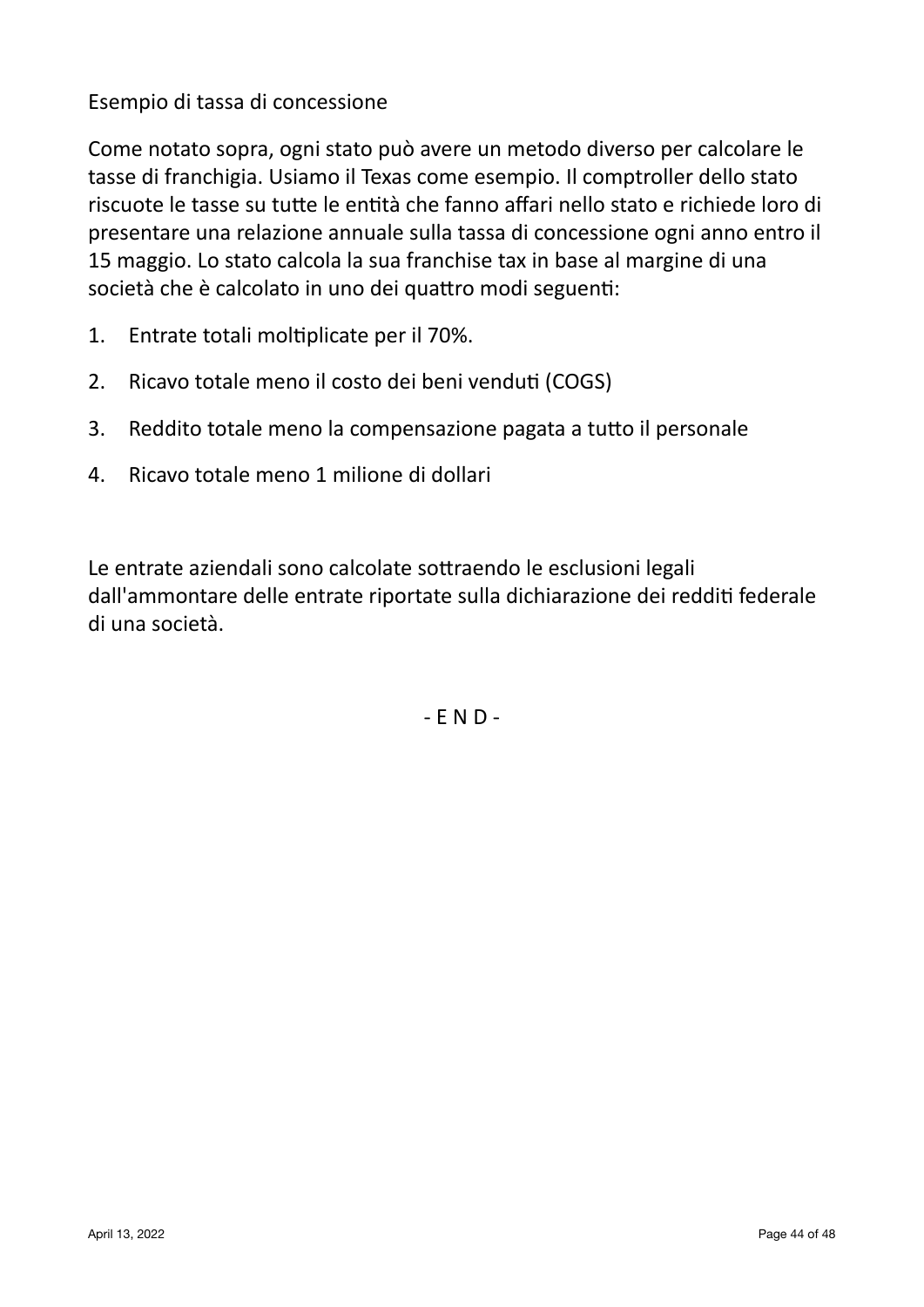# 4. **Habitual Abode**

VIDEO:



# **Definition:**

**Habitual abode** applies when a citizen's residency status is not limited to the establishment of financial housing.

If the citizenship or permanent ownership of a state is unclear or is jointly owned by several states, the individual tax residency can be determined based on the state in which they spend most of their time.

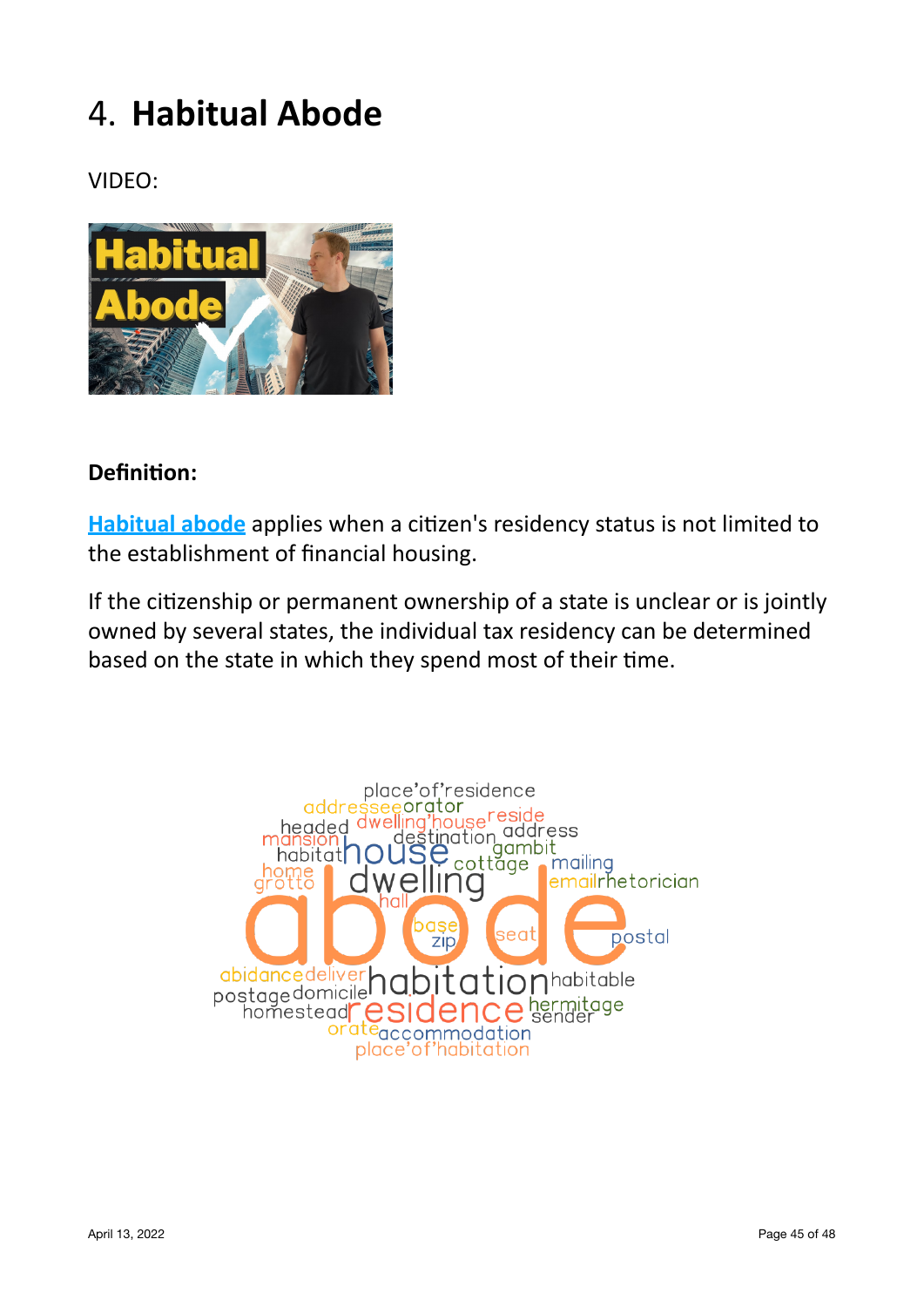In conflict of laws, habitual residence is the standard used to determine the law which should be applied to determine a given legal dispute. It can be contrasted with the law on domicile, traditionally used in common law jurisdictions to do the same thing. Habitual residence is less demanding than domicile and the focus is more on past experience rather than future intention. There is normally only one habitual residence where the individual usually resides and routinely returns to after visiting other places. It is the geographical place considered "home" for a reasonably significant period of time.

# **EXAMPLE SENTENCES :**

- School attendance is compulsory for all children and young people whose residence or **habitual abode** is in Germany.
- The individual has an **habitual abode** in both Contracting States or in neither, preference is given to the State of which he is a national.
- This, it is hoped, will lead to peace and security in western Uganda and to return of IDPs in that area to their places of **habitual abode**
- Taxpayers who have their residence or **habitual abode** in the Czech Republic shall be liable to tax both on income from sources in the Czech Republic and on income from foreign sources.

## **MORE INFO:**

[https://www.oecd.org/tax/automatic-exchange/crs-implementation-and-assistance/tax-residency/Italy-Tax-](https://www.oecd.org/tax/automatic-exchange/crs-implementation-and-assistance/tax-residency/Italy-Tax-Residency.pdf)[Residency.pdf](https://www.oecd.org/tax/automatic-exchange/crs-implementation-and-assistance/tax-residency/Italy-Tax-Residency.pdf)

[https://www.oecd.org/coronavirus/policy-responses/oecd-secretariat-analysis-of-tax-treaties-and-the-impact-of-the](https://www.oecd.org/coronavirus/policy-responses/oecd-secretariat-analysis-of-tax-treaties-and-the-impact-of-the-covid-19-crisis-947dcb01/)[covid-19-crisis-947dcb01/](https://www.oecd.org/coronavirus/policy-responses/oecd-secretariat-analysis-of-tax-treaties-and-the-impact-of-the-covid-19-crisis-947dcb01/)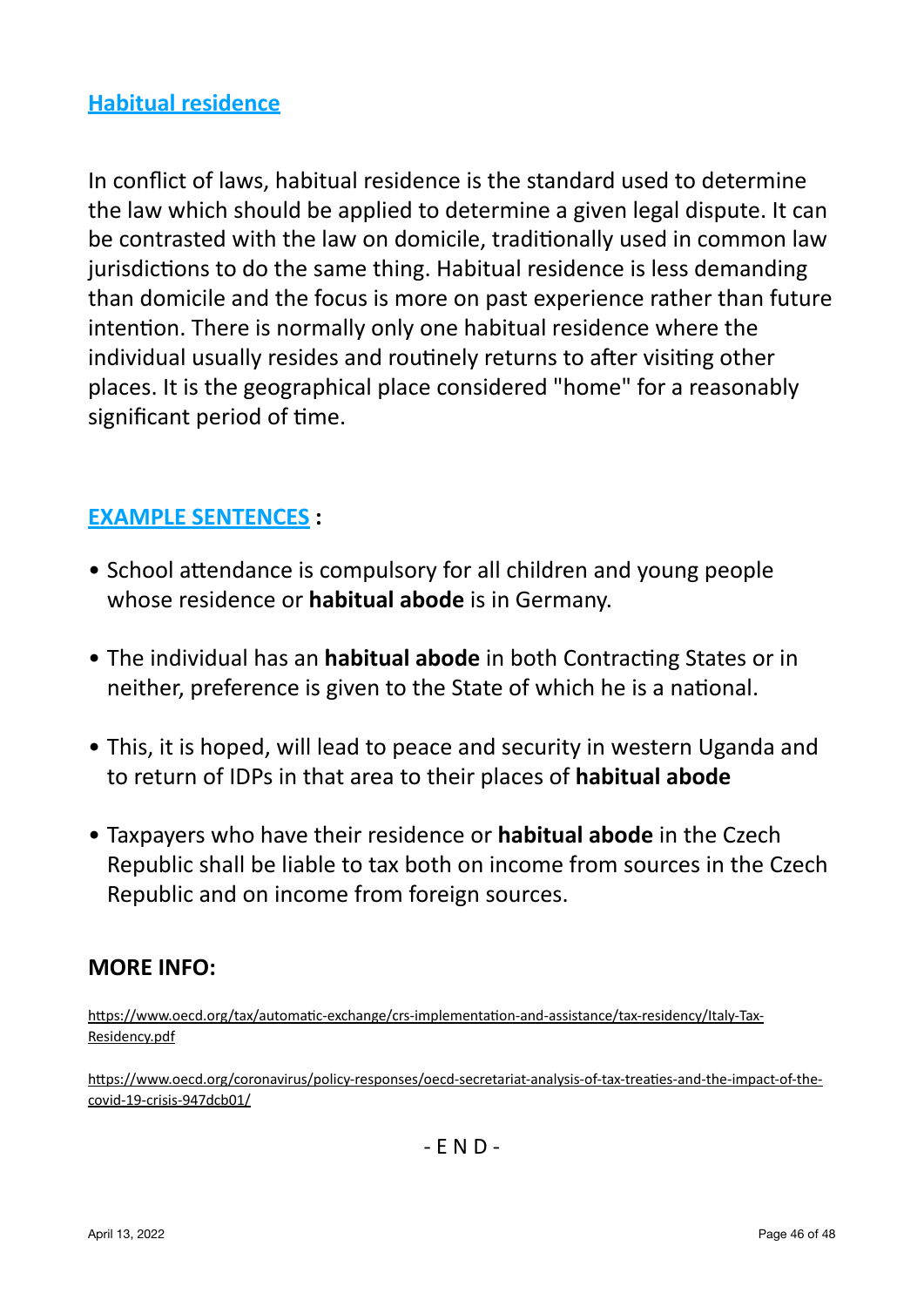#### [www.deeple.com](http://www.deeple.com)

#### Definizione:

La residenza abituale si applica quando lo stato di residenza di un cittadino non si limita allo stabilimento di un alloggio economico.

Se la cittadinanza o la proprietà permanente di uno stato non è chiara o è posseduta congiuntamente da più stati, la residenza fiscale individuale può essere determinata in base allo stato in cui trascorrono la maggior parte del loro tempo.

#### Residenza abituale

Nel conflitto di leggi, la residenza abituale è lo standard utilizzato per determinare la legge che dovrebbe essere applicata per determinare una determinata controversia legale. Può essere contrapposta alla legge sul domicilio, tradizionalmente usata nelle giurisdizioni di common law per fare la stessa cosa. La residenza abituale è meno impegnativa del domicilio e l'attenzione è più sull'esperienza passata che sull'intenzione futura. C'è normalmente solo una residenza abituale in cui l'individuo risiede abitualmente e in cui ritorna abitualmente dopo aver visitato altri luoghi. È il luogo geografico considerato "casa" per un periodo di tempo ragionevolmente significativo.